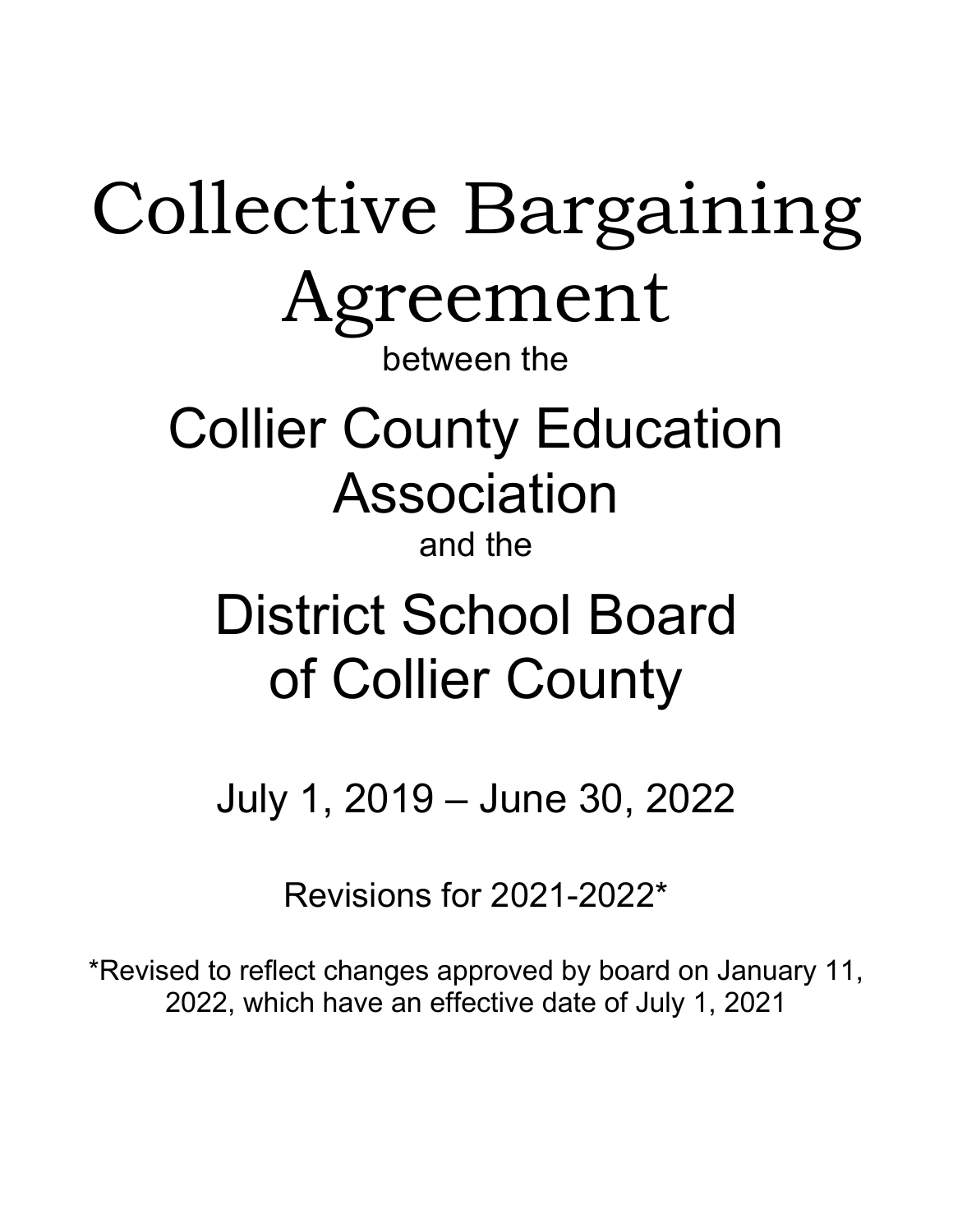#### THE DISTRICT SCHOOL BOARD OF COLLIER COUNTY 5775 Osceola Trail, Naples, FL 34109 Phone: (239) 377-0001

## SCHOOL BOARD SUPERINTENDENT

District I Jory Westberry Kamela Patton, Ph.D.

- 
- District II Stephanie Lucarelli, Chairperson
- District III Jen Mitchell
- District IV Erik Carter, Vice Chairperson
- District V Roy Terry

## SCHOOL BOARD'S 2019 COLLECTIVE BARGAINING TEAM:

Valerie Wenrich, Executive Director Human Resources/ Chief Negotiator Robert Spencer, Assistant Superintendent of Financial Services Peggy Aune, Associate Superintendent/C&I Tammy Caraker, Associate Superintendent / District Operations Patrick Woods, Assistant Superintendent District Operations Sandra Eaton, Administrative Director/Human Resources Karen Phillips, Director/HR Compensation Jose Hernandez, Principal (Barron Collier High School) Kevin Saba, Administrative Director Principal Leadership Chuck Frontz, Administrative Director Principal Leadership John Breault, Director of Talent Management Ryan Nemeth, Principal (Immokalee Middle) Marilou Andrews, Principal (Laurel Oak Elementary)

> THE COLLIER COUNTY EDUCATION ASSOCIATION 6710 Lone Oak Boulevard, Naples, FL 34109 Phone: (239) 592-7773

## CCEA 2019/20 OFFICERS AND STAFF:

President Lisa Hicks (East Naples Middle)<br>First Vice President Lisa Hicks (Last Naples Middle) Member Rights Advocate **Lyle Farmar (CCEA Office)** Office Manager **Rhonda Shimel (CCEA Office)** 

Annette Hall (Lely High) Second Vice President Diana McGowen (Immokalee High) Secretary Pam Pollard-Moran (Golden Gate Middle) Doreen Pagnotto (Sea Gate Elementary) District 1 Vice President (Shadowlawn Elementary)<br>District 2 Vice President (Shadowlawn Elementary) Lera Brial (Osceola Elementary) Lera Brial (Osceola Elementary) District 3 Vice President **Exercise 2 Contract Contract Contract Contract Contract Contract Contract Contract Contract Contract Contract Contract Contract Contract Contract Contract Contract Contract Contract Contract Cont** District 4 Vice President **District 4 Vice President Quinetta Ryal (East Naples Middle)** District 5A Vice President **Raquel Ruppert (Immokalee High)** Raquel Ruppert (Immokalee High) District 5B Vice President Denise Ervans (Corkscrew Elementary) District Vice President (At Large) Rosanne Mello (Alternative Schools)<br>Executive Director Cases donathan Tuttle (CCEA Office) Jonathan Tuttle (CCEA Office)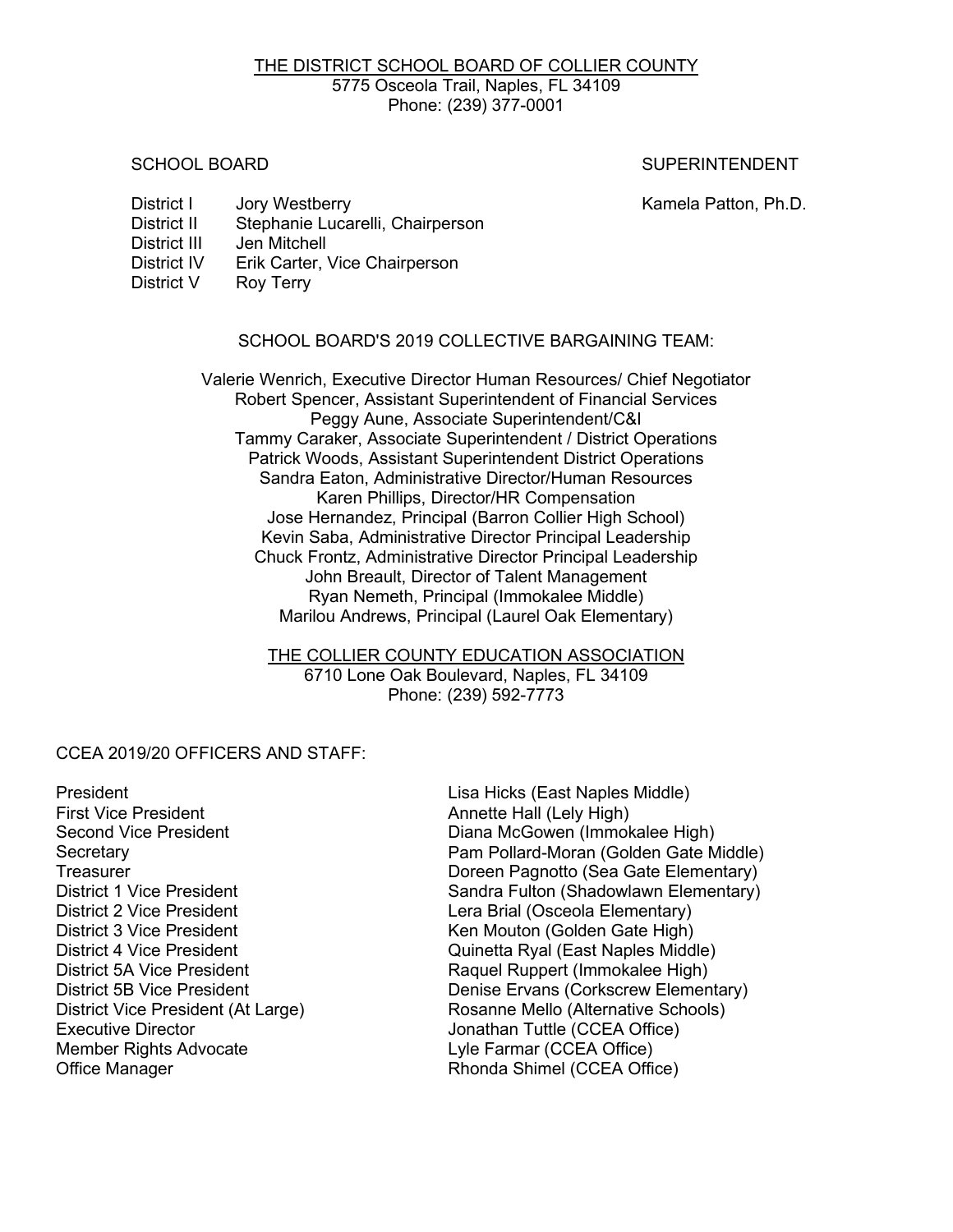## CCEA's 2019 COLLECTIVE BARGAINING TEAM:

Jonathan Tuttle, Chief Spokesperson (Executive Director, CCEA) Lisa Hicks, President (East Naples Middle) Annette Hall (Lely High) Diana McGowen (Immokalee High) Doreen Pagnotto (Seagate Elementary) Ken Mouton (Golden Gate High) Melissa Wilsker (Estates Elementary) April Mapes (Oakridge Middle) Cal Boggess (Corkscrew Middle) Lyle Farmar, Member Rights Advocate (CCEA Office)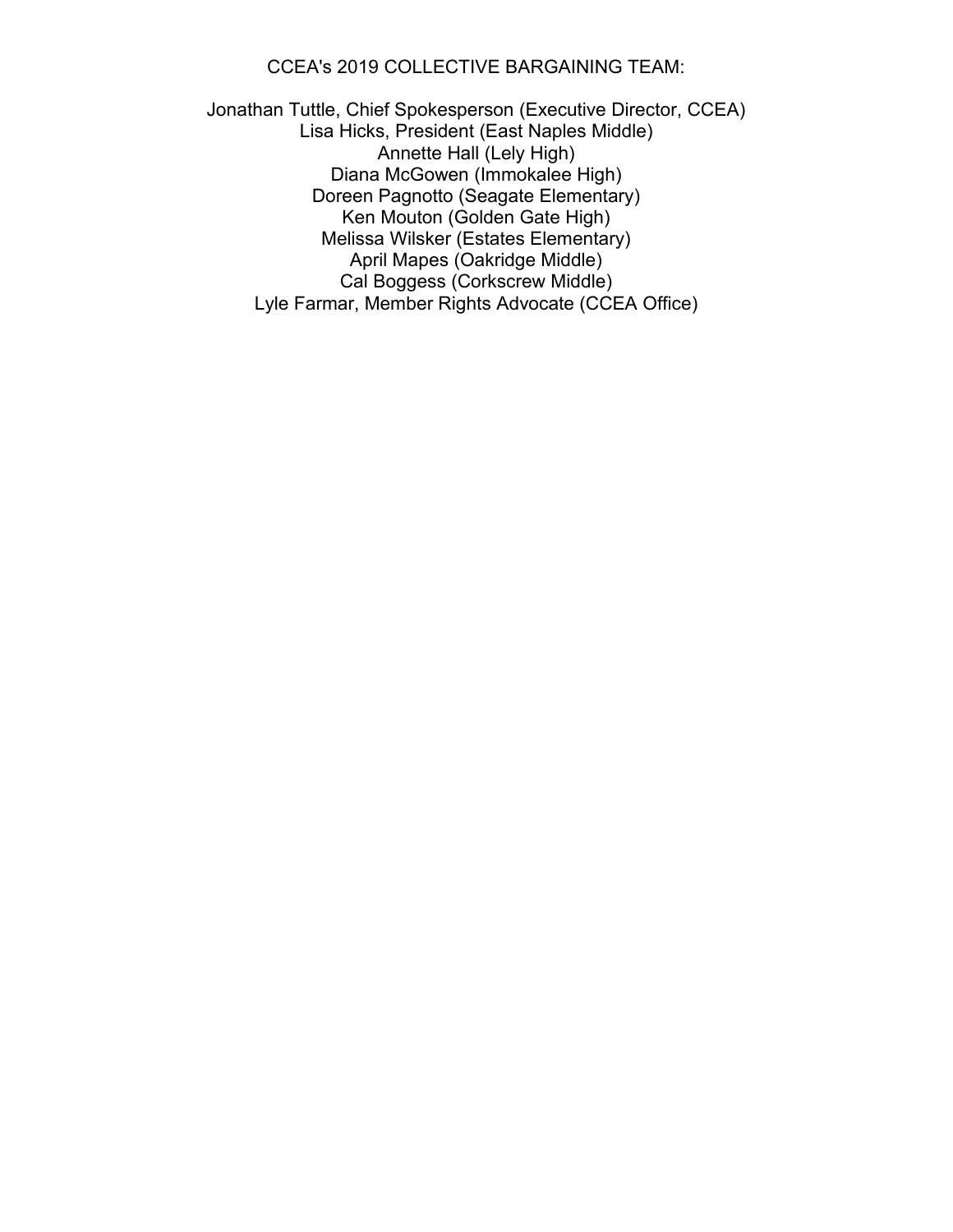## TABLE OF CONTENT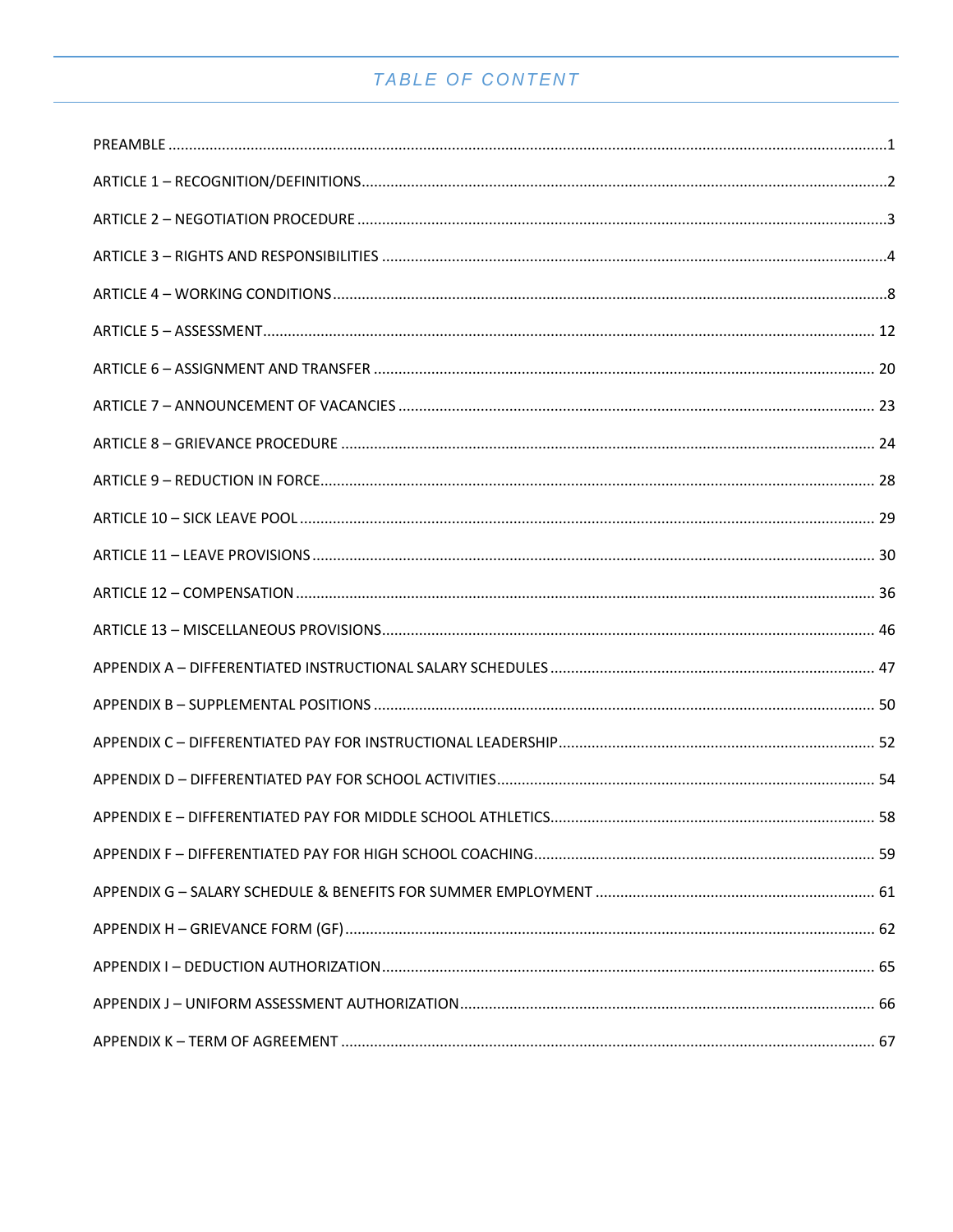## *PREAMBLE*

<span id="page-4-0"></span>WHEREAS, this Agreement is entered into in good faith between the School Board of Collier County, Florida, hereinafter referred to as the BOARD, and the Collier County Education Association, (the exclusive bargaining representative for teaching personnel) hereinafter referred to as the ASSOCIATION;

WHEREAS, the parties recognize teaching as a profession requiring specialized educational skills and qualifications;

WHEREAS, the ASSOCIATION recognizes the authority of the BOARD for the determination of educational policy;

WHEREAS, the BOARD recognizes the value of advice of the professional staff in the development of its educational goals;

WHEREAS, the BOARD and the ASSOCIATION recognize the importance of the optimal utilization of the abilities of the professional staff;

NOW THEREFORE, in consideration of the foregoing and of the covenants hereinafter set forth, the BOARD and the ASSOCIATION do hereby agree as follows: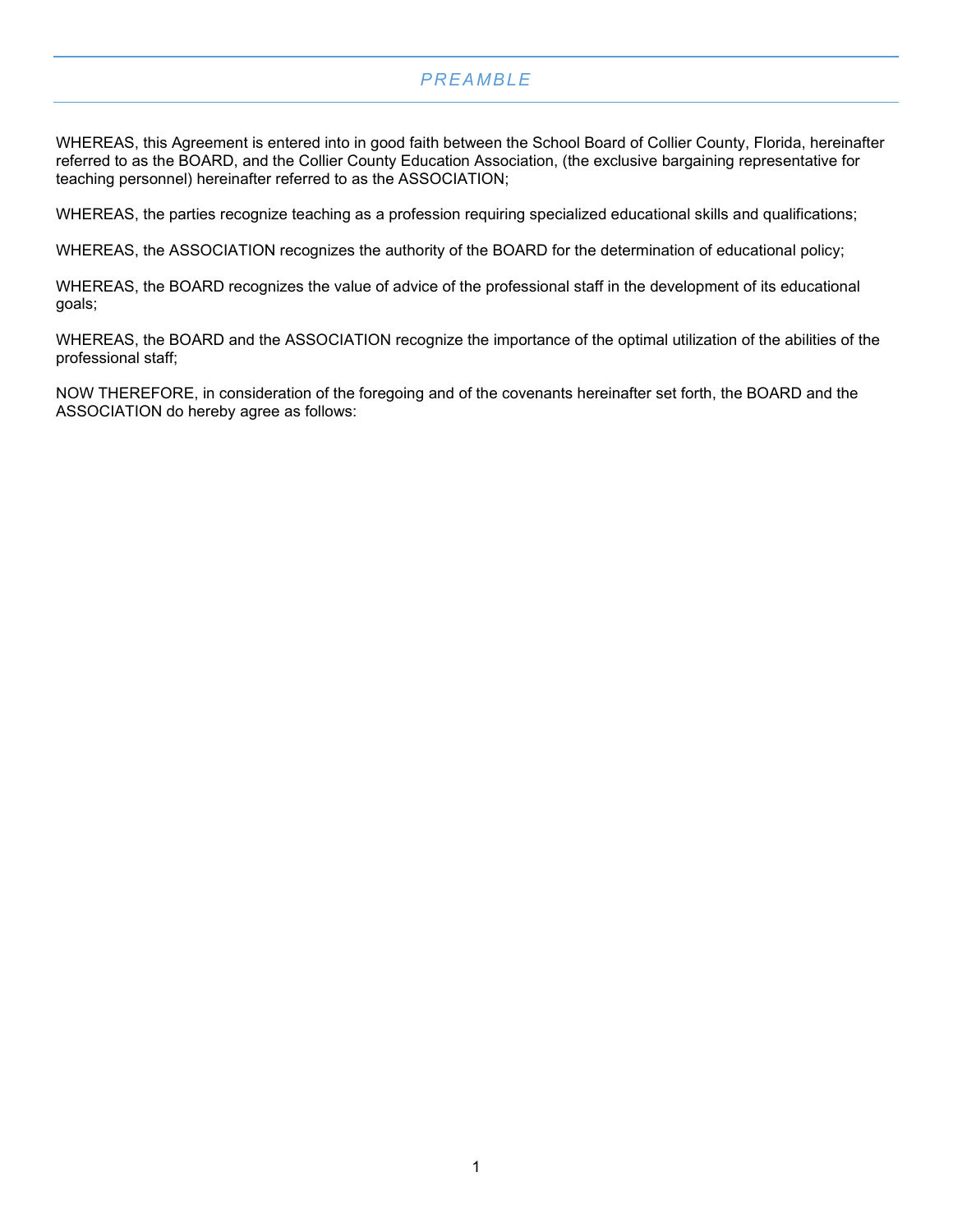## *ARTICLE 1 – RECOGNITION/DEFINITIONS*

<span id="page-5-0"></span>1.01 The BOARD recognizes the ASSOCIATION for the purpose of collective bargaining as the exclusive representative for those EMPLOYEES listed in Section 1.02. Amendments to the bargaining unit represented by the ASSOCIATION shall be made in accordance with Florida Statute 447 and/or the rules of the Public Employees Relations Commission.

#### 1.02 Such EMPLOYEES include:

Advisor, Workforce Education Counselor, School Diagnostician, Speech & Language Specialist, ESE Program Support Specialist, Intervention Support Specialist, Literacy Specialist, PreK Staffing Transition Teacher (includes Media Specialist and Speech & Language Pathologist)

This statement shall not, by implication, affect or cover any other employee of the BOARD, but rather, all present employees are expressly excluded. However, any new classifications shall neither be included or excluded automatically.

- 1.03 The following terms within this AGREEMENT shall have the following meaning:
	- 1.31 "EMPLOYEE(S)" shall refer to any personnel of the School Board of Collier County, Florida, listed in 1.02 of this AGREEMENT excluding part-time employees.
	- 1.32 "BOARD" shall refer to the School Board of Collier County, Florida.
	- 1.33 "ASSOCIATION" shall refer to the Collier County Education Association.
	- 1.34 "SUPERINTENDENT" shall refer to the chief executive officer and secretary of the School Board of Collier County, Florida.
	- 1.35 "SUBSTITUTE EMPLOYEE" shall refer to an individual hired on a day-to-day basis or to replace an EMPLOYEE on BOARD-approved leave within the school year or to replace an EMPLOYEE who has resigned until such time that an individual is hired as an EMPLOYEE or contracted under the provisions of 6.061 in Article 6—ASSIGNMENT AND TRANSFER.
	- 1.36 "Temporary Employee for Office of Civil Rights Compliance" shall refer to an individual hired for an unspecified period of time to hold a position as a result of OCR compliance. Said individual shall be placed on annual contract with no expectation of additional employment beyond the time a minority EMPLOYEE is hired and placed in the position. Such temporary EMPLOYEES shall be issued annual contracts, which establish eligibility for normal benefits as members of the bargaining unit. The annual contract may be terminated for no cause.
	- 1.37 "Part-time Employee" shall refer to an individual employed for less than 50% time per week or an individual who is contracted for fewer than 60 consecutive workdays in the same fiscal year of the school district.
	- 1.38 "Principal" shall refer to the administrator to whom the EMPLOYEE is responsible at the EMPLOYEE's school or work site. The Principal may designate an assistant principal for this purpose.
	- 1.39 "AGREEMENT" shall refer to the full and complete agreement between the BOARD and the ASSOCIATION, duly signed and ratified, as set forth in this document.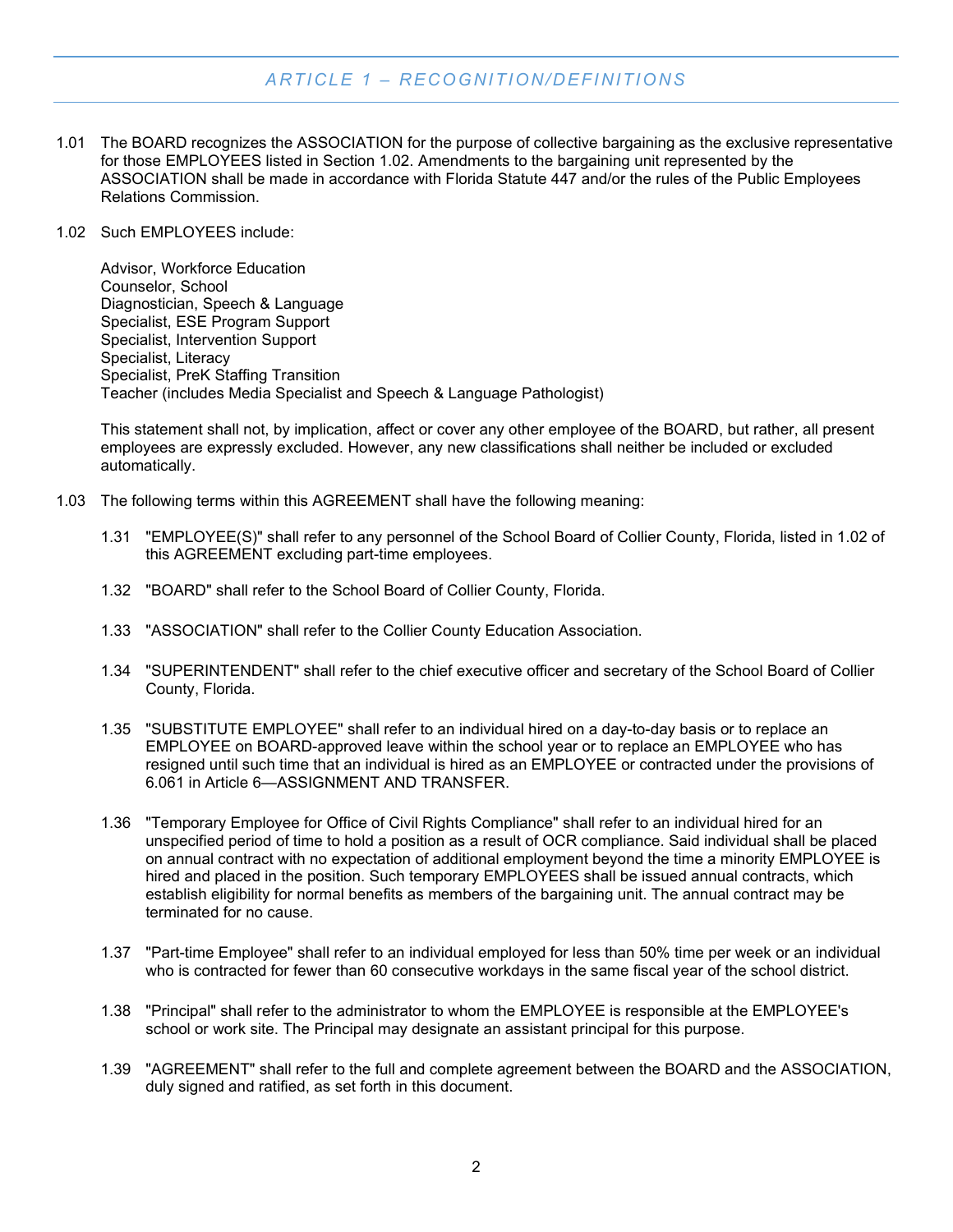## *ARTICLE 2 – NEGOTIATION PROCEDURE*

- <span id="page-6-0"></span>2.01 It is understood and agreed to by both parties that this contract represents their full and entire agreement. It may be changed only through the voluntary mutual consent of the parties, in written and signed amendment(s) to this AGREEMENT.
- 2.02 This AGREEMENT shall be in harmony with Florida Statutes and Florida State Board of Education Rules. Any change in or amendment to the appropriate section of Florida Statutes and/or Florida State Board of Education Rules, occurring during the lifetime of this AGREEMENT, shall control, from and after the effective date of such change and/or amendment; and the terms of this AGREEMENT shall thereafter be construed and performed in compliance with such change and/or amendment.
- 2.03 Any provision of BOARD policy that is in force and effect on the day this AGREEMENT is signed, and which is NOT by specific reference made a part of this AGREEMENT, may be amended unilaterally by the BOARD in the manner provided for by law.
- 2.04 The parties agree that their representatives shall have the authority and power to negotiate in good faith. Upon completion of these negotiations, the tentative agreements signed by the teams designated by each party shall be supported by the respective representatives throughout the ratification process. Ratification by a majority of the BOARD and by a majority of the membership of the bargaining unit voting shall be required before the AGREEMENT is binding on the parties.
- 2.05 Negotiations shall commence no later than May 1 of each year. During the term of this AGREEMENT, either party may open negotiations on Article 12 (including the referenced appendices) only.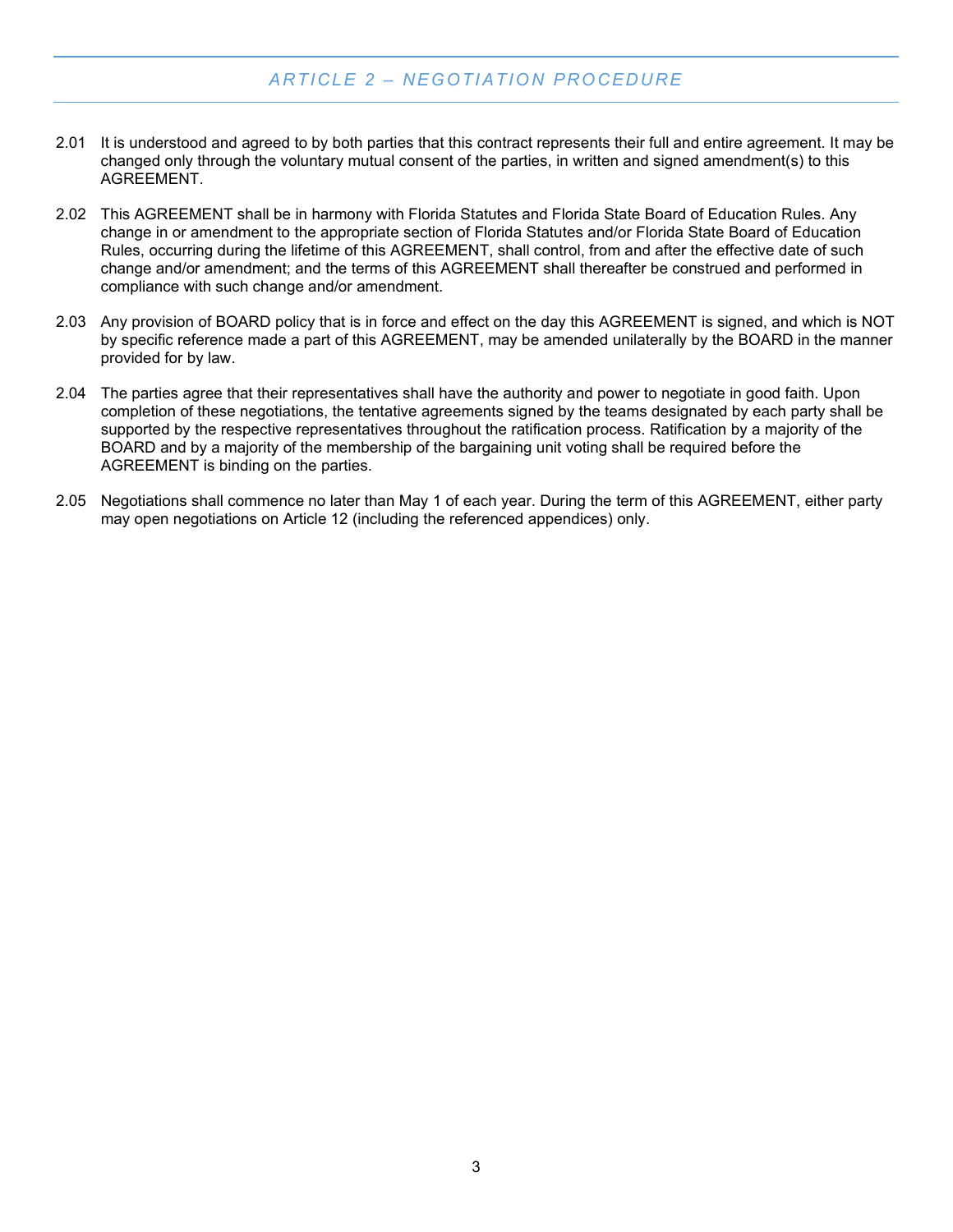## *ARTICLE 3 – RIGHTS AND RESPONSIBILITIES*

- <span id="page-7-0"></span>3.01 It is the responsibility of the EMPLOYEE to report promptly to the Human Resources Office any change in name or address.
- 3.02 It is the responsibility of all EMPLOYEES to provide supplementary student progress reports at the request of a parent, guardian or the Principal. Interim student grades shall be provided for all students. Students being considered for retention in grades K-8 shall be provided student interim progress reports according to Pupil Progression Plan procedures.
- 3.03 An ASSOCIATION representative shall be given an opportunity at each building faculty meeting to present a brief report and announcements. The Principal shall have the right to limit these reports to a reasonable time.
- 3.04 The ASSOCIATION may be permitted to transact official ASSOCIATION business at any school center before or after the official student day at each center. ASSOCIATION meetings conducted on duty days when students are not in attendance shall be held during the first thirty (30) minutes of the workday or the last thirty (30) minutes of the workday or during lunchtime. If such business is a meeting requiring use of any portion of the school center, the approval of the Principal shall be obtained first. These meetings shall in no case exceed two each calendar month. Upon request, such meetings shall be announced in the daily school bulletin where said bulletin exists and may be announced by a CCEA representative over the school public address system either prior to the beginning of or following the conclusion of the student day.
- 3.05 The ASSOCIATION shall have the right to post notices of activities and matters of ASSOCIATION concern on appropriate and specifically assigned bulletin board space. Bulletin board space shall be provided in each school building. ASSOCIATION representatives shall have the right to use EMPLOYEE mailboxes for distribution of communications to members of the bargaining unit. A complimentary copy of all items which are to be either posted or distributed shall be provided to the building Principal and the Office of the SUPERINTENDENT at the time of said posting or distribution.

The rights granted in this provision shall apply only to the Collier County Education Association as the exclusive bargaining agent for the EMPLOYEES as limited by state and federal law. These rights shall not be granted to any other union prior to the filing of a petition to intervene. The granting of this right of exclusivity to the Collier County Education Association will, in no way, infringe upon the rights of the individual EMPLOYEE.

- 3.06 School system materials shall not be consumed for personal or ASSOCIATION activities. School system equipment may be used at the school site for ASSOCIATION activities with prior approval by the Principal or his designee.
- 3.07 Upon receipt of the proper written authorization from the EMPLOYEE, the BOARD agrees to and shall deduct from the salary due each EMPLOYEE payments for:
	- a. Mutually approved group insurance plans
	- b. Deferred compensation plans and tax-sheltered accounts compliant with School Board Policies and Procedures.
	- c. Professional dues (when deducted as a joint sum) so long as the distribution and collection of needed paperwork are assumed and handled by the ASSOCIATION. The form to be signed by each EMPLOYEE shall be as per Appendix I, attached hereto and made a part of this AGREEMENT by this reference.
	- d. Uniform ASSOCIATION assessments so long as distribution and collection of needed paperwork are assumed and handled by the ASSOCIATION. The ASSOCIATION shall hold the BOARD harmless in any matter involving ASSOCIATION assessments. However, mutually agreed upon efforts will be made to adjust erroneous assessments from future payments.
	- e. Suncoast Schools Federal Credit Union
	- f. United Way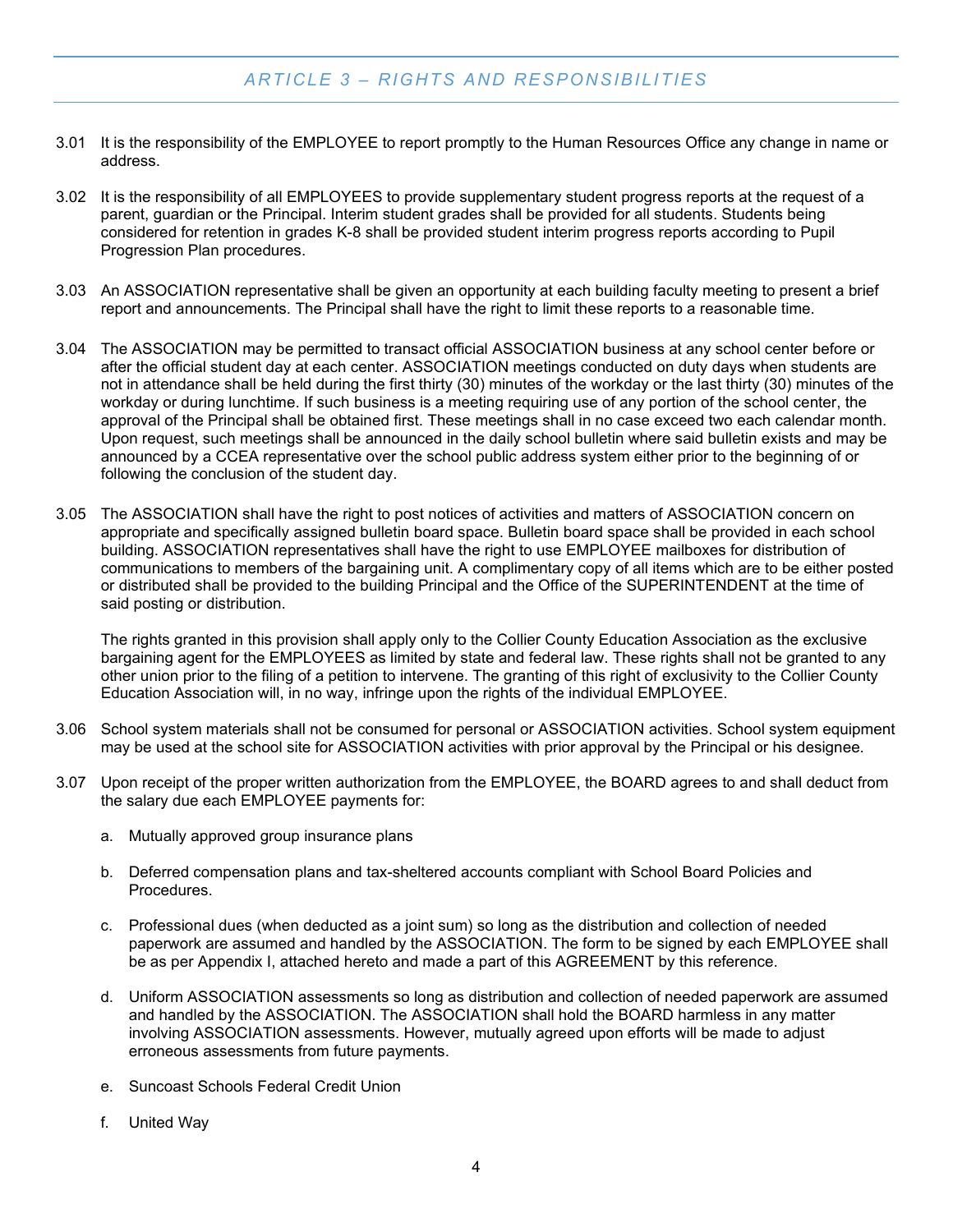- g. Florida Pre-Paid College Program for EMPLOYEES' dependent children (There must be a minimum of 50 employees District-wide participating in this program at all times for this Program to be implemented and continued).
- 3.08 The BOARD agrees to furnish to the ASSOCIATION, in response to reasonable requests, the following:
	- a. Annual finance reports and audits
	- b. Directory of EMPLOYEES
	- c. Budget proposals as presented to the BOARD by the SUPERINTENDENT
	- d. Pupil enrollment, membership and attendance data
	- e. Copy of BOARD rules and changes
	- f. BOARD packet made available when released to the media

The ASSOCIATION agrees upon request to provide the SUPERINTENDENT with all information filed with the Public Employees Relations Commission.

Either party shall have the right to seek and have made available from the other additional information, which is not of a privileged or confidential nature. Written request shall be made, with reply within ten workdays.

The BOARD reserves the right to charge a reasonable fee for document requests pursuant to BOARD policy.

- 3.09 Two members of the ASSOCIATION, chosen by the ASSOCIATION President, shall be permitted to attend meetings of the BOARD, without loss of pay, provided any expense for a needed substitute shall be paid by the ASSOCIATION. The President shall notify the SUPERINTENDENT and the EMPLOYEES' Principal(s) in writing, by e-mail or fax 48 hours in advance of attending the meeting.
- 3.10 The Executive Board of the ASSOCIATION and the SUPERINTENDENT shall meet upon the request of either at a mutually agreed upon time and place during the school year to review and discuss current school problems and practices.
- 3.11 Faculty Advisory Council (FAC)

A Faculty Advisory Council (FAC) shall be established at each school center for acting as an advisory group to the School's administration. One (1) EMPLOYEE from each recognized department or team shall be elected by the members of such department or team to serve on the FAC. The principal and/or a member of the faculty shall announce the need for members. The principal shall not be held responsible if no EMPLOYEES volunteer to be members. The FAC shall annually elect an EMPLOYEE to serve as Chair. The FAC and Principal shall meet upon the request of either at a mutually agreed upon time. The agenda for any meetings of the FAC with the Principal shall be the responsibility of the requesting party. At the outset of the meeting, the invited party shall have the right to add items to this agenda after all items originally submitted for the agenda have been addressed. Principals will respond to outstanding agenda items within ten (10) workdays. Minutes of all meetings of the FAC and Principal shall be the responsibility of the EMPLOYEES serving on the FAC.

3.12 As to any committee established by the SUPERINTENDENT or BOARD relevant to teaching conditions on which it is appropriate to have EMPLOYEES, the ASSOCIATION shall name such EMPLOYEES, provided, however, that nothing herein shall prevent the naming of additional EMPLOYEES by the SUPERINTENDENT to said committee. Names for committee membership shall be submitted by the ASSOCIATION within ten (10) workdays of receipt of the request from the Office of the SUPERINTENDENT.

An annual school calendar committee shall be formed within the guidelines stated herein. Should discussion of a proposed calendar be desired by either the SUPERINTENDENT or the ASSOCIATION, such discussion shall be conducted prior to BOARD approval.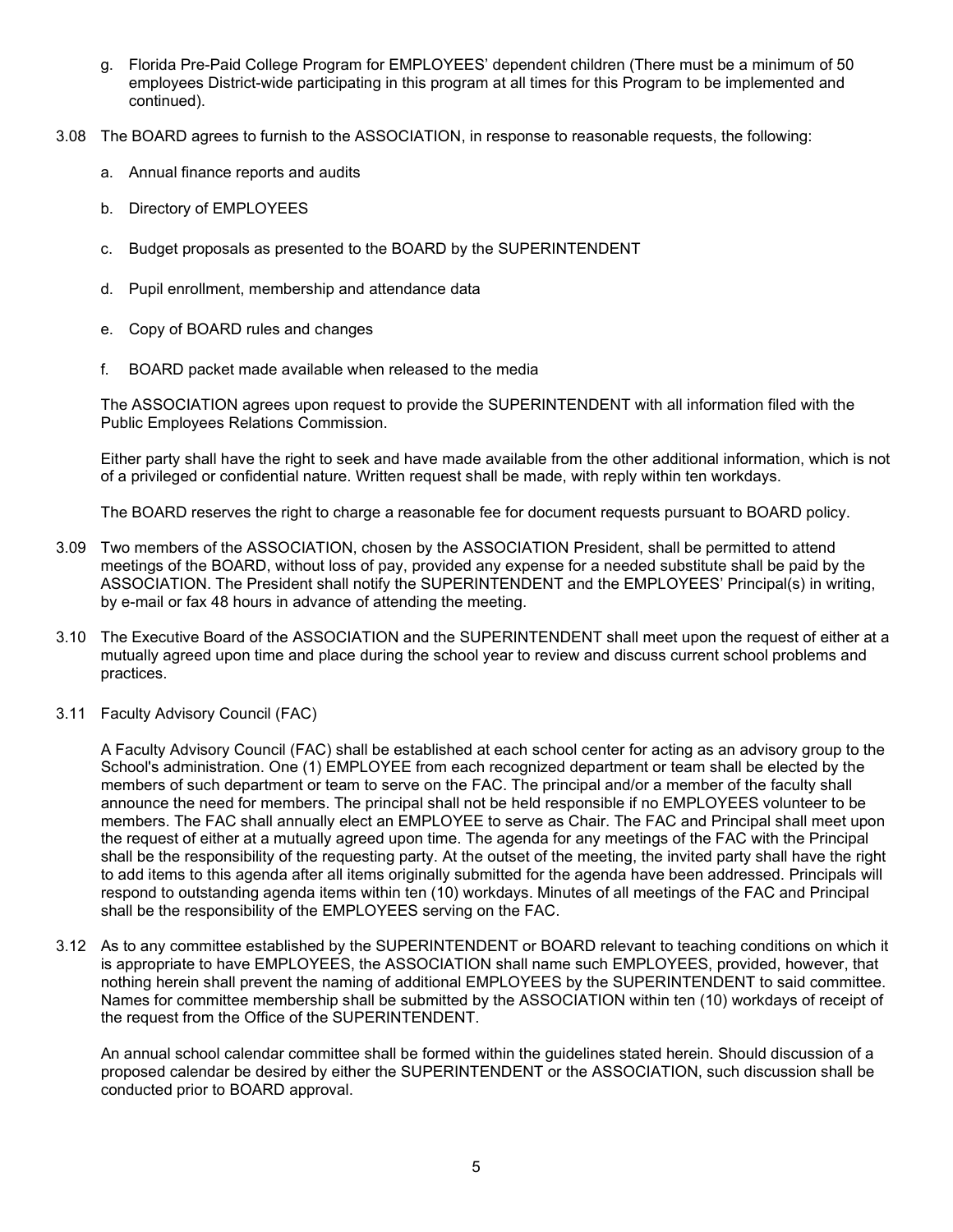- 3.13 The private and personal life of an EMPLOYEE is not the appropriate concern of the BOARD, except to the extent it may interfere with the EMPLOYEE's responsibilities to and relationships with pupils, parents and/or school personnel.
- 3.14 When a conference is held primarily for the purpose of EMPLOYEE discipline, the EMPLOYEE shall have the right to the presence of a union-representative witness of his/her choosing. The EMPLOYEE may request and be granted a delay of 48 hours for said meeting except in the case of an emergency. The EMPLOYEE shall be given prior written notice of the reason of such meeting. Any verbal or written reprimand or other disciplinary action of an EMPLOYEE shall be conducted in private in a professional manner. For purposes of this provision, discipline includes a verbal or written reprimand or a recommendation for suspension or termination.
- 3.15 Student Discipline

Pursuant to F.S. 1003.32, when the gravity of the offense, the persistence of the misbehavior, or the disruptive effect of the behavior makes the continued presence of the student in the classroom unacceptable, an EMPLOYEE may exclude a student from his class until the student has been seen by the appropriate administrator and corrective action, if warranted by the administrator, has been taken and communicated to the teacher through email, face-to-face communication, or a copy of the discipline referral. The referring teacher must communicate the nature of the offense to the appropriate administrator/designee at the earliest practicable moment and provide a written referral by the end of the day. It is understood that without timely communication, the administrator may be unaware of the gravity of the offense and return the student to class.

3.16 An EMPLOYEE may request reimbursement for damage or destruction of personal property resulting from an illegal action against an EMPLOYEE while he is engaged in the performance of his duties. Such request may not be made for damage or destruction to the home of the EMPLOYEE. An EMPLOYEE may request reimbursement to his auto up to a maximum of \$500 toward the EMPLOYEE's personal auto deductible only if it is proven that damage to his auto occurred on school property as a result of student vandalism when the EMPLOYEE is working in an official capacity.

The granting or denial of the EMPLOYEE's request shall be at the discretion of the SUPERINTENDENT or his designee and not subject to the provisions of the grievance procedure.

- 3.17 An EMPLOYEE's assessment shall not be affected nor shall any disciplinary action be taken or formal investigation conducted by school district personnel on the basis of a complaint unless the EMPLOYEE is first informed of the complaint and the name of the person making the complaint (if the name is known). Nevertheless and notwithstanding anything else contained herein to the contrary, no evidence or information obtained from such a complaint may be excluded or challenged as inadmissible in any hearing, grievance or disciplinary proceeding of any type solely because the EMPLOYEE was not first informed of the existence and nature of the complaint prior to an investigation being initiated by the BOARD through its proper representatives.
- 3.18 EMPLOYEES shall be entitled to free admission to school sponsored athletic events within the Collier County School District, which are below the tournament level. The EMPLOYEE shall be responsible for providing an official DISTRICT identification badge in order to gain admission.
- 3.19 Physical and Psychological Examinations and Tests

The cost of all physical, psychological or psychiatric tests or examinations taken by EMPLOYEES at the request or order of the SUPERINTENDENT or his designee, except those examinations or tests, which are prerequisites of initial employment, shall be borne by the BOARD.

At all times, the choice from among state-licensed physicians, psychologists, or psychiatrists shall be made by the EMPLOYEE from a list provided by the SUPERINTENDENT or his designee.

An EMPLOYEE shall have the right to seek an additional opinion or judgment from among state-licensed physicians, psychologists, or psychiatrists of the EMPLOYEE's choosing. The cost shall be borne by the EMPLOYEE. When the option is exercised, the additional opinion shall be attached to any other medical opinion under consideration with respect to disciplinary action against the EMPLOYEE except as noted in 11.023.

3.20 Any incident of harassment upon an EMPLOYEE by an administrator shall be grounds for a formal grievance with Association representation in accordance with Article 8.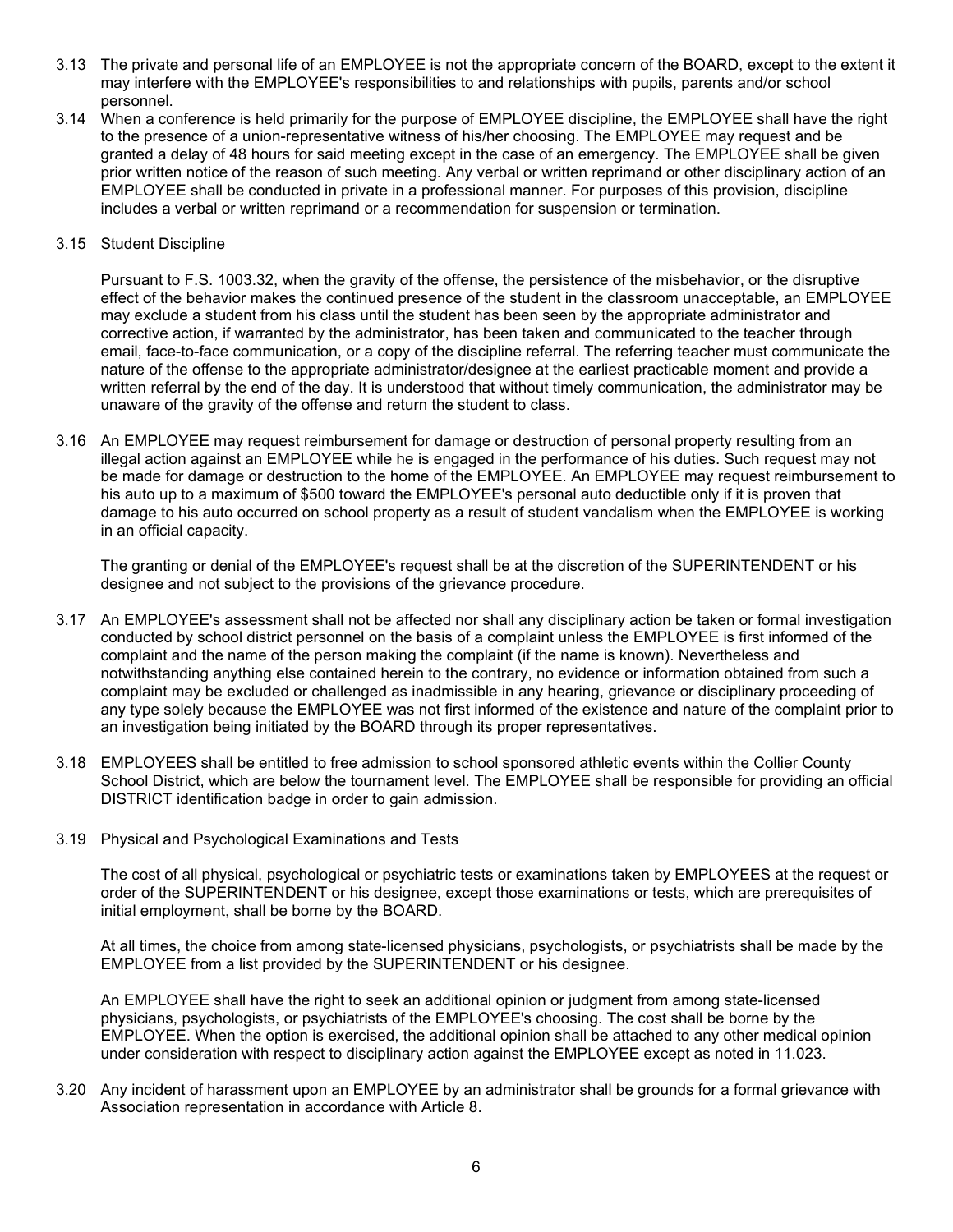3.21 EMPLOYEES shall have the right to have their child/children attend their worksite when deemed appropriate to meet their child/children's needs. EMPLOYEES shall receive priority consideration for their child/children to attend the worksites at alternate school levels (elementary, middle, high) within their worksite feeder pattern. EMPLOYEES shall have the right to appeal the decision to an appeal panel designated by the Superintendent by presenting a justification of unusual hardship or disservice to the child should the decision remain. The appeal panel shall consist of at least two (2) persons designated by the Superintendent. The decision of the Superintendent's panel shall be final.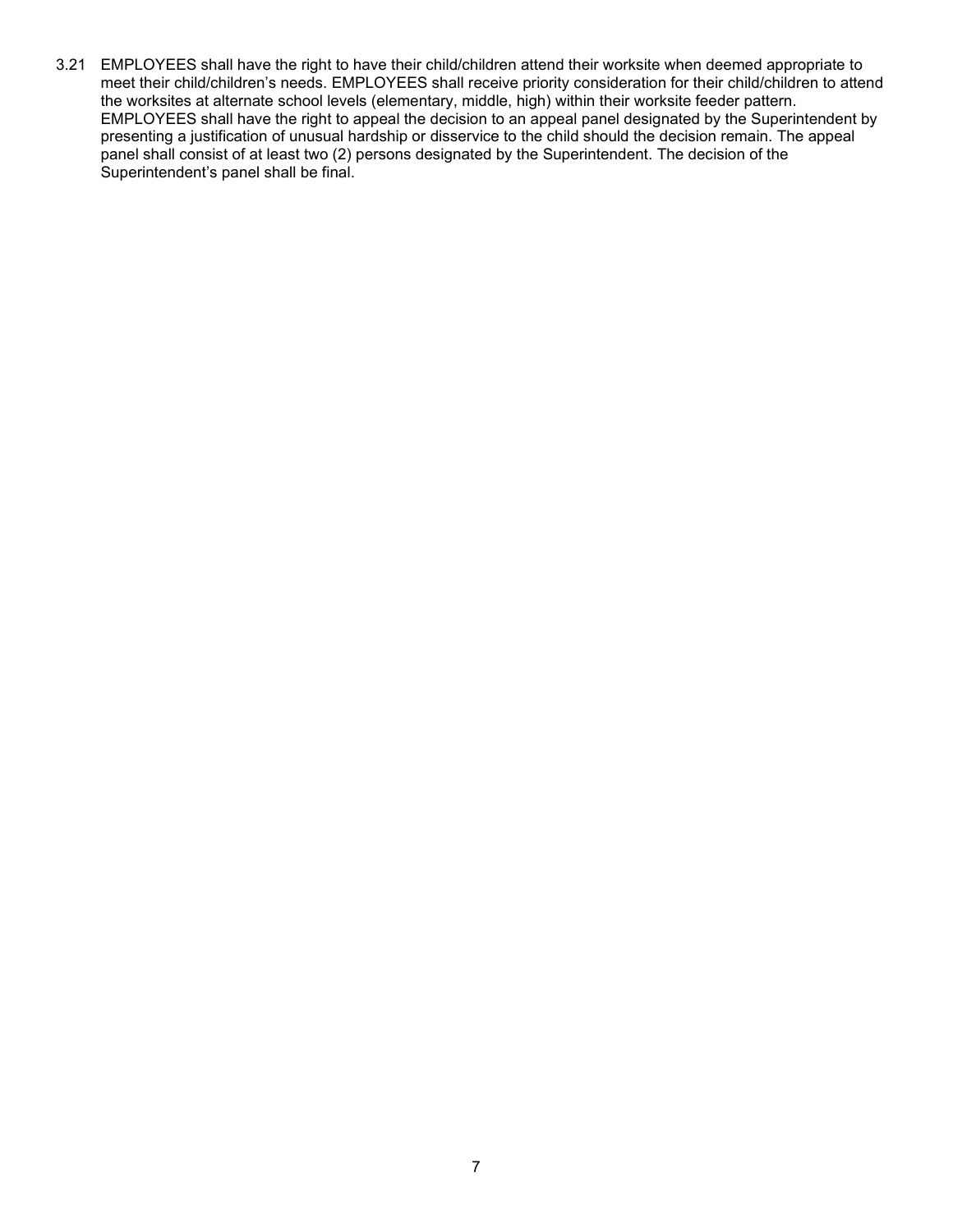## *ARTICLE 4 – WORKING CONDITIONS*

- <span id="page-11-0"></span>4.01 The BOARD and the ASSOCIATION acknowledge that the EMPLOYEE's primary responsibility is to teach and that his/her energies should be utilized to that end. If extra duties need to be assigned, they will be on a voluntary basis first and then on a rotational basis as determined by the Principal, disseminated at the beginning of the school year to all EMPLOYEES, and updated as needed throughout the school year. Any concerns would be addressed by the FAC.
- 4.02 The EMPLOYEE Work Day/Work Week
	- 4.21 The EMPLOYEE workday shall consist of 7  $\frac{1}{2}$  hours, except as noted in this Article with times being set by the principal with the approval of the SUPERINTENDENT.
	- 4.22 The teacher's 37.5-hour workweek shall include 250 minutes of planning/preparation time within the student day to the greatest extent possible. Exceptions to this 250 minute weekly time within the student day should be addressed by the Faculty Advisory Council. Assignments shall not be made by Principals that infringe on the EMPLOYEE's daily block of planning/preparation time except for emergencies or other unforeseen circumstances or with the EMPLOYEE's approval. No EMPLOYEE shall be required to utilize his/her planning time in the presence of students except for emergencies or other unforeseen circumstances or with the EMPLOYEE's approval.

For Workforce Education and Alternative Schools teachers, the 250-minute weekly planning time may occur before and/or after the student day.

- 4.23 EMPLOYEES teaching at a middle or high school that follows a seven period day shall receive a planning period within the student day of no less than forty-five minutes per day or 225 minutes per five-day week. In addition, these EMPLOYEES shall have a block of 25 minutes of contract time before or after the student day on one day per week as planning/preparation time.
- 4.24 The workday for high school EMPLOYEES may be extended by the Principal up to thirty (30) minutes per month for conducting meetings. Unless emergency conditions exist, the Principal shall provide forty-eight (48) hours' notice to call said meetings.
- 4.25 Both parties to this AGREEMENT recognize that increased faculty involvement is positive but causes problems with available work time. Principals will work closely with EMPLOYEES in developing schedules for meetings in order that work time is efficiently utilized, with as little infringements on planning time as possible.
- 4.26 Exceptions for EMPLOYEES working in a COVE (Collier Online Virtual Education) assignment:
	- a. Deviations to the 7.5-hour workday may occur to provide flexibility to meet student needs.
	- b. In all cases, the EMPLOYEE will work total hours for the workweek equivalent to working 7.5 hours per day.
	- c. The regular workweek may include work hours on Saturday and/or Sunday.
- 4.27 Exceptions for EMPLOYEES working in non-classroom assignments:
	- a. During the first five contractual days of the school year, EMPLOYEES, in conjunction with Administration, will develop a planning time schedule within the student day as per 4.022 with the understanding that planning time may be adjusted within the student day based on the needs of the school as directed by the principal.
	- b. In the event of a 1.0 FTE vacancy or extended approved leave, EMPLOYEES in same position who assume additional responsibilities for five (5) consecutive student days will be compensated per Appendix A Differentiated Pay for Additional Responsibilities in Lieu of Planning Period commencing on the 6th day.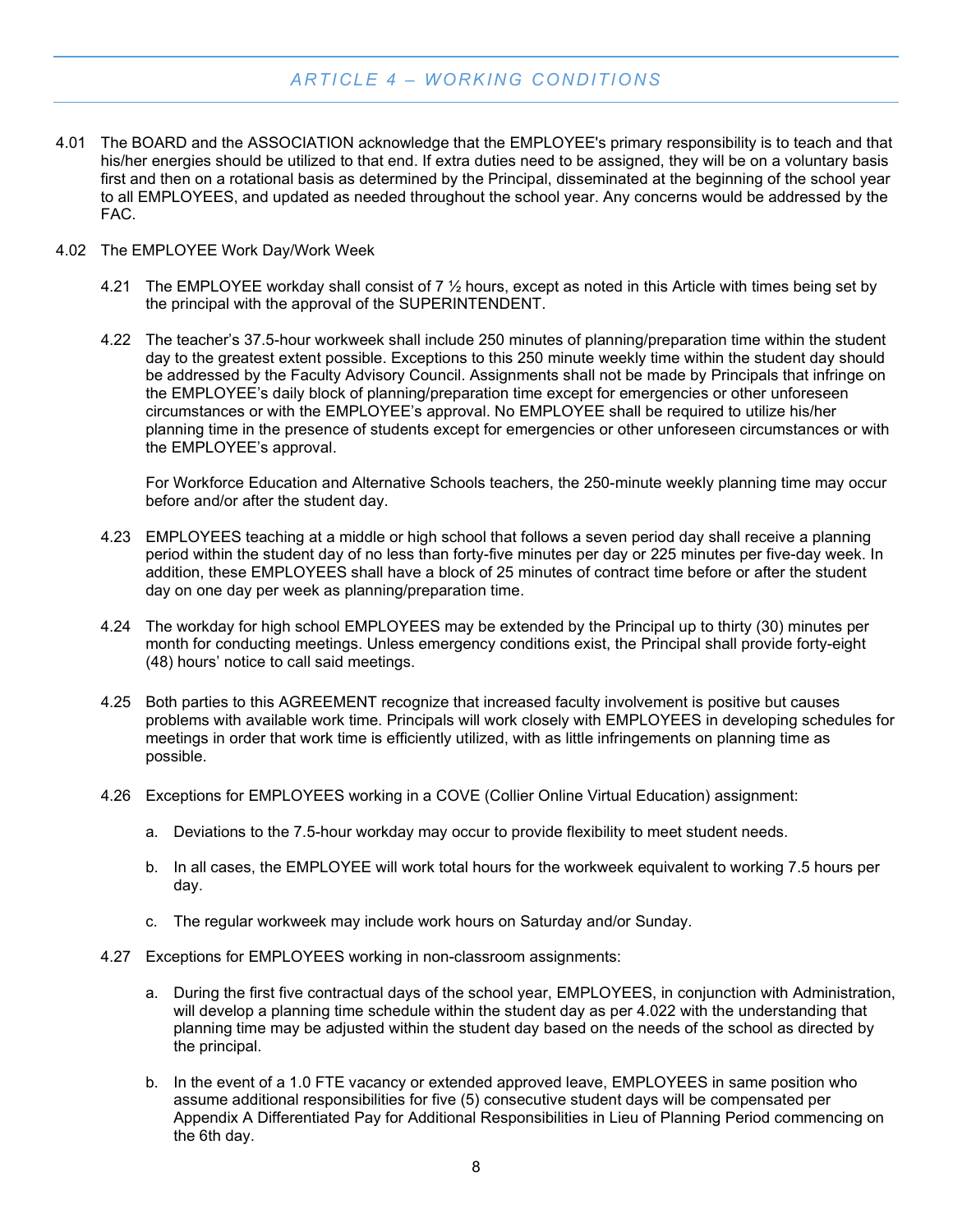4.03 Each EMPLOYEE shall be allowed to leave school twenty (20) minutes prior to the end of the 7 1/2-hour teacher work day on those days when students are in attendance but not in attendance the following day and on a day when a meeting will be held in the evening at which the EMPLOYEE is required to be in attendance and on the day following a day when a meeting will be held in the evening at which the EMPLOYEE is required to be in attendance. EMPLOYEES in schools in which the schedule does not provide for 20 minutes between the end of the student day and end of the teacher workday may arrive at work 20 minutes later on the above referenced days. Consideration will be given to exempting middle and high school employees who teach all blocks and periods in the student schedule from extra-duty assignments.

EMPLOYEES assigned to Immokalee and Everglades City Schools, excluding Alternative Schools EMPLOYEES, shall be allowed to leave school immediately following student dismissal in accordance with the above conditions. Each EMPLOYEE may arrive late or leave early from work 20 minutes on the first workday of each week. EMPLOYEES will attend parent conferences on that day in the event a parent is unable to schedule the conference any other day of the week. If an EMPLOYEE must participate in a parent conference on the first workday of the week, the EMPLOYEE shall receive permission from the principal to arrive late or leave early on another day of that week other than Friday.

Under no circumstances shall an EMPLOYEE be allowed to leave prior to student dismissal under this provision.

Unless excused by the Principal, EMPLOYEES shall attend open house/parent nights and/or graduation exercises and contract make-up days (e.g. "hurricane days," etc.). The Principal shall designate and provide three (3) days' notice for such meetings. EMPLOYEES will not be required to attend more than two (2) such meetings per year. Attendance at meetings or school activities held on Saturdays or Sundays, exclusive of graduation exercises, shall not be obligatory for EMPLOYEES.

Early release days: The provisions of subsection 4.03 do not apply to early release days.

4.04 EMPLOYEES required to conduct parent conferences at locations other than their regular school(s) of assignment may do so at times outside of their normal 196-day contract year and the 7.5-hour workday. EMPLOYEES shall be compensated for all time expended in conducting such parent conferences, including travel time, at their current hourly rate based on approved timesheets. Every effort shall be made to provide a safe environment for EMPLOYEES who are required to conduct home visitations.

#### 4.05 EMPLOYEE INSERVICE

An EMPLOYEE shall regularly attend in-service and faculty meetings. Attendance at any in-service, faculty, or school-related meetings shall not be required beyond the normal 7 1/2-hour EMPLOYEE workday except as noted in 4.02, 4.03 and 12.05.

EMPLOYEES may attend in-service training of their choice upon receiving approval of their building Principal. Individual EMPLOYEES also may be assigned to attend specific in-service training by the Principal during the EMPLOYEE's regular contract period. EMPLOYEES are encouraged to submit in-service proposals to the Principal for review. Except in case of emergency, the subject of each in-service training will be provided to the faculty of each school center at least five (5) days prior to the commencement of the in-service training.

EMPLOYEES who are required to attend in-service training outside of their normal contractual year shall be compensated at their daily rate through an extension of contract. Furthermore, extension periods shall be either immediately succeeding or preceding the normal contractual year and shall be limited to three (3) days annually with written notice given ninety (90) calendar days prior to the beginning of the contract extension period. The SUPERINTENDENT may waive the requirement to attend at his discretion.

4.06 EMPLOYEES shall have access to the use of a telephone for professional use or to attend to family concerns. The telephone(s) designated for such purpose(s) shall be located in areas, which provide a level of privacy. Only in emergency situations, shall EMPLOYEES make or receive telephone calls while in charge of pupils. In no event shall an EMPLOYEE use telephone facilities to make business calls.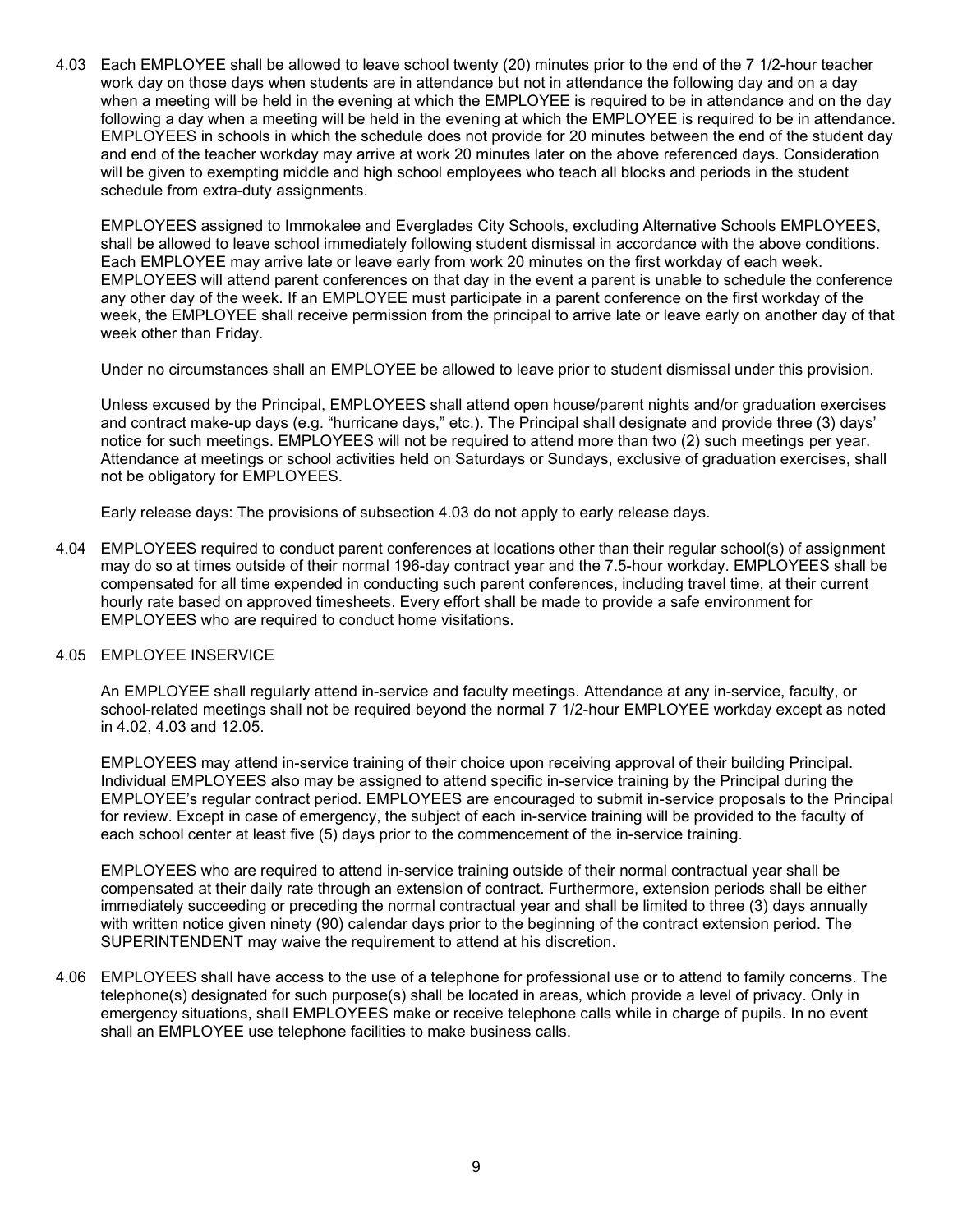### 4.07 Workplace Safety

The BOARD and each EMPLOYEE shall be subject to the provisions of Florida Statutes. Each EMPLOYEE shall report promptly in writing (email acceptable) to the Principal any physical condition in the school, which s/he considers potentially unsafe, hazardous, or unhealthy to students and/or EMPLOYEES in the school. If, after ten (10) workdays, the EMPLOYEE is dissatisfied with the Principal's written response, s/he may contact in writing the appropriate district-level administrator (i.e. Executive Director) for a review. The EMPLOYEE shall receive a written response ten (10) workdays from the date of receipt in the Human Resources Office.

#### 4.08 Lunch Periods

A lunch period of thirty-five (35) duty-free minutes shall be guaranteed for each EMPLOYEE on each student day. With the exception of early release days, the duty free lunch period shall commence no earlier than 10:00 a.m. and no later than 1:30 p.m., unless an EMPLOYEE requests a deviation from this time frame and the Principal approves the request. Circumstances may occasionally require a deviation from the "duty-free" concept. Such deviation, however, shall not require EMPLOYEES to remain with their students unless extenuating circumstances or emergency conditions exist. With prior notification to the Principal via email, EMPLOYEES may be permitted to leave the work site during their lunch period. EMPLOYEES shall be provided a lunch period of sixty (60) minutes when students are not in attendance.

- 4.09 Any case of verbal or physical assault upon an EMPLOYEE shall be reported promptly to the Principal. The Principal shall render reasonable assistance to the EMPLOYEE in connection with handling of the incident by law enforcement authorities. Legal services may be provided at the discretion of the BOARD.
- 4.10 The parties recognize that class size has an impact on the educational process. Any EMPLOYEE who believes that his/her teaching load is excessive or that classroom conditions are detrimental to students' learning should bring the concerns forward in writing to the Principal. If, after ten (10) workdays, the EMPLOYEE is dissatisfied with the Principal's written response, s/he may contact in writing the appropriate district-level administrator (i.e. Executive Director of Human Resources) for a review. The EMPLOYEE shall receive a written response (email acceptable) within ten (10) workdays.
- 4.11 Schedules for teacher workdays, which are beyond the 180-day student school year, shall include the following (see also Appendix A):
	- a. No less than four uninterrupted half-days shall be set aside to allow EMPLOYEES to work at their school site in preparation for the new student year. EMPLOYEES new to the district will be required to attend orientation sessions for up to two days outside of their regular contract. For the purposes of this provision, a "one-half (1/2) day" shall consist of no less than three (3) consecutive hours and "EMPLOYEES new to the district" does not include former EMPLOYEES returning to the district with a break in service of 18 calendar months or less.
	- b. For schedules with four or fewer grading periods per year, no less than one (1) day shall be set aside for EMPLOYEES to work at their school site at the conclusion of each of the first three grading periods in order to complete the grade-reporting process, engage in planning and parent conferencing or prepare to close out the semester. EMPLOYEES may be required to attend faculty meetings, not to exceed one hour in length, as part of these workdays. There will be a minimum of two (2) full workdays between the last student day of these grading periods and the interim report periods and the deadline for submission of grades. At the conclusion of the last grading period, one (1) full day will be set aside for EMPLOYEES to work at their school sites in order to close out the school year. Elementary EMPLOYEES shall not be required to submit final fourth quarter grades and/or comments prior to the conclusion of the final teacher contract day (preliminary fourth quarter grades and/or comments may be required to be submitted on an earlier date). For schedules that have more than four grading periods per year, e.g. 4X4 block schedule, every attempt will be made to schedule an early release day at the end of each grading period for which there is no full day between grading periods. To compensate for the loss of in-service time on the early release days, one-half of the workday at the end of the other grading periods may be used for in-service.
- 4.12 Itinerant EMPLOYEES regularly assigned to more than one school on the same school day shall not be responsible for any extra duty assignment.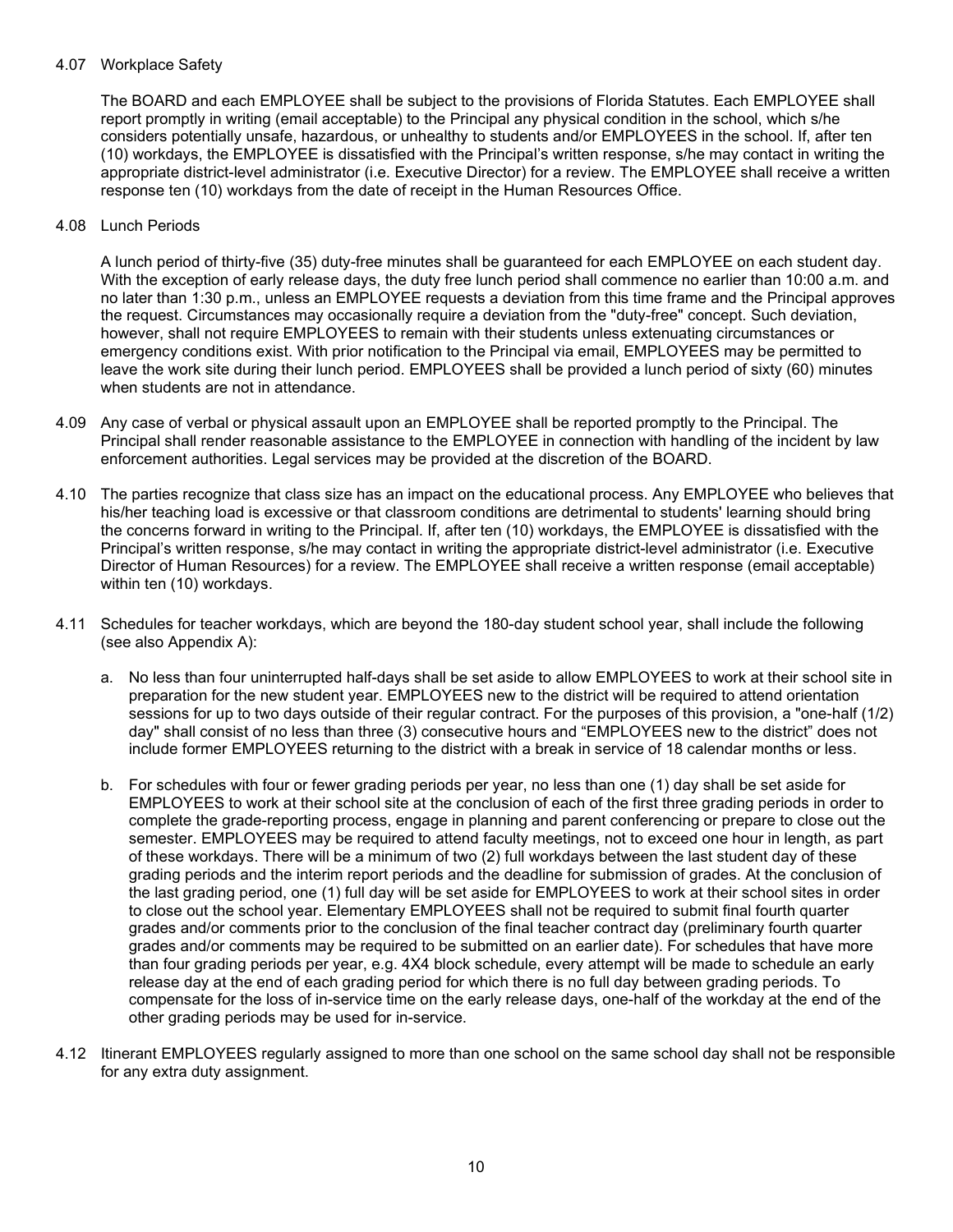- 4.13 EMPLOYEE contracts may be pre- or post-extended as required by the SUPERINTENDENT for activities including, but not limited to, new school openings and the relocation of programs or schools. Said contract extensions shall be contiguous with the normal contractual year and shall be limited to three (3) days annually. The contract may be extended beyond the three (3) day limit if mutually agreed to by the EMPLOYEE and the SUPERINTENDENT. When such pre or post extensions are required, affected EMPLOYEES shall be notified no later than May 1. Such extensions may be cancelled with no obligation due to changes in the availability of funding. If cancellation is necessary, notification will be given to the EMPLOYEES within five days of the cancellation. The SUPERINTENDENT may waive the requirement to attend at his/her discretion.
- 4.14 At the discretion of the SUPERINTENDENT, less than full-time contracts may be offered to qualified EMPLOYEES willing to share a full-time instructional assignment for not more than one school year except as recommended by the Principal and approved by the SUPERINTENDENT. All salaries and benefits shall be calculated on the proportionate basis of a 7.5-hour teaching day and a 196-day contract year (except for new teachers to the district as noted in 4.11 above) using each EMPLOYEE's appropriate salary classification.

An EMPLOYEE contracted for 50% or more of the time served by a full-time EMPLOYEE shall be credited for a full year's service for salary and retirement purposes.

An EMPLOYEE who held a full-time instructional position within the District prior to being employed on a shared contract shall be returned to full-time status in the subsequent school year provided a vacancy exists for which said EMPLOYEE is certified.

- 4.15 An EMPLOYEE shall be allowed to deviate from their regular work hours with prior approval of the Principal. All approved time must be made up within five (5) contract days of its being used. If an extension of the regular work hours is required for student safety (i.e. inclement weather or lockdown), time must be restored at a mutually agreed upon day/time between EMPLOYEE and Principal within ten (10) contract days.
- 4.16 The Board will take necessary steps to assist EMPLOYEES who decide to breastfeed their infants as provided in Board Policy 3425.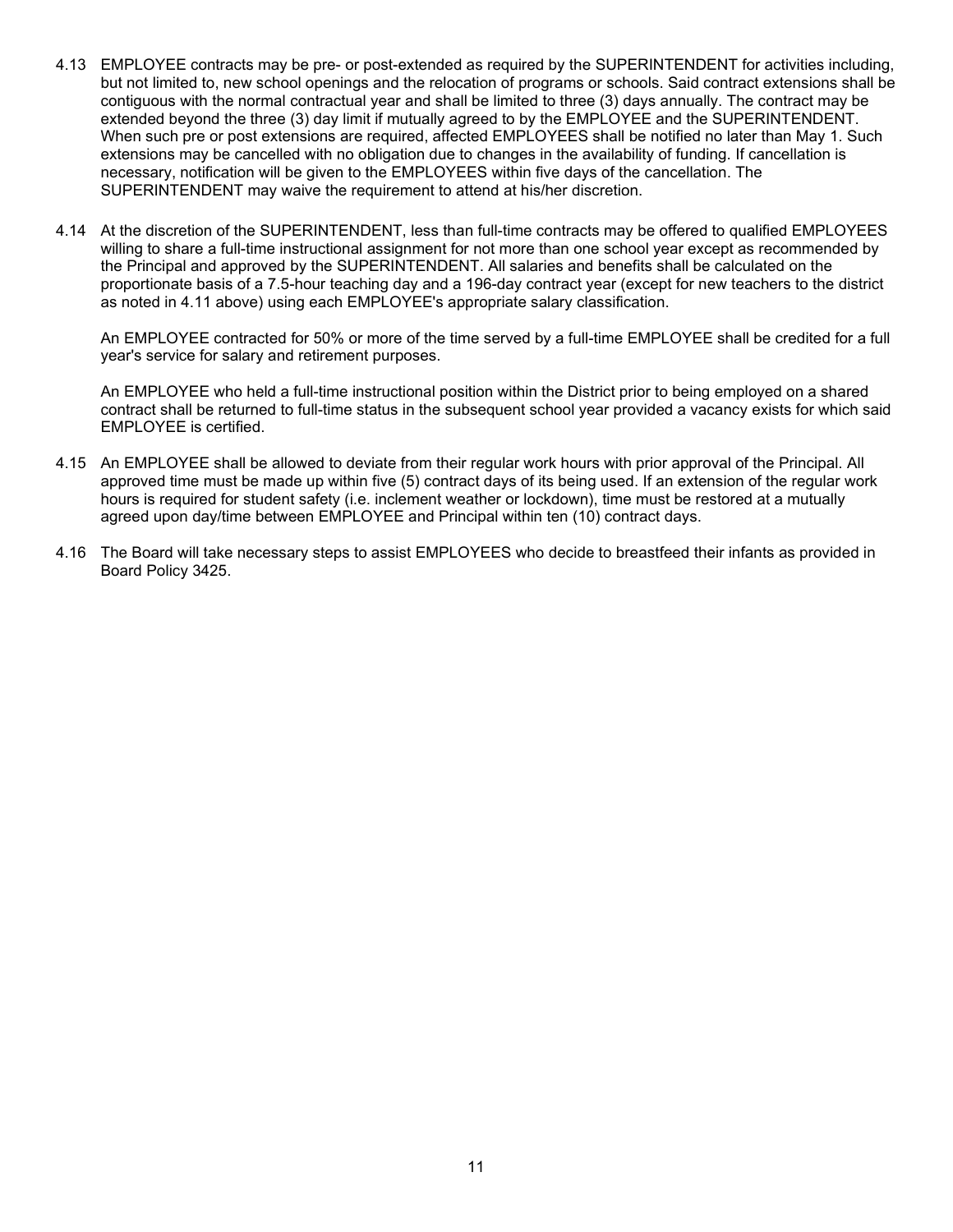## *ARTICLE 5 – ASSESSMENT*

- <span id="page-15-0"></span>5.01 ALL EMPLOYEES shall be assessed in accordance with s. 1012.34, F.S., through the provisions of the Focused Teacher Evaluation Model ("FTEM"). Should Florida law regarding teacher evaluation system requirements be changed by the Florida legislature or overturned by a court decision to which the District School Board of Collier County is subject, the parties agree to promptly renew collective bargaining negotiations for this article.
- 5.02 The Principal, Assistant Principal, or, in the case of district locations, the appropriate supervising administrator (for purposes of this Article, hereinafter collectively the "Administrator[s]") is responsible for the assessment process. All EMPLOYEES shall be fully informed annually of the assessment criteria and procedures, including the EMPLOYEES' right to respond, in the context of an orientation session designed for this purpose. Orientation session(s) shall be completed for all EMPLOYEES, regardless of hire date, prior to the implementation of the annual assessment process for each EMPLOYEE. Orientation session(s) may be conducted by the Administrator or other designated individual(s).

#### 5.03 EMPLOYEE Categories

- 5.31 First Year EMPLOYEE (First consecutive year of service in the District, regardless of prior experience)
- 5.32 Category I EMPLOYEE in 2nd through 3rd year of consecutive service in the District (First 3 years of consecutive service in the District) or new to the District regardless of prior experience
- 5.33 Category II

EMPLOYEE in 4th through the 10th year of consecutive service in the District

- 5.34 Category III EMPLOYEE with more than 10 years of consecutive service in the District
- 5.35 Category IV EMPLOYEE EMPLOYEE who receives a Final Evaluation rating of Unsatisfactory for the prior year or EMPLOYEE who receives a second consecutive Final Evaluation rating of Needs Improvement or EMPLOYEE who receives a second Final Evaluation rating of Needs Improvement within a consecutive three-year period
- 5.36 Category V EMPLOYEE who teaches at eCollier Academy \*\*will remain for the year of employment
- 5.37 Any EMPLOYEE who returns to the District with a break in service of 18 calendar months or less will return to the category for which he/she was identified prior to his/her most recent break in service.
- 5.04 Classroom and Non-Classroom EMPLOYEES
	- 5.41 Classroom EMPLOYEES: EMPLOYEES whose primary duty is instructing students in courses in classroom situations, including basic instruction, exceptional student education, career education, and adult education.
	- 5.42 Non-Classroom EMPLOYEES: EMPLOYEES whose primary duty is to support the instructional process by means other than providing direct instruction to students, to include:
		- a. Media Specialists
		- b. Exceptional Student Education Program Specialist
		- c. School Counselors
		- d. Academic Coaches
		- e. Teachers on Special Assignment (TSA)
		- f. Literacy Specialists
- 5.05 Final Evaluation Score:
	- 5.51 An EMPLOYEE's final evaluation will be based 67% on an Instructional Practice score that is earned from school administrator and/or district administrator, and potentially peer observations and 33% on student growth as calculated by the state's value-added model when provided by the state or through a similar District created value-added model. In situations in which a District created value-added model is not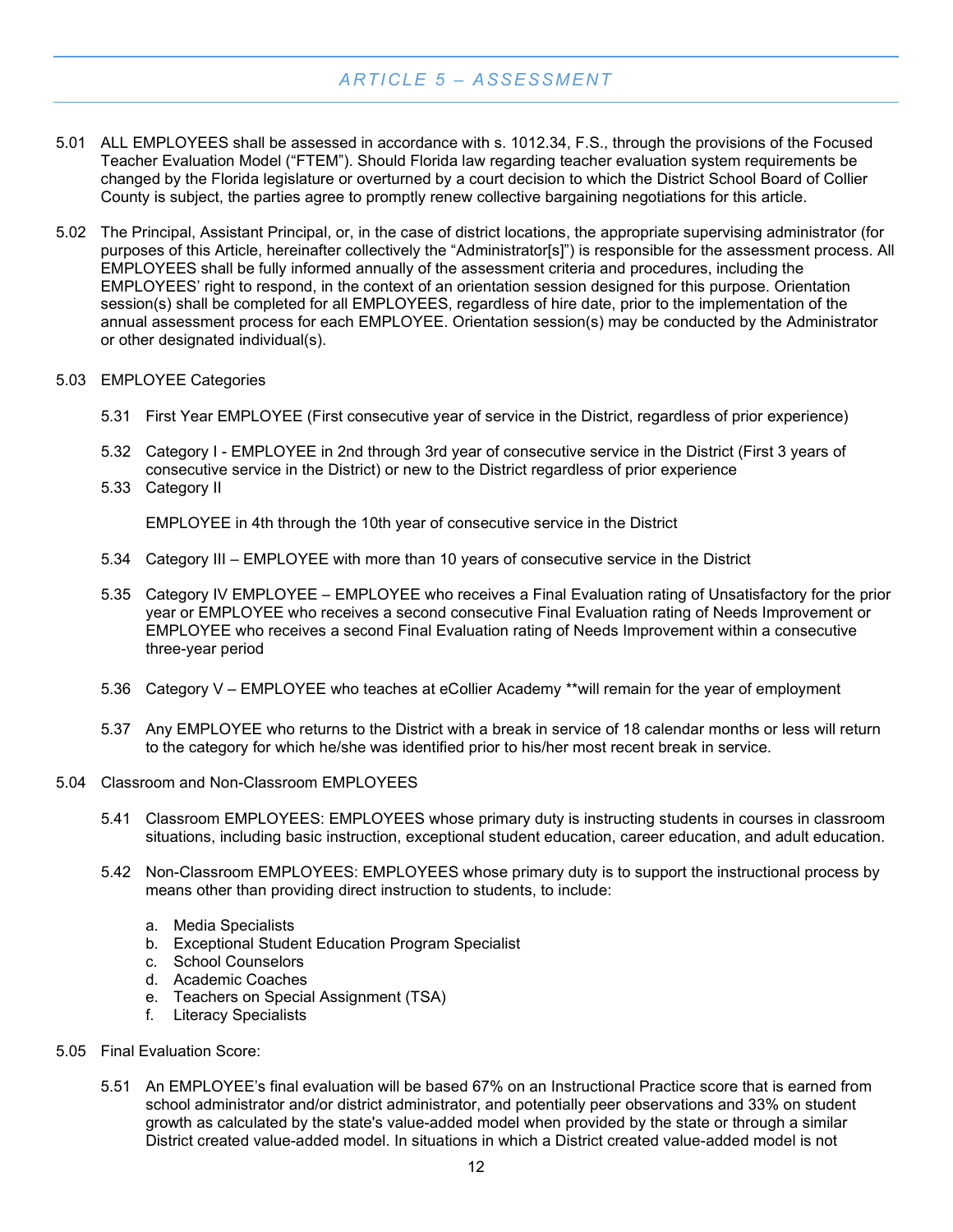deemed an appropriate measure, a student achievement measure or other growth measure may be utilized upon agreement with the ASSOCIATION. The Instructional Practice score will be based on 67 available points and the Student Growth score will be based on 33 available points.

#### 5.52 Final Evaluation Scale

The total points earned for instructional practice and student growth will be combined to achieve a final evaluation score. A final evaluation scale from 0-100 points will be used to assign each EMPLOYEE a rating as Highly Effective, Effective, Needs Improvement/Developing, or Unsatisfactory. The instructional practice score and the growth score will be added together rounded to the whole number.

The agreed upon scale for First Year EMPLOYEES is:

| 80-100 | <b>Highly Effective</b> |
|--------|-------------------------|
|        |                         |

- 26-44 Developing
- 0-25 Unsatisfactory

The agreed upon scale for all other EMPLOYEES is:

| 80-100 | <b>Highly Effective</b> |
|--------|-------------------------|
|        |                         |

- 52-79 Effective
- 26-51 Developing (Category I EMPLOYEES)/ Needs Improvement (Category II, III, and IV EMPLOYEES)
- 0-25 Unsatisfactory
- 5.53 Any EMPLOYEE on approved leave during a given school year must receive an Instructional Practice Score based on a minimum of two (2) observations during that school year and a Student Growth score based on the EMPLOYEE's student growth data for that school year. If not available, the EMPLOYEE's prior student growth data within a three-year period when available in order to receive a Final Evaluation and rating for that school year.
- 5.06 Instructional Practice Score (67%):
	- 5.61 Reflects EMPLOYEE performance across elements within the framework Focus Areas (4) = 23 elements.
	- 5.62 Accounts for EMPLOYEE experience levels in the District
	- 5.63 Assigns weights to each Focus Area based on its proportionate impact on student achievement

#### CLASSROOM TEACHER FORM

- a. Focus Area 1: Standards-Based Planning 13%
- b. Focus Area 2: Standards- Based Instruction 44%
- c. Focus Area 3: Conditions for Learning 30%
- d. Focus Area 4: Professional Responsibilities: 13%

#### NON-CLASSROOM TEACHER FORM

- a. Focus Area 1: Planning and Preparing: 27%
- b. Focus Area 2: Supporting Student Achievement: 19%
- c. Focus Area 3: Continuous Improvement of Professional Practice: 18%
- d. Focus Area 4: Professional Responsibilities non-classroom: 36%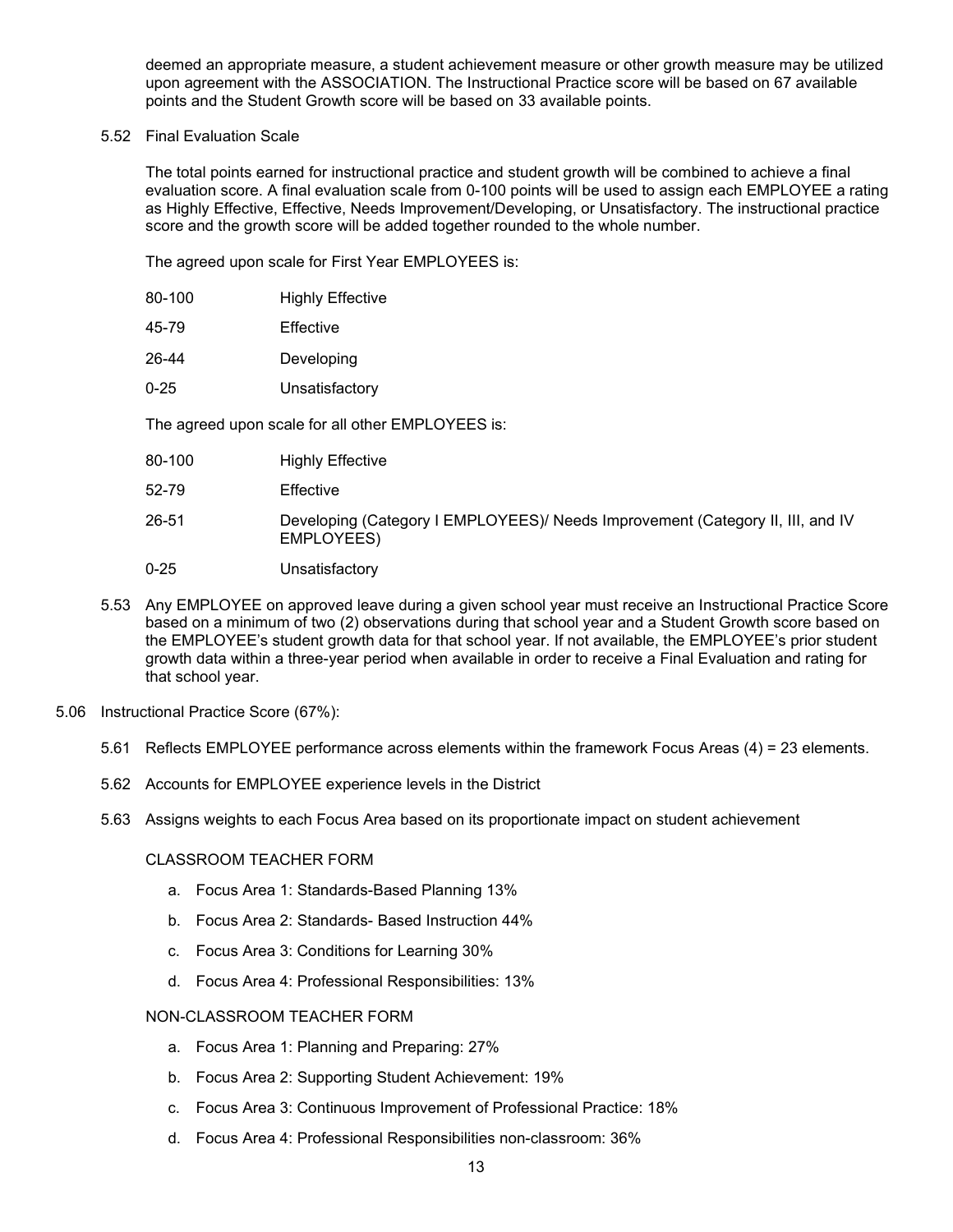- 5.64 Acknowledges EMPLOYEE focus on deliberate practice by measuring EMPLOYEE improvement over time on specific elements identified in the Deliberate Practice Plan
- 5.65 Equals the sum of the Status Score and Deliberate Practice Score
- 5.66 All EMPLOYEES shall receive a final Instructional Practice Score no later than May 15
- 5.67 First Year EMPLOYEES and Category IV EMPLOYEES shall receive a mid-year evaluation no later than January 30
- 5.07 Status Score Weighting System
	- 5.71 Status Score will be obtained by computing the weighted score (based on assigned weights in 5.063) of the four Focus Area Scores (see 5.073 for Focus Area score calculation methodology)
	- 5.72 Rating Scale for Focus Area Elements

| <b>Formative Ratings</b><br>used for each Focus<br>Area Element | Innovating | Applying | Developing | Beginning | Not Using |
|-----------------------------------------------------------------|------------|----------|------------|-----------|-----------|

5.73 Calculation Methodology for Focus Area Scores

The score earned for each Focus Area will be determined by calculating the average of all the individual element ratings received by the EMPLOYEE within each Focus Area. For example, an EMPLOYEE receiving five (5) element ratings in Focus Area 1 of Innovating (4), Innovating (4), Applying (3), Applying (3), and Developing (2) will receive a Focus Area 1 score of 3.2 (16/5 = 3.2). An EMPLOYEE receiving two (2) element ratings in Focus Area 4 of Applying (3) and Innovating (4) will receive a Focus Area 4 score of 3.5  $(7/2 = 3.5)$ .

5.74 A multiplier of 16.75 is used to convert the status score from a 4-point scale to a 67-point scale.

| Scale from $4.0$ to $0.0$ | $4.0 - 3.5$     | $3.4 - 2.5$      | $2.4 - 1.5$     | $1.4 - 0.0$   |
|---------------------------|-----------------|------------------|-----------------|---------------|
| Scale from 67.0 to 0.0    | $67.0 - 58.625$ | $56.95 - 41.875$ | $40.2 - 25.125$ | $23.45 - 0.0$ |

- 5.08 Deliberate Practice ~ ALL teachers will participate
	- 5.81 Additive model ~ positive impact ONLY
		- a. Calculation: Final performance level for target elements are the highest level observed and the growth from the starting point to the highest level earned. Example: if a teacher starts an element at applying and ends at applying there is zero growth. If a teacher starts at beginning and ends at applying, applying is growth of two levels.
		- b. Formula for calculation: (Growth plan score minimum possible score) / (maximum possible score minimum possible score) = % of maximum score. Then multiply the percent by 1 to calculate the bonus that is added to the instructional practice score.
	- 5.82 2 elements will be selected
		- a. 1 by the teacher (administrator may provide input  $\sim$  teacher has final decision)
		- b. 1 by the administrator (i.e.: school-wide, content area wide, grade level wide)  $\sim$  provided during preservice week
	- 5.83 Plan must be submitted by the teacher in iObservation by the end of the day on the last Friday in September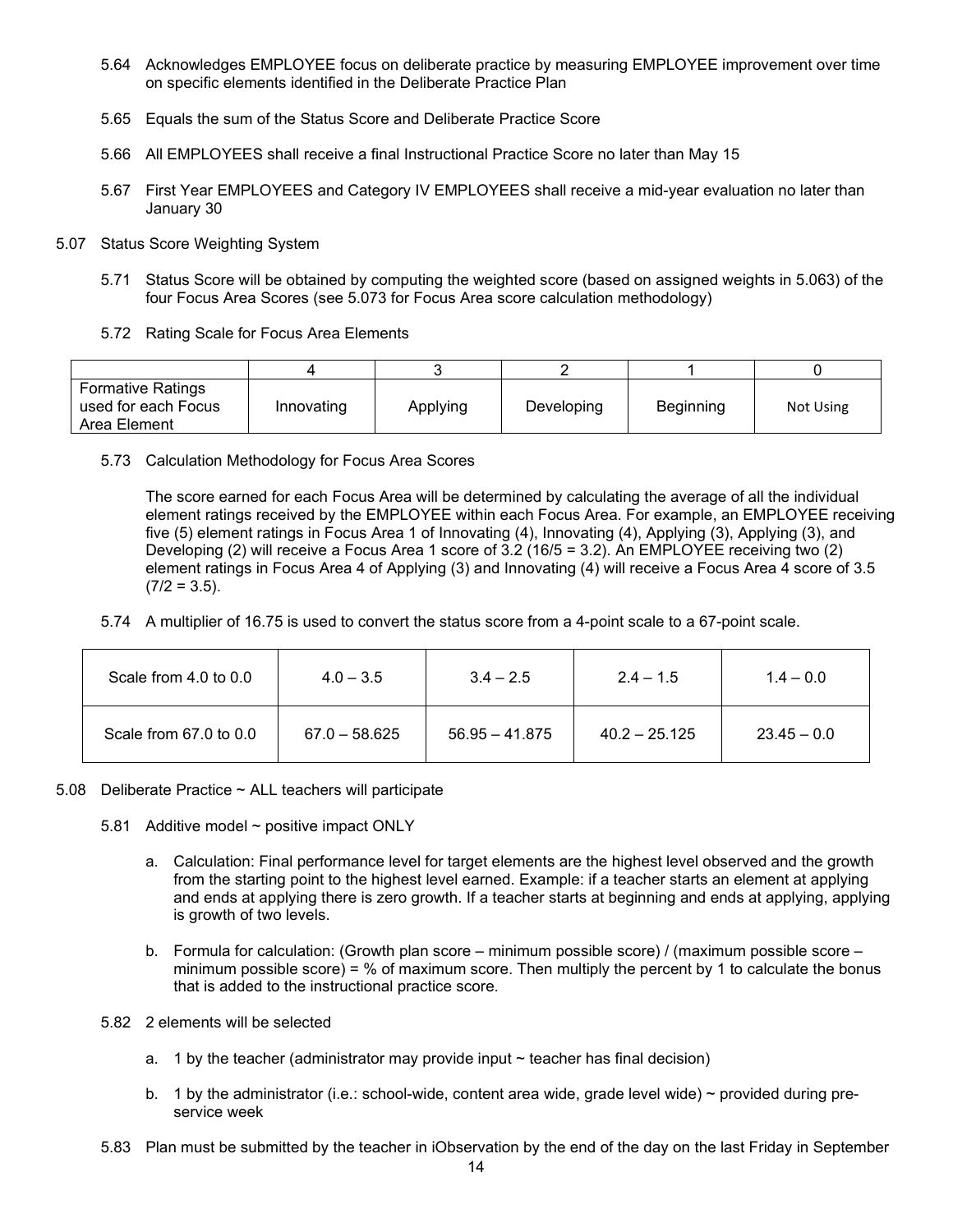- 5.84 Plan must be approved by administrators by the end of the day on the second Friday in October
- 5.85 Discussions can be held through iObservation.
- 5.09 Student Growth Score (33%):
	- 5.91 The value-added or achievement/growth score will be assigned points between 4-33 using a measure of standard deviation above or below the state/district average (or mean) teacher value-added or achievement/growth score for the identified assessment. EMPLOYEES who achieve a score equal to the mean would receive 16.5 points. Each standard deviation above or below the mean would equate to 5.5 points, with a maximum of 33 possible points and a minimum of 4 points. EMPLOYEES who achieve a score that is 1 standard deviation above the mean would receive 22 points. EMPLOYEES who achieve a score that is 1 standard deviation below the mean would receive 11 points.
	- 5.92 The District shall maintain and publish a chart negotiated and agreed upon with the ASSOCIATION, which reflects the assessments and student growth measures by course that will be used to determine the Student Growth score for EMPLOYEES based on their assignment. The Student Growth score measures for nonclassroom EMPLOYEES will also be identified on the chart. The following framework for Student Growth scores will be utilized:

| <b>ASSESSMENT</b>                                                                                    | <b>STUDENT GROWTH MEASURE</b>   |
|------------------------------------------------------------------------------------------------------|---------------------------------|
| FSA for ELA and Math                                                                                 | State VAM                       |
| Algebra I EOC                                                                                        | State VAM                       |
| <b>FCAT Science</b>                                                                                  | District VAM/Achievement/Growth |
| All other State EOC Exams                                                                            | District VAM/Achievement/Growth |
| District EOC Exams/Assessments (all levels and subjects not associated<br>with statewide assessment) | District VAM/Achievement/Growth |

## 5.10 Observation Procedures

5.101 Observations shall be conducted by more than one observer within the school year. In order to maintain consistency among observers, procedures for the different types of classroom observations, including length and purpose of the visit and they type of feedback that will be provided to EMPLOYEES are listed below.

|                                                                           | Announced                                                                                                                                                                                                    | Unannounced |
|---------------------------------------------------------------------------|--------------------------------------------------------------------------------------------------------------------------------------------------------------------------------------------------------------|-------------|
| Formal                                                                    | Completed by Site Evaluator(s)<br>$\bullet$                                                                                                                                                                  | N/A         |
| Classroom EMPLOYEES:<br>Observation completed in Focus<br>Areas 1, 2, 3   | Standard Observation Length -<br>Standard Full Day Class Period or<br>no less than 50 minutes<br>(elementary)                                                                                                |             |
| Feedback provided in Focus Areas 1,<br>2, 3                               | EMPLOYEE is informed of the<br>$\bullet$<br>observation                                                                                                                                                      |             |
| Non-Classroom EMPLOYEES:<br>Observation completed in all 4 Focus<br>Areas | <b>EMPLOYEE</b> selects the content<br>area and lesson plan for the<br>Formal Observation and<br>proposes the elements that will<br>be the focus of the lesson.                                              |             |
| Feedback provided in all 4<br>Focus Areas                                 | Pre-Conference - EMPLOYEE<br>$\bullet$<br>and Evaluator discuss the<br>element(s) within focus area that<br>will be the focus of the lesson.<br>The Evaluator may add or amend<br>element(s) proposed by the |             |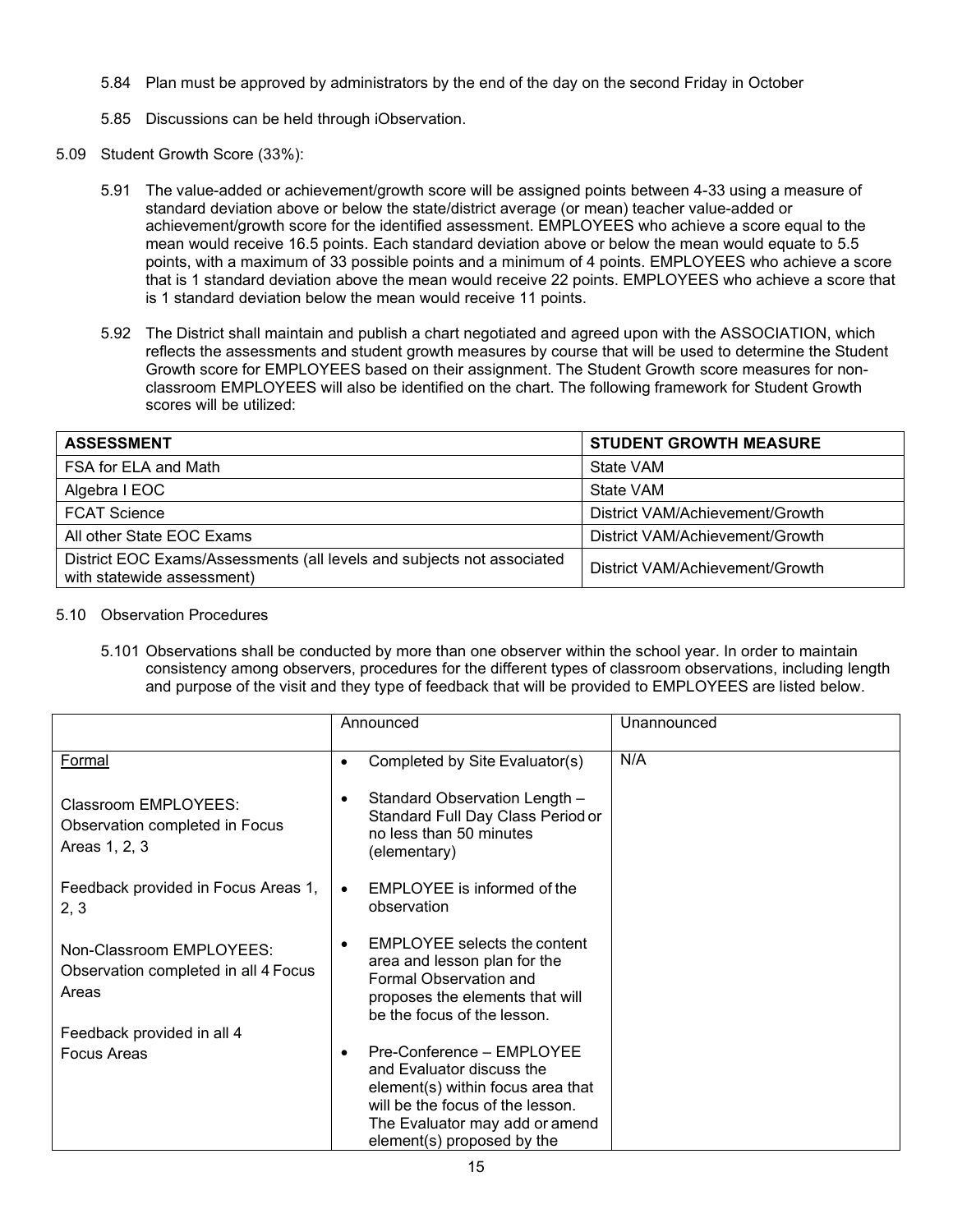|                                                                                                                                                                                                                                              | Announced                                                                                                                                                                                                                                                                                                                                                                                                                                                                                                                                                                                                                          | Unannounced                                                                                                                                                                                                                                                                                                          |
|----------------------------------------------------------------------------------------------------------------------------------------------------------------------------------------------------------------------------------------------|------------------------------------------------------------------------------------------------------------------------------------------------------------------------------------------------------------------------------------------------------------------------------------------------------------------------------------------------------------------------------------------------------------------------------------------------------------------------------------------------------------------------------------------------------------------------------------------------------------------------------------|----------------------------------------------------------------------------------------------------------------------------------------------------------------------------------------------------------------------------------------------------------------------------------------------------------------------|
|                                                                                                                                                                                                                                              | EMPLOYEE for the observation<br>through discussion with the<br>EMPLOYEE. (Written form is not<br>required)<br>During the observation, the<br>$\bullet$<br>Evaluator shall have the flexibility<br>to provide feedback in all<br>observed elements.<br>Post-Conference - Evaluator and<br>$\bullet$<br>EMPLOYEE will reflect on the<br>focus of the lesson discussed<br>during the pre-conference.<br>(Written form is not required)<br>Written feedback provided to the<br>$\bullet$<br>EMPLOYEE no later than three<br>(3) workdays after the<br>observation takes place<br>Results used for the Final<br>$\bullet$<br>Evaluation |                                                                                                                                                                                                                                                                                                                      |
| Informal                                                                                                                                                                                                                                     |                                                                                                                                                                                                                                                                                                                                                                                                                                                                                                                                                                                                                                    | Completed by Site Evaluator(s)<br>$\bullet$                                                                                                                                                                                                                                                                          |
| Classroom EMPLOYEES:<br><b>Observation completed Focus Areas</b><br>$2$ and $3$<br>Feedback provided Focus Areas 2<br>and 3<br>Non-Classroom EMPLOYEES:<br>Observation completed all 4 Focus<br>Areas<br>Feedback provided all 4 Focus Areas |                                                                                                                                                                                                                                                                                                                                                                                                                                                                                                                                                                                                                                    | Standard Observation Length - 10<br>$\bullet$<br>to 20 minutes long<br>EMPLOYEE is not informed of the<br>$\bullet$<br>observation<br>Written feedback provided to the<br>$\bullet$<br>EMPLOYEE no later than three (3)<br>workdays after the observation<br>takes place<br>Results used for the Final<br>Evaluation |
| *Walkthrough - ONLY Professional<br>Responsibilities                                                                                                                                                                                         | Completed by Site<br>$\bullet$<br>Evaluator(s)<br>One evaluation may be<br>$\bullet$<br>completed outside of an<br>informal/formal observation;<br>the Evaluator shall have the<br>flexibility to provide feedback<br>in all observed elements<br>within professional<br>responsibilities.<br>In addition to the minimum<br>$\bullet$<br>number of observations<br>(informal/formal)                                                                                                                                                                                                                                               |                                                                                                                                                                                                                                                                                                                      |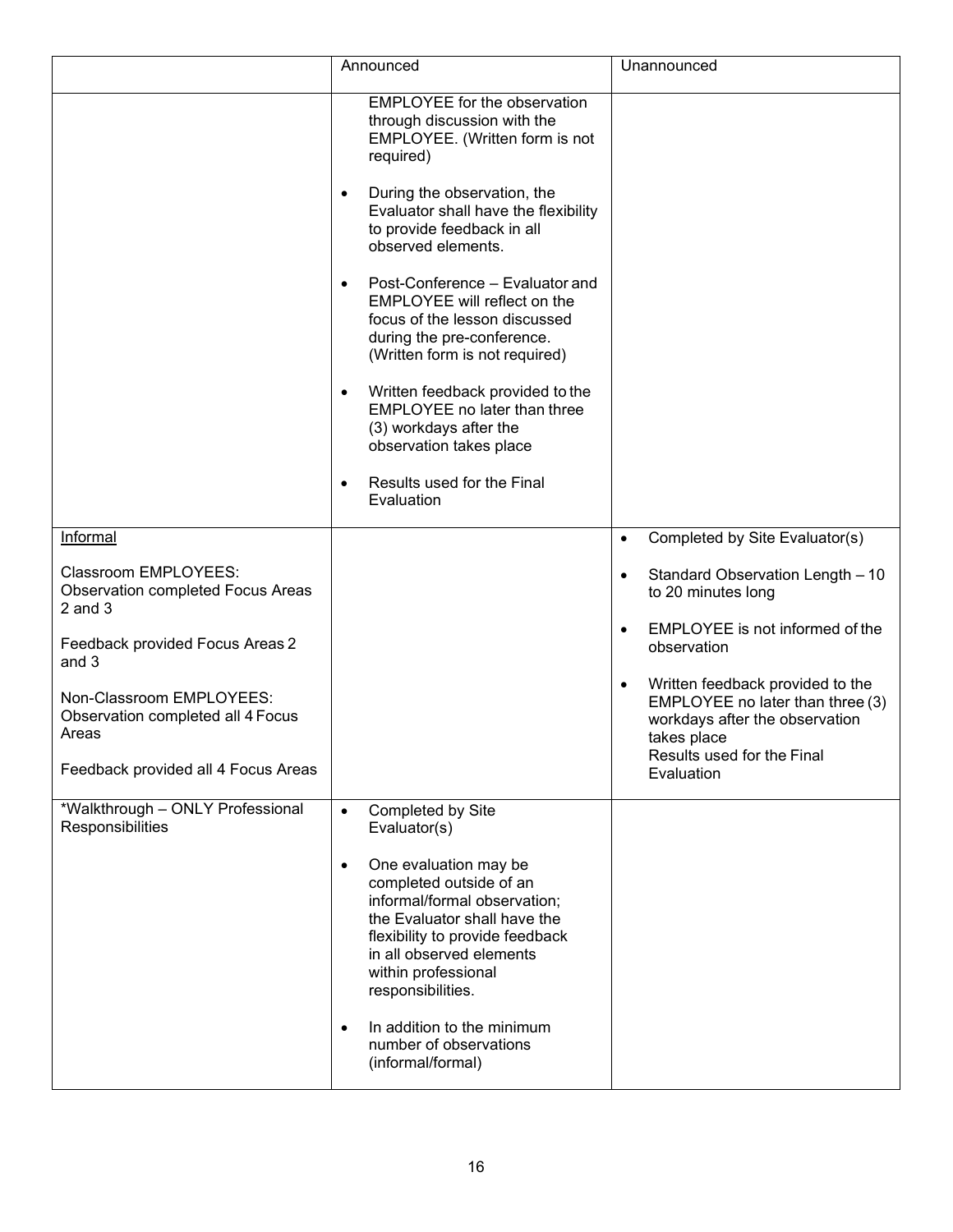| Written feedback provided to<br>the EMPLOYEE no later<br>than three (3) workdays after<br>the observation takes place<br>Results used for the Final<br>Evaluation |
|-------------------------------------------------------------------------------------------------------------------------------------------------------------------|
|-------------------------------------------------------------------------------------------------------------------------------------------------------------------|

- 5.102 Observation Feedback will be provided through iObservation, pre/post conferences, and verbal/written communication. This feedback will be provided no later than three (3) workdays after the observation takes place (email/date stamp/time acceptable). The communication will include focused feedback on EMPLOYEE performance and individual continuous improvement through professional development. Feedback shall be provided in all Focus Areas (1-4).
- 5.103 Minimum Number of Observations

The minimum number/frequency of required observations (Formal and Informal)

| <b>Status</b>                                                                                                    | <b>Formal Observations</b><br>(Announced) | Combined Informal Observations (Unannounced) and<br>Walkthroughs (Announced and Unannounced) |
|------------------------------------------------------------------------------------------------------------------|-------------------------------------------|----------------------------------------------------------------------------------------------|
| First Year EMPLOYEE (First<br>consecutive year of service in the<br>district, regardless of prior<br>experience) | (One hold harmless)                       | (One hold harmless)                                                                          |
| Category I EMPLOYEE (2nd through<br>3rd. consecutive years of service in<br>the district)                        |                                           | 3                                                                                            |
| Category II EMPLOYEE (4th through<br>the 10th consecutive years of service<br>in the district)                   |                                           | 2                                                                                            |
| Category III EMPLOYEE (More than<br>10 consecutive years of service in the<br>district)                          |                                           |                                                                                              |
| Category IV EMPLOYEE                                                                                             | 2                                         | 8                                                                                            |
| Category V EMPLOYEE**                                                                                            | 2                                         |                                                                                              |

### 5.104 Minimum Number of Observations for Newly Hired EMPLOYEES with Late Start Date The minimum number/frequency of required observations (Formal and Informal)

| <b>Status</b>                                                                         | <b>Formal Observations</b><br>(Announced) | Combined Informal Observations (Unannounced) and<br>Walkthroughs (Announced and Unannounced) |
|---------------------------------------------------------------------------------------|-------------------------------------------|----------------------------------------------------------------------------------------------|
| Start Date: Third Monday of<br>November - Last Friday in February                     | (One hold harmless)                       |                                                                                              |
| Start Date: Monday following the last<br>Friday in January - First Monday in<br>March | (One hold harmless)                       |                                                                                              |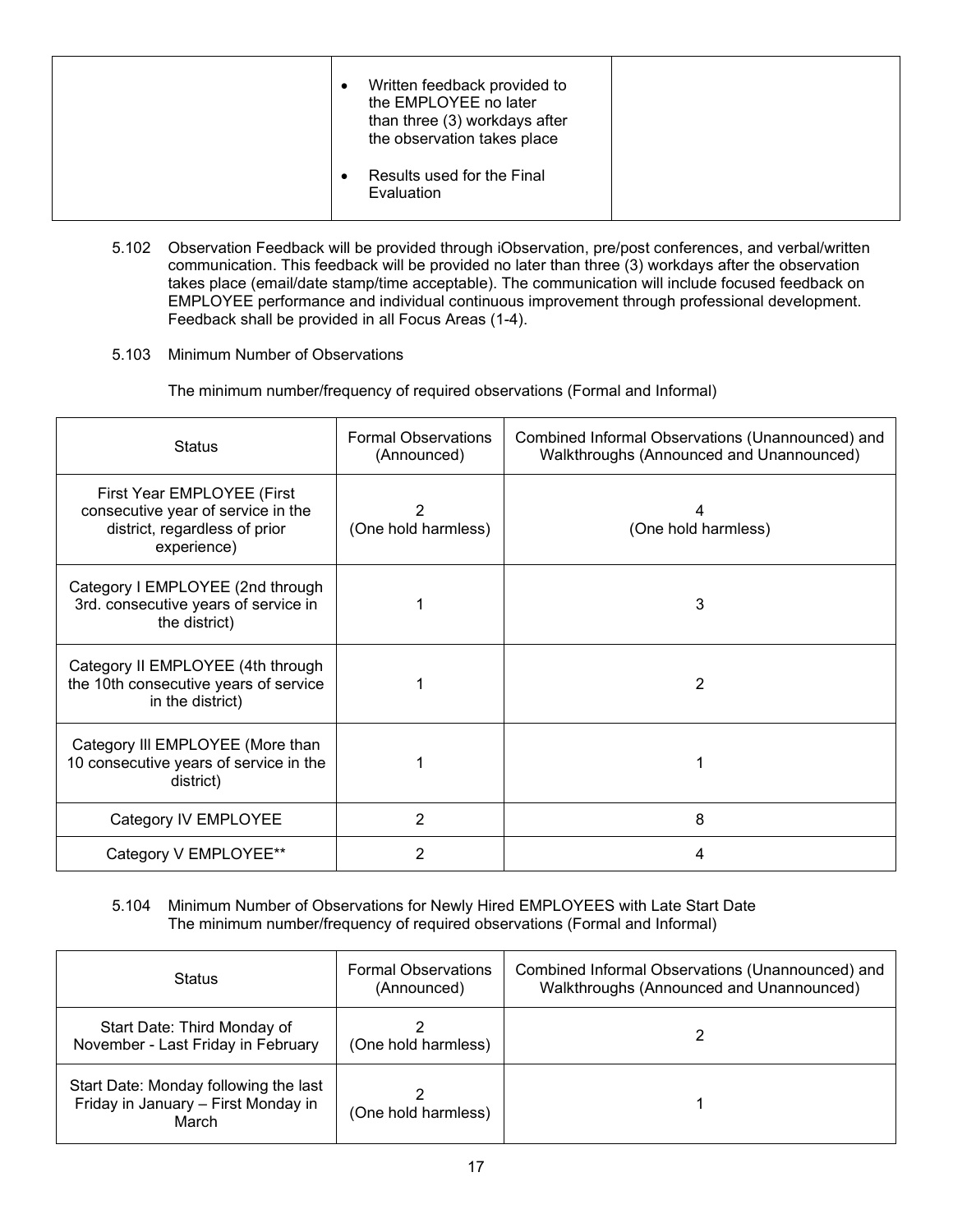\*\* Teacher will remain in the category for the full academic year. Their category will revert back their former category if they return to a school building in the following school year.

\* Professional Responsibilities must be evaluated at minimum one time per year and may be done outside of an informal or formal observation.

- 5.105 HOLD HARMLESS PERIOD: Probationary First Year EMPLOYEES shall be afforded a hold harmless period. The first (1st) formal observation and the first (1st) informal/walkthrough observation will not count toward the final evaluation unless requested by the EMPLOYEE. Probationary first year EMPLOYEES hired with a late start date as defined in Section 5.104 shall also be afforded a hold harmless period for the first (1st) formal observation. Hold harmless observations shall count toward meeting the minimum number of required observations as outlined in Sections 5.103 and 5.104. EMPLOYEES are responsible for verifying that hold harmless observations are not counted toward the final evaluation. The formal and informal/walkthrough hold harmless observation(s) shall be counted toward the final evaluation if requested by the EMPLOYEE in writing (email acceptable) within five (5) contract days of receiving observation feedback in iObservation.
- 5.106 If the EMPLOYEE has met the minimum required observations but would like additional observations; they must notify Administration in writing (email acceptable) at least three days prior to the desired observation date. Although not required, Administration will make every effort to honor the additional observation time request.

### 5.11 OBSERVATION SCHEDULE:

- a. First Year EMPLOYEES shall receive a minimum of one Formal Observation in each semester. First Year, Category I, and Category II EMPLOYEES shall receive a minimum of one Informal Observation in each semester. Category III EMPLOYEES shall receive a minimum of one observation in each semester. Deviations to this provision may occur only as requested by the EMPLOYEE in writing (email acceptable). (EXCEPTION: First Year EMPLOYEES with a late start date as defined in Section 5.104 are excluded from the requirements of Section 5.11 a.)
- b. No observation or walkthrough shall be conducted the day before Thanksgiving Break, Winter Break, or Spring Break unless it is requested by the EMPLOYEE in writing (email acceptable) to his/her supervisor.
- c. No observation or walkthrough shall be conducted on Halloween.
- d. No observation or walkthrough shall be conducted for an EMPLOYEE while that EMPLOYEE is administering a state or district assessment.
- e. No observation or walkthrough shall be conducted during the first five (5) student days unless it is requested by the EMPLOYEE in writing (email acceptable) to his/her supervisor.
- 5.111 If a Classroom EMPLOYEE does not receive the minimum number of observations specified in section 5.13 or 5.14 for his/her status score by May 1, the Classroom EMPLOYEE may request to the Evaluator that his/her Focus Area 1 score be changed to 3.0 overall and the change shall be made accordingly. Likewise, if a Non-Classroom EMPLOYEE does not receive the minimum number of observations specified in section 5.13 or 5.14 for his/her status score by May 1, the Non-Classroom EMPLOYEE may request to the Evaluator that his/her Focus Area 1, 2, 3, and/or 4 scores be changed to 3.0 overall and the change shall be made accordingly. If a Classroom or Non-Classroom EMPLOYEE does not receive any feedback (ratings) in one or more Focus Area, the EMPLOYEE may request to the Evaluator that his/her score for each applicable Focus Area score be changed to a 3.0 overall and the change shall be made accordingly.
- 5.112 A rating of "Not Using" may only be provided during a Formal Observation.

#### 5.12 Category IV EMPLOYEES

5.121 Processes and Procedures for EMPLOYEES who receive a Final Evaluation rating of Unsatisfactory for the prior year or EMPLOYEES who receive a second consecutive Final Evaluation rating of Needs Improvement or EMPLOYEES who receive a second Final Evaluation rating of Needs Improvement within a consecutive three-year period (Category II and III EMPLOYEES)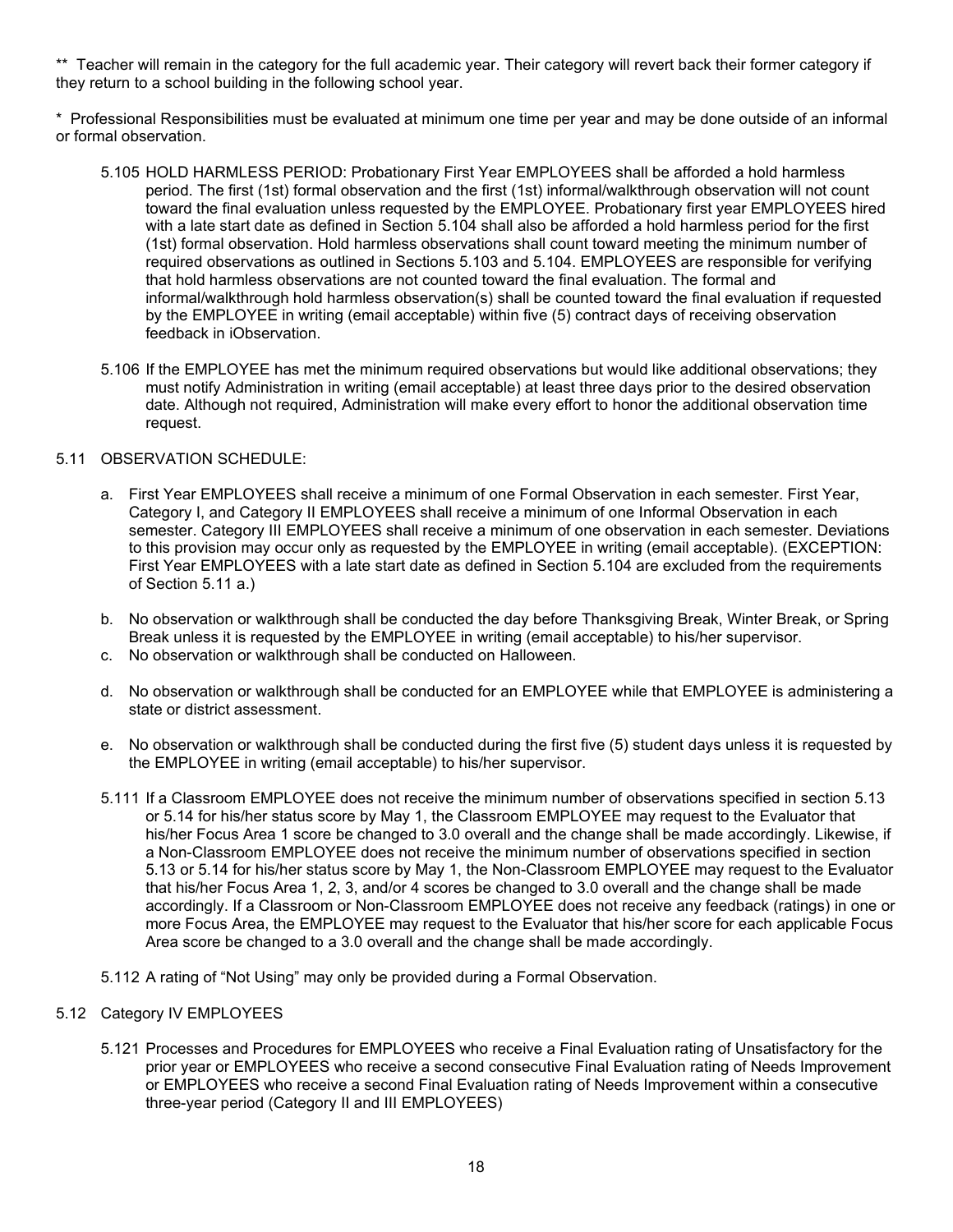| 5.122               | <b>General Procedures</b>                                      | EMPLOYEE will be a member of a Professional Assistance Team, which<br>will include the school administrators and two other EMPLOYEES who<br>demonstrate at the Effective and/or Highly Effective level on the prior<br>year's Final Evaluation.                                                                                                                                                                                                                                                                                                                                                                                         |
|---------------------|----------------------------------------------------------------|-----------------------------------------------------------------------------------------------------------------------------------------------------------------------------------------------------------------------------------------------------------------------------------------------------------------------------------------------------------------------------------------------------------------------------------------------------------------------------------------------------------------------------------------------------------------------------------------------------------------------------------------|
|                     |                                                                | This team will meet on a monthly basis to provide support in identified<br>areas of need. The EMPLOYEE will be required to participate in<br>Professional Development focused on Focus Area 1-4 with an emphasis<br>on the identified area(s) of need.                                                                                                                                                                                                                                                                                                                                                                                  |
| association         | 5.123 Roles and responsibilities<br>of teacher, Evaluators and | EMPLOYEE: Must actively participate throughout the entire process,<br>accept constructive focused feedback, and demonstrate improvement on<br>the Final Evaluation at the end of this process.                                                                                                                                                                                                                                                                                                                                                                                                                                          |
|                     |                                                                | Evaluators: Observe and provide constructive focused feedback<br>throughout the process, provide support and mentors in identified areas<br>of need, and ensure that the process is implemented with fidelity.                                                                                                                                                                                                                                                                                                                                                                                                                          |
| 5.124 Support Plans |                                                                | The Professional Assistance Team will collaboratively develop and<br>implement a plan that will support the EMPLOYEE's identified areas of<br>need.                                                                                                                                                                                                                                                                                                                                                                                                                                                                                     |
| 5.125 Timelines     |                                                                | The entire process will occur during the remainder of the school year<br>after the final evaluation is received and the process is initiated. Within<br>the first ten work days after the EMPLOYEE receives their final<br>evaluation score, the Professional Assistance Team (PAT) will be<br>appointed and meet. The Support Plan will be developed within ten days<br>after the first meeting of the PAT. Observations, feedback, and support<br>will be provided for the remainder of the school year. Formal written<br>feedback will be provided to the EMPLOYEE by the end of April for each<br>of the identified areas of need. |

#### 5.13 OTHER PROVISIONS

- 5.131 If a teacher disagrees with his/her final evaluation report, he/she may submit a written response, which shall be attached to the evaluation report.
- 5.132 EMPLOYEES shall be provided with their final Instructional Practice Score for the current school year prior to any recommendation being made for reappointment or non-reappointment of their annual contract. All annual contract teachers must be notified by May 15 of the intent of non-reappointment for the following year.
- 5.133 An EMPLOYEE who did not have his/her contract renewed may appeal to the Executive Director of Human Resources who will review all facts surrounding the contract renewal decision. The EMPLOYEE has the right to ASSOCIATION representation at the appeal. The Executive Director of Human Resources will make a final determination on whether or not the decision to not renew the annual contract is upheld. This determination shall not be subject to the grievance procedure outlined in Article 8.

#### 5.14 Annual Review of the Evaluations by the District

5.141 The joint CCEA and District CTEM Committee will meet throughout the year to provide ongoing feedback regarding the Focused Teacher Evaluation Model and the District chart, which reflects the assessments and student growth measures. At the end of each school year District staff will review the disaggregated information regarding the evaluation results of all teachers. This information will be reviewed with the CTEM Committee to determine the effectiveness of the model, the professional development needs of the teachers as a whole, and professional development needs of the Evaluators who are observing and evaluating.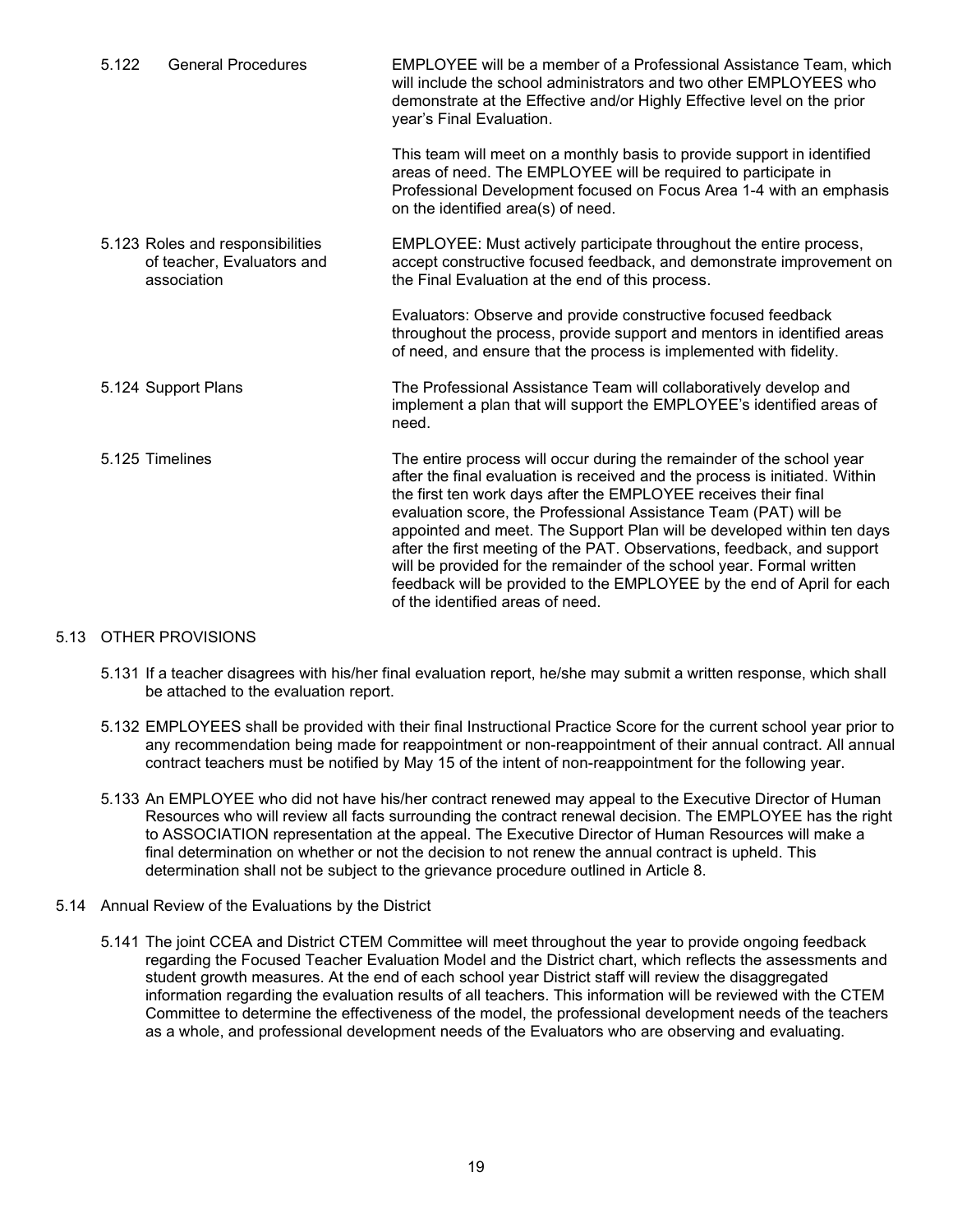- <span id="page-23-0"></span>6.01. Definition and Terms:
	- a. Assignment--Designation of teaching area at a specific work site(s) (i.e. Math, DCT, Guidance, Specific Learning Disabilities, Physical Education, Art, Early Childhood, and Elementary Education)
	- b. Transfer--Change of work site(s)
	- c. Itinerant Teachers: A certified EMPLOYEE who is assigned to more than one school.
	- d. Related Arts Teacher: An EMPLOYEE who teaches art, music, physical education, or instructional resource at the elementary school level.

\*Alternative schools Naples to be considered one site inclusive of Beacon, New Beginnings, and Phoenix programs

\*Alternative schools Immokalee to be considered one site inclusive of Beacon, New Beginnings, and Phoenix programs

6.02. The BOARD and the ASSOCIATION recognize that the assignment and/or transfer of each EMPLOYEE within the Collier County School System is the responsibility of the SUPERINTENDENT, with recommendation to and approval by the BOARD. In making any assignment, the reasonable requests of the EMPLOYEE concerned shall be considered. When appropriate and practical, Principals will involve EMPLOYEE(S) in the interview process in order that the Principal may obtain perceptions of candidates from other professional educators.

The assignment and scheduling of each EMPLOYEE shall take into account the EMPLOYEE's preferences, personal circumstances, certificate qualifications and prior teaching experiences. Such assignment and scheduling shall be accomplished in a fair, equitable and impartial fashion.

6.03. EMPLOYEES who receive a change in assignment shall be given written notice of their tentative assignment no later than ten (10) work days prior to the beginning of the second semester for second-semester assignments or ten (10) work days prior to the end of the post-school planning period for the first semester or as soon as practicable. EMPLOYEES who receive an involuntary change in assignment shall be provided a written rationale for the decision upon their request to the principal.

EMPLOYEES who are to be transferred after the close of the school year shall be given prompt written notice of said transfer from the district's Human Resources office. To the extent possible, such transfers shall not be announced or effected without a prior personal conference with the EMPLOYEE involved.

- 6.04. In arranging schedules for EMPLOYEES who are assigned to more than one school, an effort shall be made to limit the amount of interschool travel. Adequate travel time will be provided by an appropriate adjustment in the EMPLOYEE's work schedule.
- 6.05. Assignments, including part-time adult education, extra-pay-for-extra-duty and summer school, which are in addition to the normal teaching schedule, shall not be obligatory but shall be with the consent of the EMPLOYEE except as provided in Article 4.13.
- 6.06. EMPLOYEE Transfer:
	- 6.61 In order to be guaranteed an interview, properly certificated EMPLOYEES applying for a transfer must attend the Annual Transfer Fair and interview with the appropriate Administrator(s) to be considered prior to or at the Transfer Fair. After the Transfer Fair, an EMPLOYEE must contact the Administrator to be considered for a position once it is advertised. Any EMPLOYEE interviewed shall be informed by the Administrator(s) of his/her decision. This paragraph is subject to the following provisions:

An EMPLOYEE qualified under the provisions of this Article and recommended for transfer to an instructional vacancy after one (1) calendar week prior to the first teacher contract day shall not be entitled to such placement without the agreement of both principals in writing (email acceptable). During the contract year, if both principals agree and recommend in writing (email acceptable) to the SUPERINTENDENT the transfer of an EMPLOYEE between their school sites, the transfer shall be approved by Human Resources pending review of qualifications.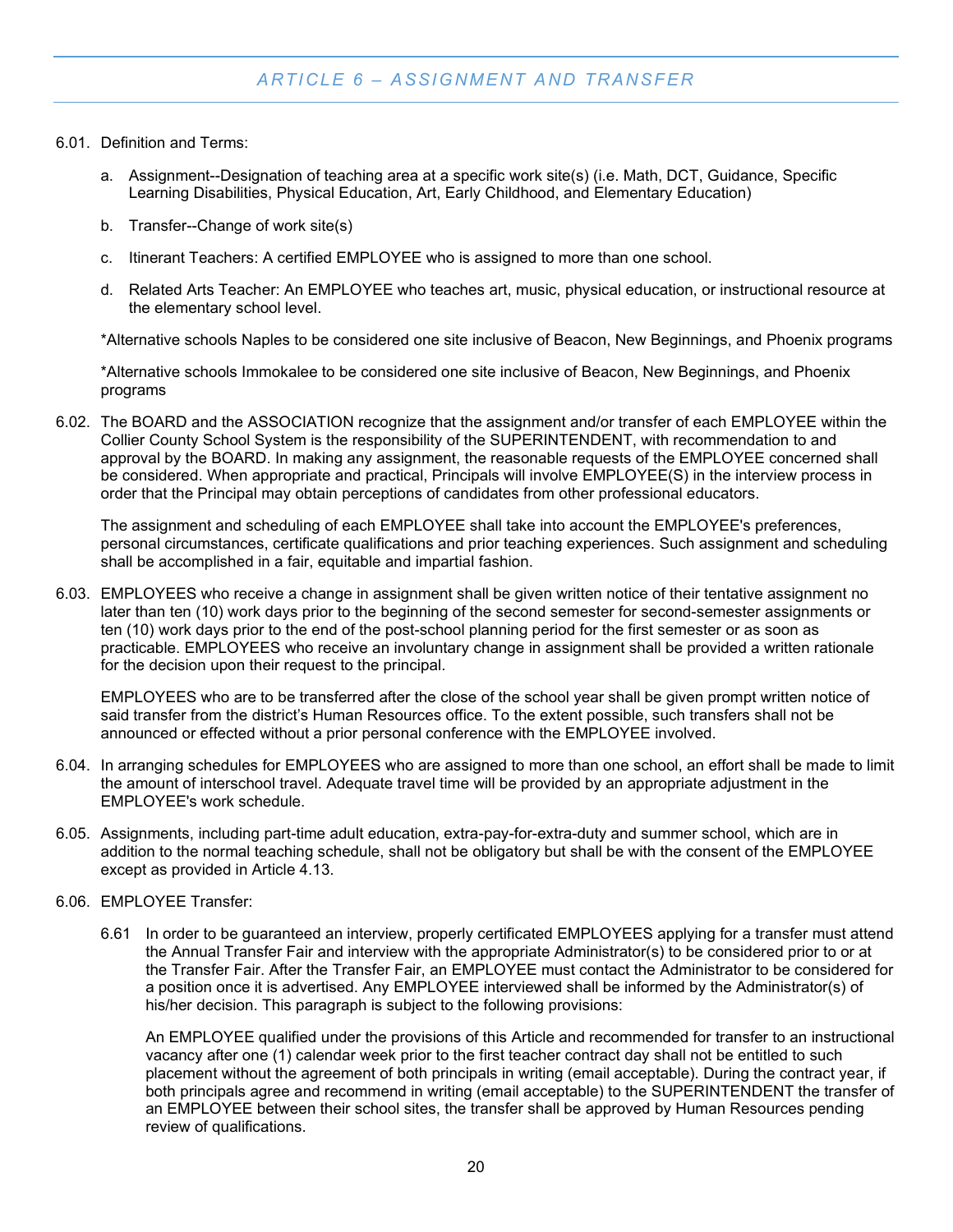Qualifications of all candidates shall be evaluated using the following criteria:

- a. Certification
- b. Current employment in the District
- c. Experience in the teaching area as defined in 6.01(a)
- d. Any matter deemed pertinent by the SUPERINTENDENT or the EMPLOYEE including but not limited to the willingness and capacity to perform in supplemental positions

In filling these vacancies, the application of any properly qualified EMPLOYEE received within the required timeline shall be reviewed prior to selecting a candidate not currently employed by the District.

6.62 Involuntary Transfer:

In the involuntary transfer of an EMPLOYEE as a result of staffing reallocation (except as noted in 6.063), Federal compliance requirements, or reduction in force as specified in Article 9, the following criteria shall be adhered to in the order in which they appear:

- a. Gender, if necessary for the supervision of students
- b. Certification
- c. District-wide seniority
- d. Any matter deemed pertinent by the SUPERINTENDENT or the EMPLOYEE including but not limited to the willingness and capacity to perform in supplemental positions

An EMPLOYEE involuntarily transferred under this section shall be given first consideration for a vacancy in the area of certification at the time of transfer or the area of certification at the current school.

- 6.63 Transfers Requiring Special Consideration: Transfers made as a result of new school openings, rezoning, or staff reduction in individual schools shall be subject to the following provisions:
	- a. Vacancies for external candidates for new school openings and for positions remaining vacant after all EMPLOYEES have been placed in accordance with paragraph b) below shall be posted in accordance with Article 7.
	- b. In making transfers under this section, requested transfers shall be considered prior to invoking the provisions of 6.062.

Itinerant teachers may apply for a vacant full time (1.0) position at a single school at any time during the school year, and, if the teacher is selected for the position, the transfer will take effect upon approval of the Human Resources office.

- 6.631 EMPLOYEES who are voluntarily or involuntarily transferred between school sites and EMPLOYEES who are re-assigned to a classroom teacher position within the school site after the first student day shall receive two (2) full workdays of planning/preparation time to prepare for their new assignment. This provision does not apply to EMPLOYEES moving into a co-teaching position.
- 6.64 Notwithstanding the restrictions stated in this article, the SUPERINTENDENT may affect the transfer of an EMPLOYEE based upon:
	- a. Serious, verifiable medical conditions of the EMPLOYEE or members of his immediate family or other personal problems which dictate the EMPLOYEE's need to transfer to another work site, or
	- b. Determination that a specific transfer would serve the best interest of the school district and the affected EMPLOYEE in the judgment of the SUPERINTENDENT.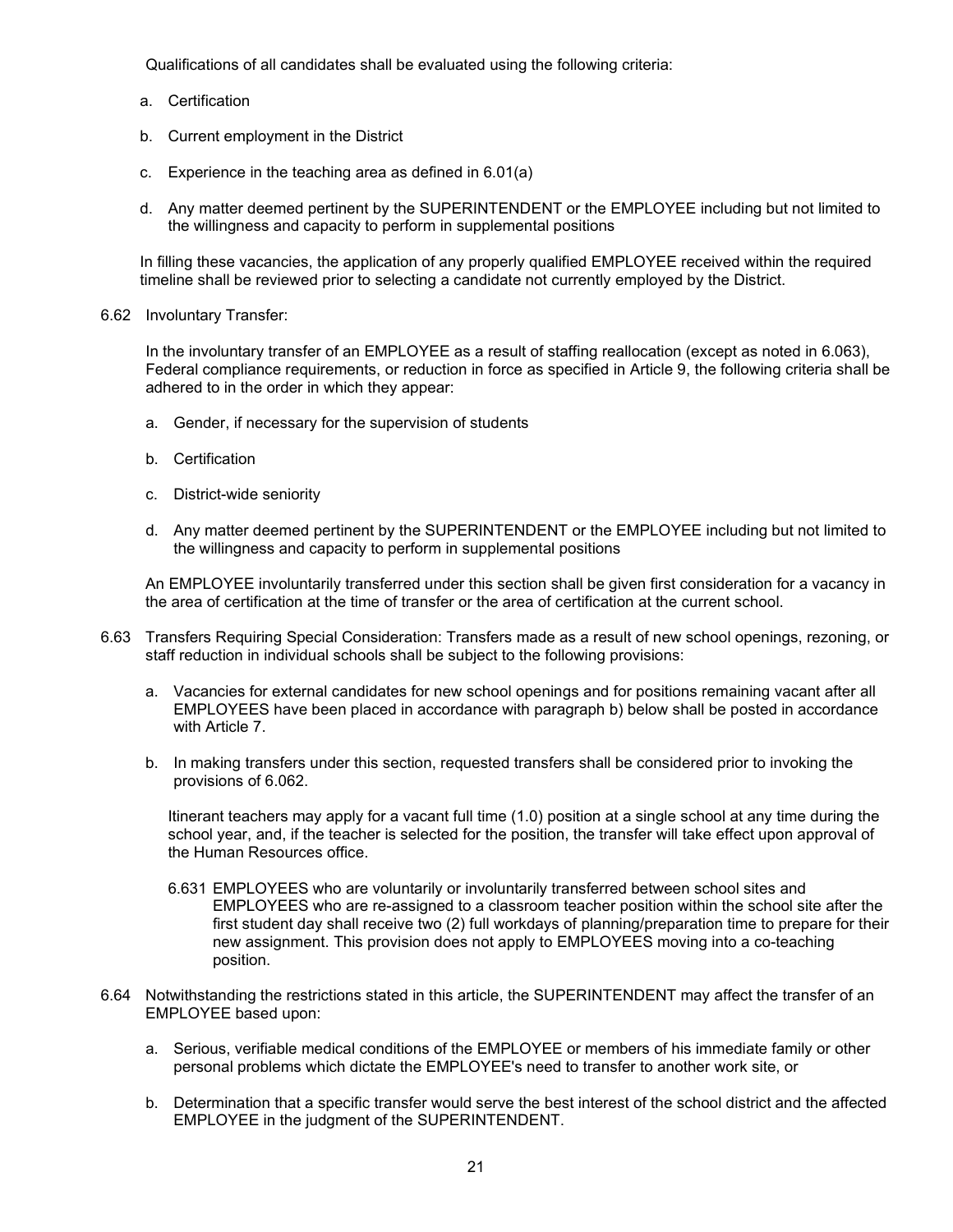EMPLOYEES who could be involuntarily transferred pursuant to the provisions cited above shall be afforded the right to be represented at a conference with the SUPERINTENDENT for the purpose of reviewing the justification for the SUPERINTENDENT's recommendation in this regard.

- 6.65 Notwithstanding the conditions of sections 6.061, 6.062 and 6.063, the SUPERINTENDENT may transfer an EMPLOYEE if:
	- 1) the SUPERINTENDENT determines the transfer to be in the best interest of the school district and
	- 2) the EMPLOYEE agrees to the transfer.
- 6.66 Notwithstanding the conditions of sections 6.061, 6.062 and 6.063, both parties recognize the need for the SUPERINTENDENT to transfer ESE and elementary related arts teachers.

An EMPLOYEE involuntarily transferred under this section shall be given first consideration for a vacancy in the area of assignment at the time of transfer or the area of assignment at the current school, provided the EMPLOYEE holds appropriate certification.

- 6.07. The foregoing process shall not prohibit the BOARD from providing a balanced staff to conform to state or federal guidelines.
- 6.08. A transfer or an assignment shall not be used as a means of continuing employment of an incompetent EMPLOYEE, nor shall it be used as a punitive measure.
- 6.09. To the extent possible, any EMPLOYEE assignment shall be within his area of certification and his major or minor field of study. An EMPLOYEE shall not be involuntarily transferred (to another work site) into an "out-of-field" position without the EMPLOYEE's consent.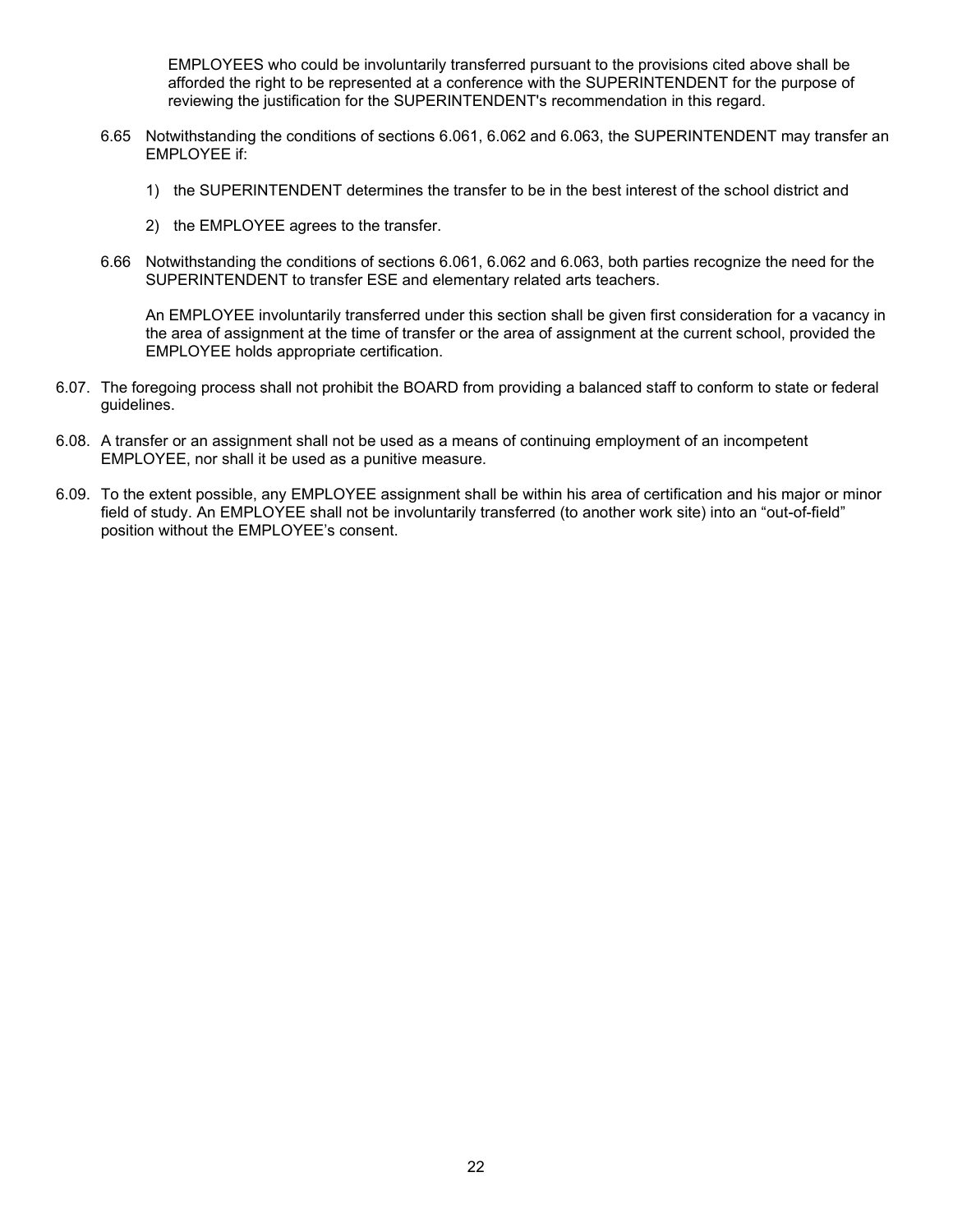## *ARTICLE 7 – ANNOUNCEMENT OF VACANCIES*

- <span id="page-26-0"></span>7.01. All EMPLOYEE, building-level administrative and extra-compensation vacancies occurring during the regular school year shall be posted on the District's official website. Any other information regarding a vacancy may be obtained from the Human Resource Office. Any EMPLOYEE vacancy posted which had been listed previously but withdrawn shall be posted in accordance with 7.02 below.
- 7.02. Except in the case of an emergency as determined by the SUPERINTENDENT, notices shall be posted on the District's official website for a period of four (4) calendar days prior to the filling of a vacancy. The ASSOCIATION shall be notified whenever an emergency is declared.
- 7.03. Vacancies, which are to be filled as a result of an EMPLOYEE's returning from leave, placement of involuntary transfers and staff reductions will not be posted.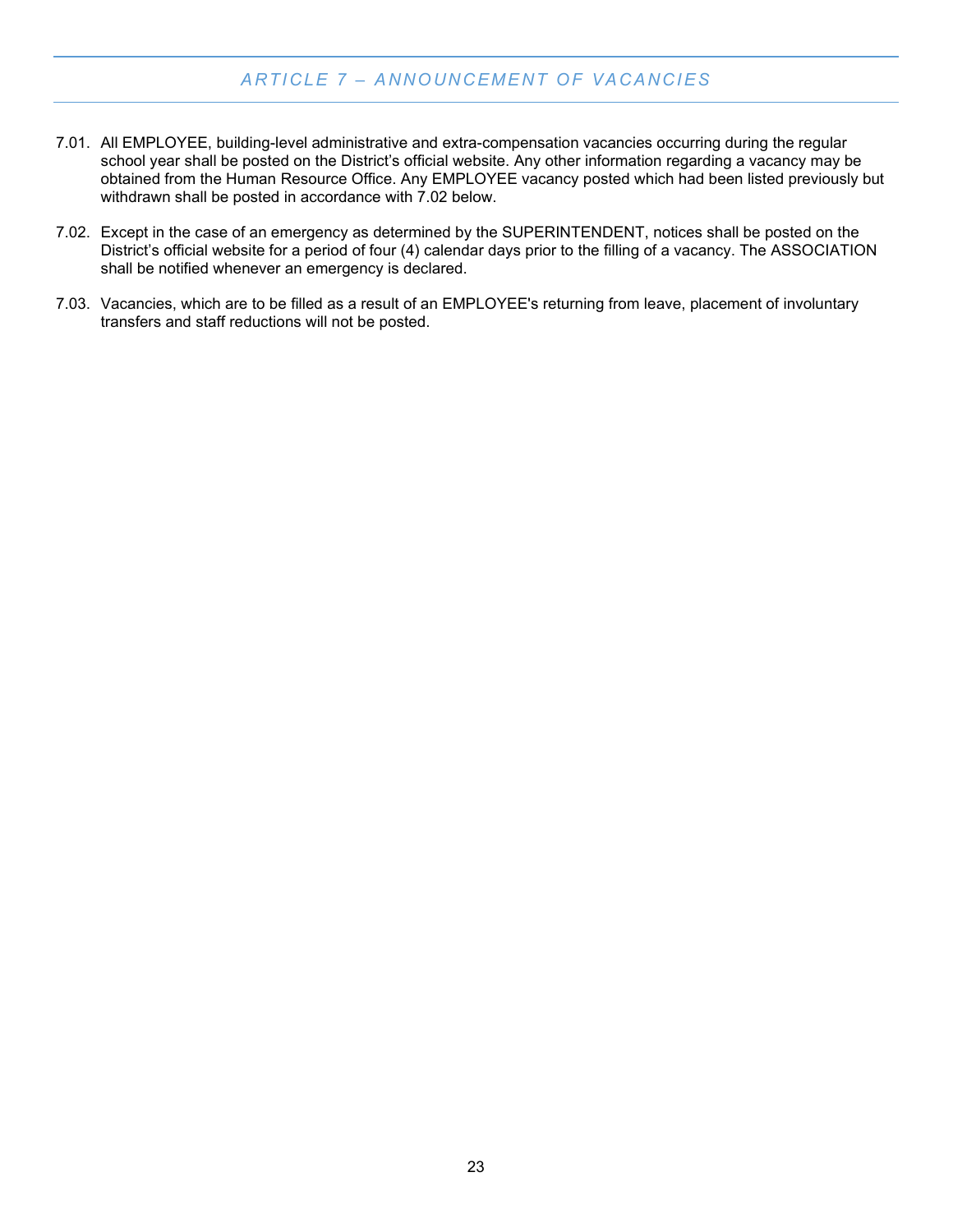### <span id="page-27-0"></span>8.01. Definitions and Terms:

8.11 A GRIEVANCE is any formal claim of an EMPLOYEE by name, a group of EMPLOYEES by name within the same school center affected by the same claim or the ASSOCIATION on behalf of EMPLOYEES by name in more than one school center affected by the same claim, that there presently exists the following:

A violation, misinterpretation or inequitable application of any provision of this AGREEMENT

- 8.12 The term GRIEVANCE, within the meaning of this AGREEMENT, shall NOT be construed as mere dissatisfaction or disagreement by an EMPLOYEE by name, a group of EMPLOYEES by name within the same school center, or the ASSOCIATION on behalf of EMPLOYEES by name in more than one school center with any directive of the SUPERINTENDENT or any action of the BOARD which relates or pertains to their respective duties or obligations under the provisions of the Florida Statutes and/or Florida State Board of Education Regulations.
- 8.13 A GRIEVANT is:
	- a. Any individual EMPLOYEE by name,
	- b. A group of EMPLOYEES by name within the same school center affected by the same claim, or
	- c. The ASSOCIATION on behalf of EMPLOYEES by name in more than one school center affected by the same claim.

GRIEVANCES other than individual EMPLOYEE GRIEVANCES shall be signed by two or more EMPLOYEES who are affected.

- 8.14 The term DAY when used in this article shall mean EMPLOYEE contract days.
- 8.15 The form hereinafter referred to for use in the Grievance Procedure is attached to this AGREEMENT and made a part thereof by this reference.

#### 8.02. Purpose:

- 8.21 The Grievance Procedure is created to secure at the lowest possible administrative level a solution to any GRIEVANCE, after informal attempts to resolve in a satisfactory manner the subject matter of a GRIEVANCE have failed. The Grievance Procedure shall be conducted as confidentially as possible and without public disclosure until disposition has been reached at Level II. The purpose of the Grievance Procedure shall not be to harass supervisory or administrative personnel.
- 8.22 The parties to the AGREEMENT accept as essential to the proper operation of the school system a fair and adequate procedure whereby any named EMPLOYEE, or a group of EMPLOYEES by name, may attempt to have resolved any matter, which under this AGREEMENT would or could become a GRIEVANCE if not resolved. It is recited, agreed and understood that any EMPLOYEE or group of EMPLOYEES shall have the right to discuss with and receive guidance and advice from the ASSOCIATION relative to procedural and substantive issues pertinent to such pending matter.
- 8.03. EMPLOYEE's Initial Responsibility
	- 8.31 It is the desire and goal of both parties that all matters, which under this AGREEMENT would be the proper subject matter for a GRIEVANCE, shall be resolved, if at all possible, without the filing of a formal GRIEVANCE, and every reasonable effort shall be used to reach a solution at this level.
	- 8.32 In the event that an EMPLOYEE, a group of EMPLOYEES in the same school center or the ASSOCIATION on behalf of EMPLOYEES by name in more than one school center believe(s) that there is basis for a GRIEVANCE, he (they) shall submit a written request (email acceptable) to privately discuss the alleged GRIEVANCE with his (their) Principal or appropriate Supervisor. The written request shall clearly indicate an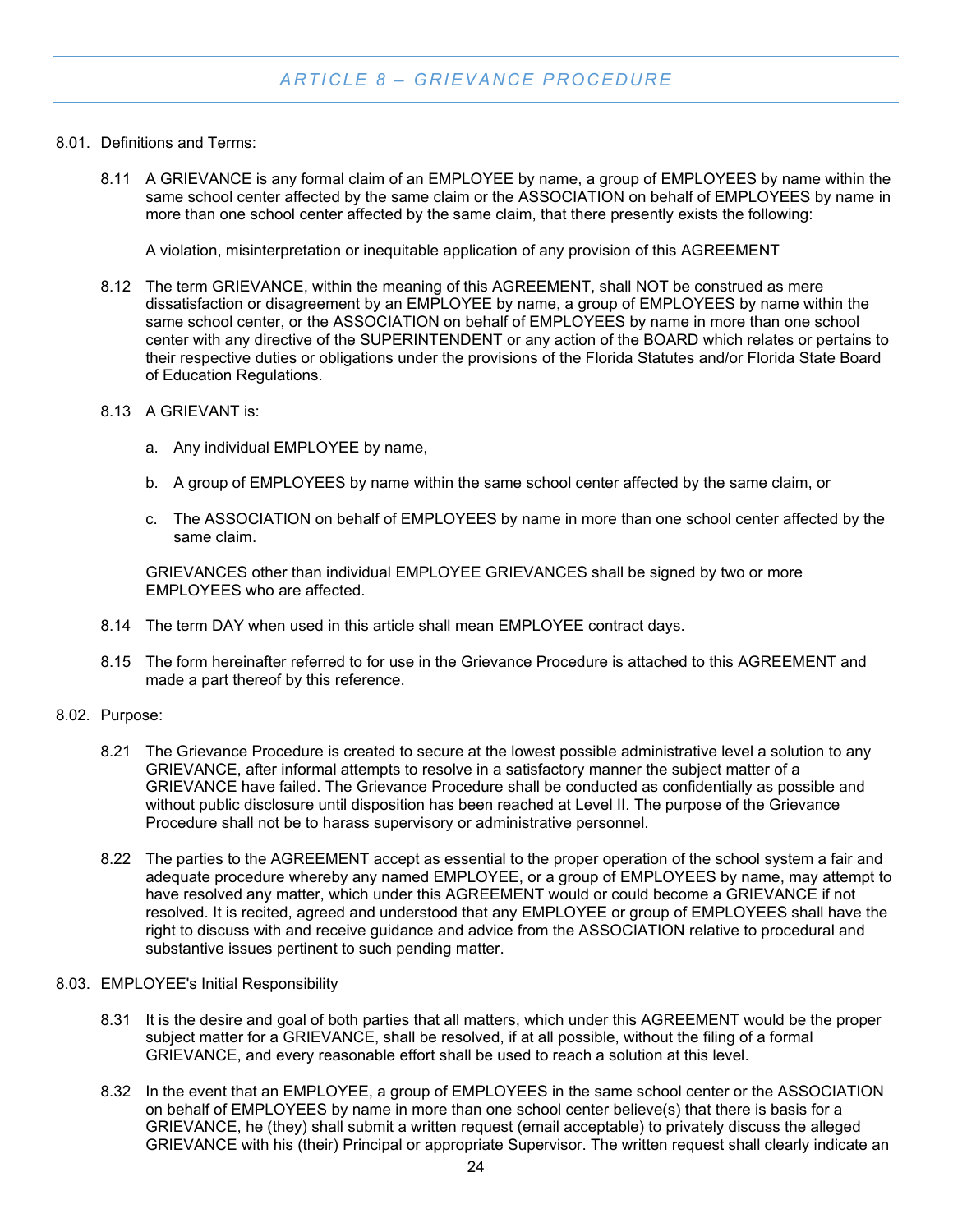informal discussion is being requested pursuant to section 8.032. Said discussion shall occur within fifteen (15) days following the event or condition, which gave rise to the GRIEVANCE.

- 8.33 If, after the informal discussion cited in 8.032 has concluded, the GRIEVANCE still exists, the formal procedure (Levels I-III) below may be invoked.
- 8.34 Should the Principal be unavailable for any reason and such unavailability shall continue for two (2) weeks, the SUPERINTENDENT shall name an individual to act on behalf of such Principal upon notification of the ASSOCIATION.

#### 8.04. Level I

- 8.41 The GRIEVANT shall first have followed the preliminary procedure set forth immediately above.
- 8.42 Within twenty (20) days following the event or condition which gave rise to the GRIEVANCE, the GRIEVANT shall complete a Grievance Form (GF) and file the same with the Principal or appropriate Supervisor.
- 8.43 Within five (5) days after receipt of the GF, the Principal or appropriate Supervisor shall meet with the GRIEVANT in an effort to resolve the GRIEVANCE.
- 8.44 The Principal or appropriate Supervisor shall indicate his/her disposition on the GF within five (5) days after the formal meeting with the GRIEVANT. The GRIEVANT shall then respond in one of the two ways provided for on the GF. Acceptance shall close the matter. Copies of the GF shall be distributed by the EMPLOYEE as follows: one to the EMPLOYEE, one to the Principal or appropriate Supervisor, one to the SUPERINTENDENT and one to the ASSOCIATION.
- 8.45 The GRIEVANCE shall be considered waived if not submitted to the SUPERINTENDENT within five (5) days after the decision at Level I.

#### 8.05. Level II

- 8.51 If the GRIEVANT is not satisfied with the disposition of the GRIEVANCE at Level I, the GRIEVANCE shall be submitted to the SUPERINTENDENT within five (5) days. Within ten (10) days of receipt of the GRIEVANCE, the SUPERINTENDENT or his/her designee shall meet with the GRIEVANT in an effort to resolve the GRIEVANCE. The SUPERINTENDENT or his/her designee shall indicate his/her disposition of the GRIEVANCE in writing on the GF within ten (10) days of such meeting and shall furnish a copy thereof to the GRIEVANT.
- 8.52 Failure by the ASSOCIATION to take any further action within five (5) days of the disposition shall constitute a waiver of any further proceedings on the matter.

## 8.06. Level III

- 8.61 If the GRIEVANT is NOT satisfied with the disposition of the GRIEVANCE at Level II, or if no disposition has been made within ten (10) days after receipt of the appropriate form, the GRIEVANCE may be submitted to arbitration by the ASSOCIATION before an impartial arbitrator within ten (10) days thereafter except as hereinafter provided. The ASSOCIATION, at its option, shall give written notice to the American Arbitration Association or the Federal Mediation and Conciliation Service and the SUPERINTENDENT of its intent to proceed through arbitration using the rules of the respective agency. The ASSOCIATION must give written notice to the latter parties within 45 calendar days from giving written notice to the SUPERINTENDENT of their intent to proceed to arbitration.
- 8.62 If the SUPERINTENDENT or his/her designee rules at Level II that an issue is non-grievable, and if the GRIEVANT does not accept such decision, the arbitrator must rule on the question of grievability prior to hearing the GRIEVANCE claim. The submission of the question of grievability to the arbitrator shall not serve as prima facie evidence of grievability.

The arbitrator has the duty to conduct a fair and impartial hearing, to take appropriate action to avoid delay and unnecessary expenses, and to maintain order.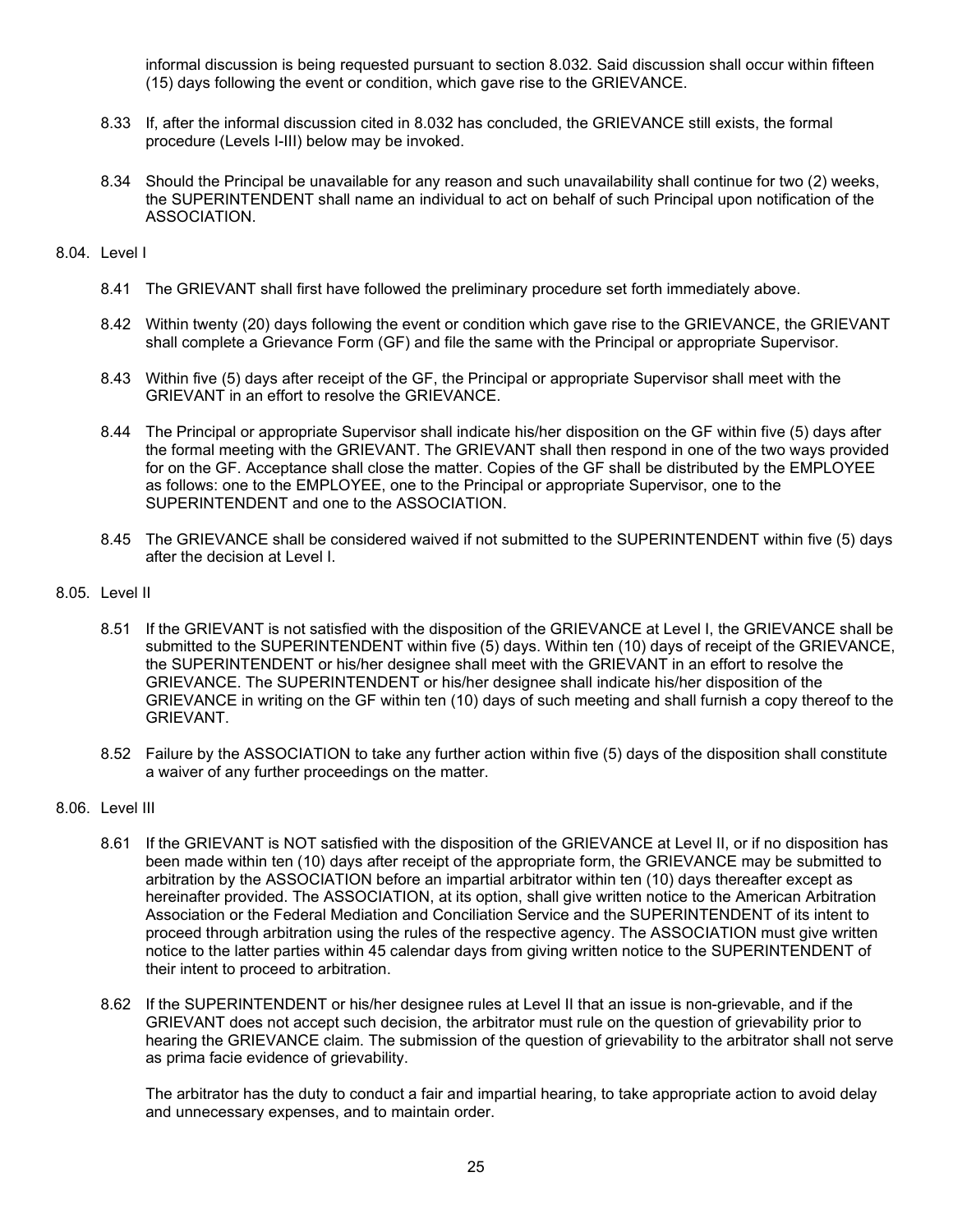- 8.63 The arbitrator shall schedule the time and place of said hearing with due regard for the convenience of the parties and their representatives, the nature of the proceeding and the public interest. Within ten (10) days of the conclusion of the hearing, the arbitrator shall serve on the parties and file with the SUPERINTENDENT a recommended written order based upon his findings of fact. Findings of fact shall be confined to material issues of fact presented on the record. The order by the arbitrator shall be submitted to the BOARD and the ASSOCIATION and shall be final and binding upon the parties.
- 8.64 If the arbitration is scheduled during the EMPLOYEE workday, and if the SUPERINTENDENT determines that the number of witnesses is excessive, the arbitration will be rescheduled during non-working hours.
- 8.65 The arbitrator shall limit his decision to the terms of this AGREEMENT and shall not have the power to add to, subtract from, modify or alter such terms either directly or by implication.
- 8.66 The losing party shall be assessed all costs of the arbitrator incurred by both parties in pursuing the GRIEVANCE to a final determination. If the arbitrator determines that there is no prevailing party, said costs shall be divided equally between the parties to the GRIEVANCE.
- 8.07. Other Provisions
	- 8.71 The time limits provided in this article shall be observed strictly but may be exceeded by written agreement of the parties.
	- 8.72 The GRIEVANT shall be present at all levels of the Grievance Procedure. Whenever illness or other incapacity of an individual GRIEVANT prevents his/her presence at the GRIEVANCE hearing, the time limits shall be reasonably extended to such time as the GRIEVANT can be present.
	- 8.73 When any individual, other than the GRIEVANT, will be unavailable for a GRIEVANCE hearing at any level because of serious illness or unavoidable schedule conflict and the testimony of such individual is essential for a proper decision at such level, either party may request and shall obtain, in writing, a time extension not to exceed twenty-one (21) calendar days.
	- 8.74 If a hearing is held during school hours, any EMPLOYEE as GRIEVANT or witness whose presence is required shall be permitted to attend without loss of compensation. A hearing at Level I or Level II shall be held during such school hours only with the consent of the SUPERINTENDENT.
	- 8.75 Written decisions and/or GRIEVANCE settlements reached at Level I shall not be precedent in processing other, subsequent GRIEVANCES.
	- 8.76 Failure by the GRIEVANT to submit the GRIEVANCE to the next level of the procedure shall constitute acceptance and shall close the matter.
	- 8.77 No provision of the article shall be construed to exclude the right of an EMPLOYEE to participate in the GRIEVANCE process independent of the involvement of the ASSOCIATION.
	- 8.78 Any pending formal GRIEVANCE shall survive the termination of this AGREEMENT and shall be completed in accordance with the provisions of this article.
	- 8.79 The ASSOCIATION shall not solicit in any way the filing of GRIEVANCES by an EMPLOYEE or group of EMPLOYEES.
- 8.08. The ASSOCIATION shall be given reasonable notice as to a hearing at any level once a formal GRIEVANCE has been filed and shall be entitled to have a representative present at such hearing.
	- 8.81 If documentary information regarding GRIEVANCES is given to any person outside the school system, a copy of the transmittal letter shall be given to the EMPLOYEE(S).
	- 8.82 An EMPLOYEE who participates or intends to participate in any GRIEVANCE as described herein shall not be subjected to discipline, reprimand, warning or reprisal because of such participation or intention.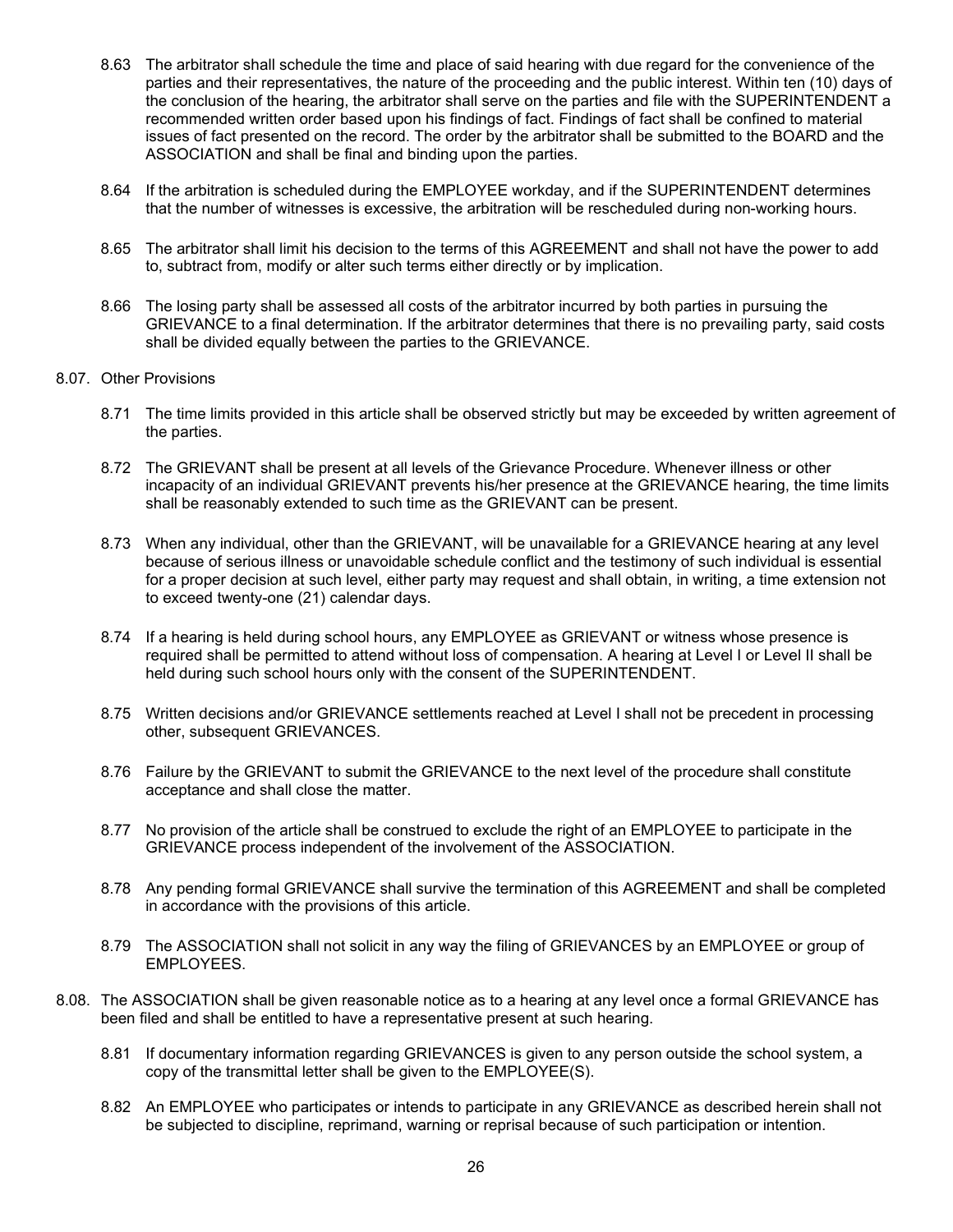- 8.83 If any EMPLOYEE for whom a GRIEVANCE is sustained shall be found to have been unjustly discharged or unjustly denied renewal of his contract, he shall be reinstated with full reimbursement of all professional compensation lost. If any EMPLOYEE shall be found to have been improperly deprived of any professional compensation or advantage, the same or its equivalent in money shall be paid to the EMPLOYEE.
- 8.84 A GRIEVANT may withdraw a GRIEVANCE without prejudice at any step in the Grievance Procedure by so indicating in writing to the parties of interest.
- 8.85 If a GRIEVANCE affects a group of EMPLOYEES in more than one school/work site, the ASSOCIATION may submit such GRIEVANCE in writing to the SUPERINTENDENT directly, and the processing of such GRIEVANCE will commence at Formal Level II. Such GRIEVANCE shall be signed by those EMPLOYEES named within the GRIEVANCE in accordance with 8.013(b).
- 8.86 The date of disposition shall be the date on which the Principal or Supervisor delivers the disposition to the GRIEVANT or the date of postmark in those instances in which delivery is by U.S. Mail.
- 8.87 Timeliness as an issue may not be raised at an arbitration proceeding if not previously raised at Formal Level II of the Grievance Procedure.
- 8.88 Failure of the BOARD or its representatives to take the required action within the time frame provided at any level of the Grievance Procedure shall entitle the GRIEVANT to proceed to the next step of the Grievance Procedure.
- 8.89 The ASSOCIATION shall be given the opportunity to be present at all Formal Level GRIEVANCE proceedings even if the GRIEVANT does not desire ASSOCIATION representation.
- 8.90 Any EMPLOYEE filing a GRIEVANCE as a result of termination shall have the right to pursue the GRIEVANCE to conclusion notwithstanding his employment status.
- 8.91 If the basis for a formal GRIEVANCE claim arises from the action or inaction on the part of the District Office Administration, and not of that by a school-based or work-site Administrator or Supervisor, the GRIEVANCE will commence at Formal Level II.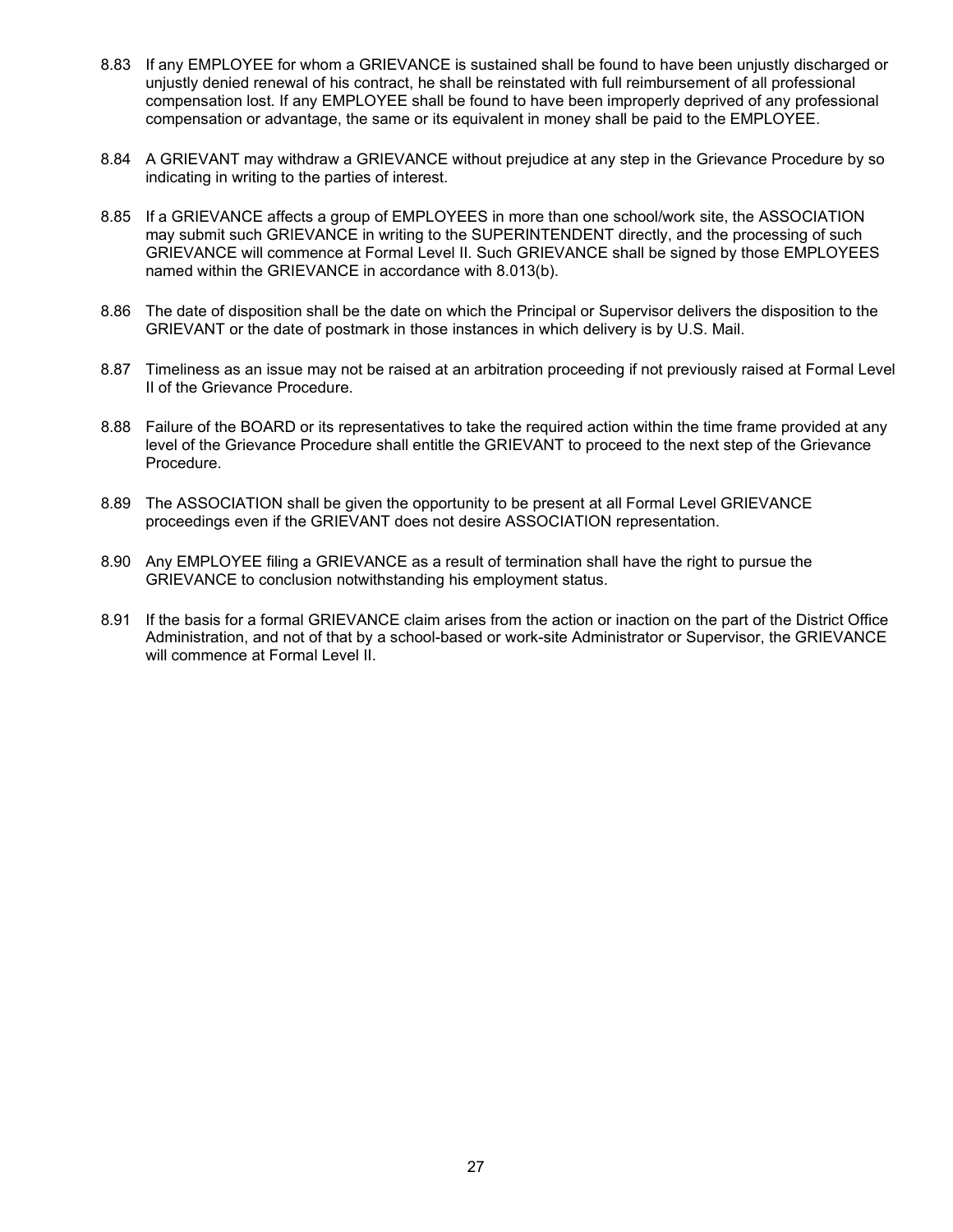## *ARTICLE 9 – REDUCTION IN FORCE*

- <span id="page-31-0"></span>9.01. A reduction in force shall be defined as a reduction in the number of district-wide budgeted positions in one or more teaching areas (i.e. Math, Guidance, Early Childhood, Elementary Education, Specific Learning Disabilities, Physical Education, Art) which would result in one or more EMPLOYEES being terminated involuntarily.
- 9.02. In the event that the SUPERINTENDENT determines that a reduction in work force (RIF) is necessary, written notice shall be given to the ASSOCIATION of the positions by teaching areas and the names and school assignments of those individuals to be released. Unless emergency conditions exist, such notice shall be provided not less than five (5) days prior to the BOARD taking action on the recommendation of the SUPERINTENDENT.
- 9.03. If a reduction in force is needed, the Superintendent will retain EMPLOYEES at a school or in the school district based upon educational program needs and the performance evaluations of EMPLOYEES. In this subsection, "performance evaluation score" refers to the average of the three most recent consecutive final evaluation scores (or fewer if three consecutive evaluations are not available) received in the Collier Teacher Assessment Model (CTEM). Within the program areas requiring reduction, EMPLOYEES with no recorded CTEM performance evaluation would be the first to be released. If reductions are still necessary, the EMPLOYEE with the lowest average evaluation score will be the next to be released; the EMPLOYEE with the next lowest average evaluation score will be the next to be released; and the reductions shall continue in a like manner until the needed number of reductions has occurred.

#### 9.04. Recall:

The following procedures shall be followed:

- a. The BOARD and the SUPERINTENDENT shall determine the teaching areas in which recall will be made and the number of EMPLOYEES to be recalled.
- b. Recall will be implemented using the criteria for reduction in force except in reverse order. Recall notice shall be made by certified letter to the EMPLOYEE's last known address.
- c. No new EMPLOYEES shall be hired in a released EMPLOYEE's teaching area until all certified and fully qualified released EMPLOYEES of that teaching area with a performance evaluation of Highly Effective, Effective, or Developing have been recalled or have declined or failed to accept recall within one week of that mailing date. Failure to respond to the letter of recall within the time required automatically terminates the EMPLOYEE's rights of recall.
- d. EMPLOYEES shall lose their seniority as a result of their:
	- 1. Termination
	- 2. Retirement
	- 3. Resignation
- 9.05. Any EMPLOYEE who would have qualified for retirement during the reduction in force shall continue to be employed by CCPS that year so as to acquire needed service.
- 9.06. For the purposes of this article, in determining district-wide seniority, service shall not be deemed to have been interrupted by any leave granted and approved pursuant to this AGREEMENT and/or BOARD policy.
- 9.07. This article does not apply to EMPLOYEES who are being non-renewed or terminated for any reason other than a reduction in force.
- 9.08. If legislative repeal of Florida Statutes impacting reduction in force occurs, then the School Board and CCEA agree to revert to the 2011-12 original contract language for Article 9.
- 9.09. If legislative changes of Florida Statutes impacting reduction in force occurs, then the School Board and CCEA agree to immediately return to the table to negotiate the impact.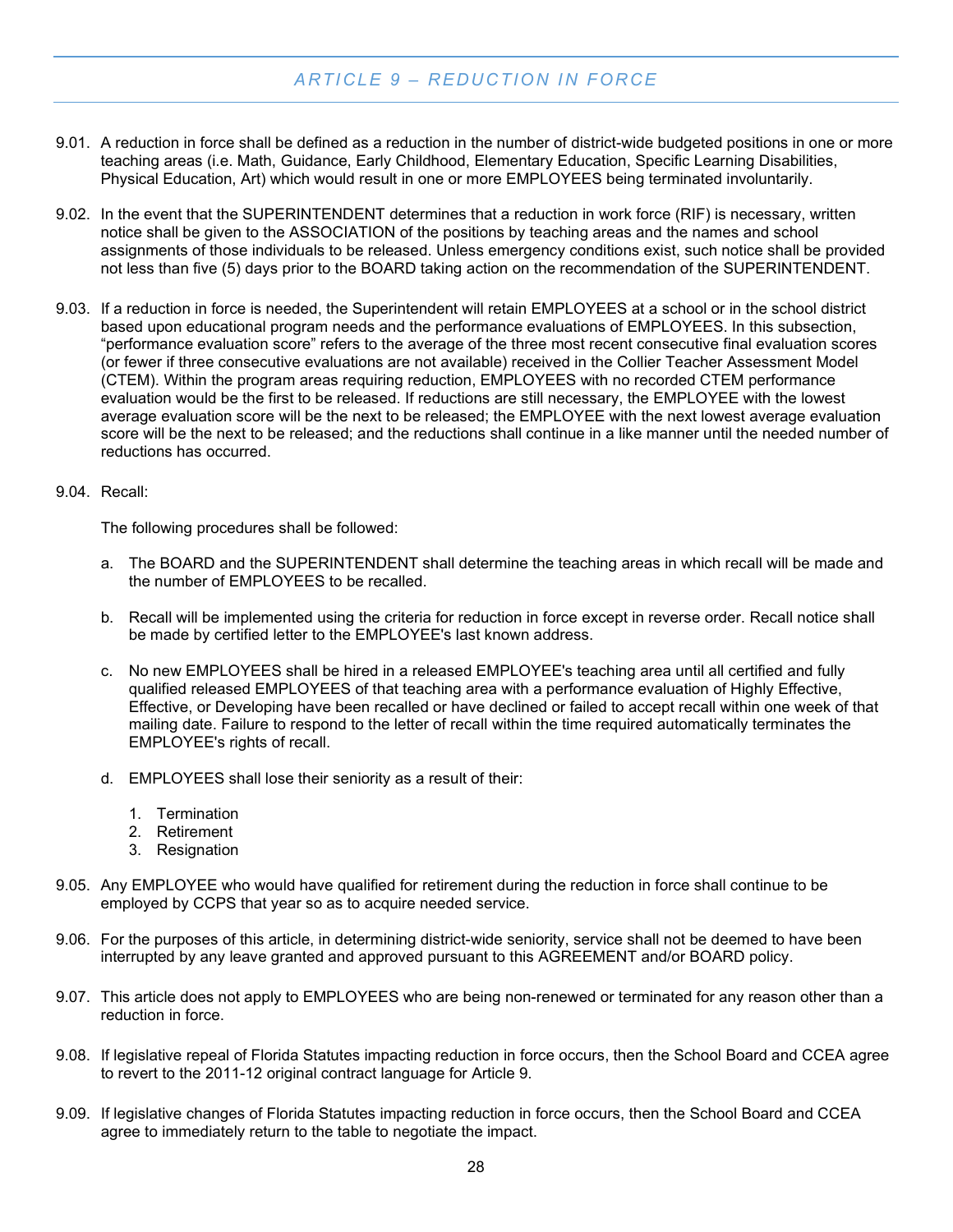## <span id="page-32-0"></span>*ARTICLE 10 – SICK LEAVE POOL*

Pursuant to Section 1012.61(3), F.S., the Board agrees to provide a sick leave pool program for the benefit of all District EMPLOYEES as provided in Board Policy 3430.07.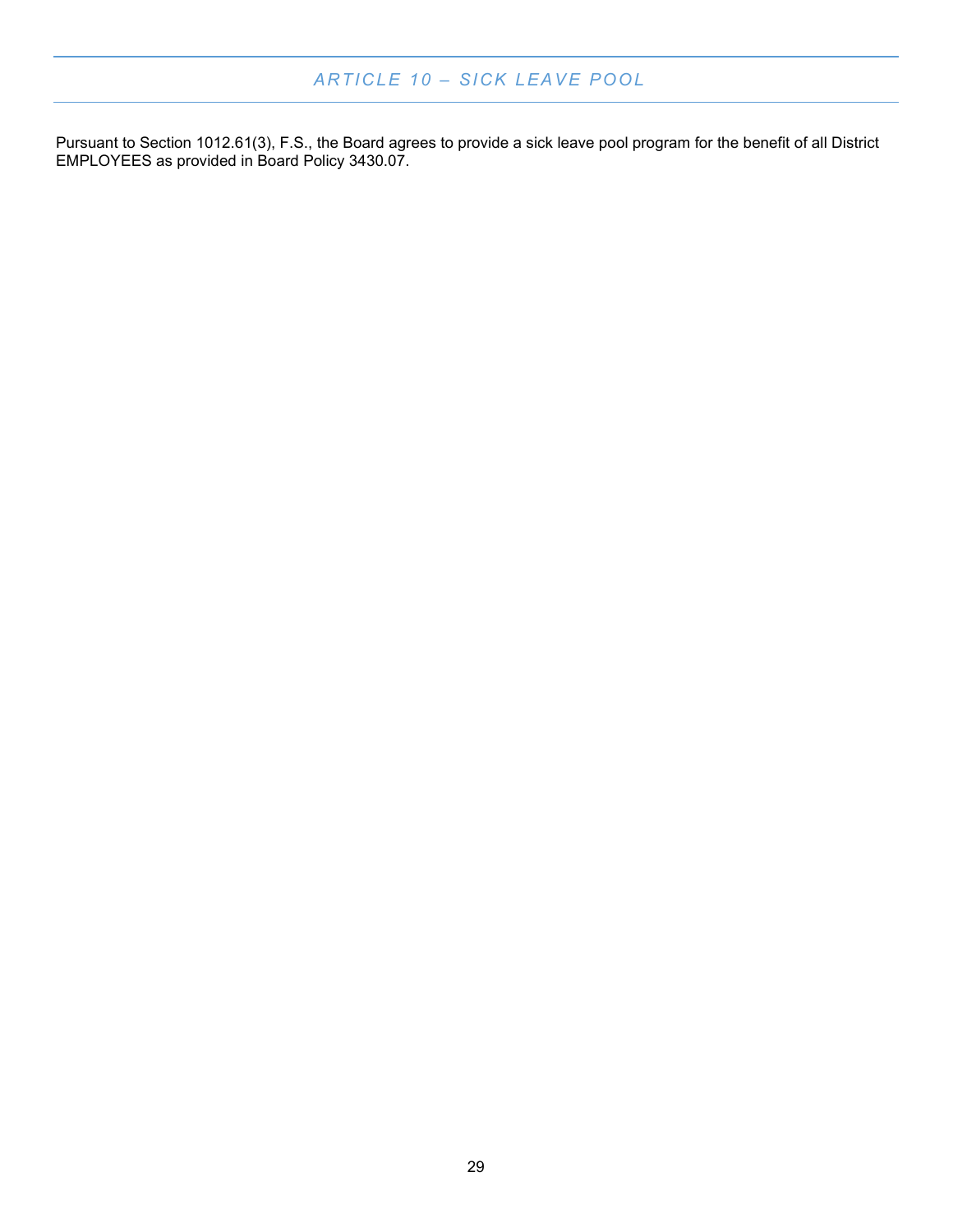## *ARTICLE 11 – LEAVE PROVISIONS*

- <span id="page-33-0"></span>11.01 The following types of leave are permitted in the Collier County School System:
	- a. Sick Leave
	- b. Jury Duty/Witness Leave
	- c. Illness-in-Line-of-Duty Leave
	- d Parental Leave
	- e. Sabbatical Leave
	- f. Personal Leave (with compensation)
	- g. Personal Leave (without compensation)
	- h. Professional Leave
	- i. Extended Professional Leave
	- j. Vacation Leave

11.02 Sick Leave (with compensation)

- 11.21 Any EMPLOYEE employed on a full-time basis in the Collier County School System who is unable to perform his duty in the school because of illness, pregnancy, childbirth or related medical conditions, or because of illness or death of father, mother, brother, sister, husband, wife, child, or other close relative or member of his own household, and consequently has to be absent from his work, shall be granted leave of absence by the SUPERINTENDENT, or someone designated in writing by him to do so.
- 11.22 Each EMPLOYEE employed on a full-time basis shall be entitled to four (4) days of sick leave as of the first day of employment of each contract year and shall thereafter earn one (1) day of sick leave for each month of employment, which shall be credited to the EMPLOYEE at the end of that month and which shall not be used prior to the time it is earned and credited to the EMPLOYEE. However, the EMPLOYEE shall be entitled to earn no more than one (1) day of sick leave times the number of months of employment during the year of employment. Such leave shall be taken only when necessary because of sickness as herein prescribed. Such sick leave shall be cumulative from year to year, without limit, except that at least one-half of this cumulative leave must be established within the Collier County School System. Sick leave accumulated in another Florida district or districts by an EMPLOYEE shall be accrued to the EMPLOYEE at a rate equal to the number of sick leave days allowed the EMPLOYEE during each year of employment in this district until such time as all sick leave accumulated in other Florida districts has been transferred to the district. Such transferred sick leave days shall be in addition to sick leave days to which the EMPLOYEE is entitled from this school district. No day(s) for which any type of terminal pay has been received shall qualify for transfer.

Prior unused sick leave days earned in the Collier County School District shall be credited to the EMPLOYEE's sick leave account upon the request of the EMPLOYEE subject to the provisions contained above.

No sick leave days shall be credited to an EMPLOYEE's account as provided in Article 12.033.

11.23 When requested by the Superintendent's district-level designee (i.e. Assistant Superintendent, Executive Director of Human Resources), an EMPLOYEE will be required to submit a physician's certificate to be eligible for sick leave benefits. Such certificate shall be at the EMPLOYEE's expense.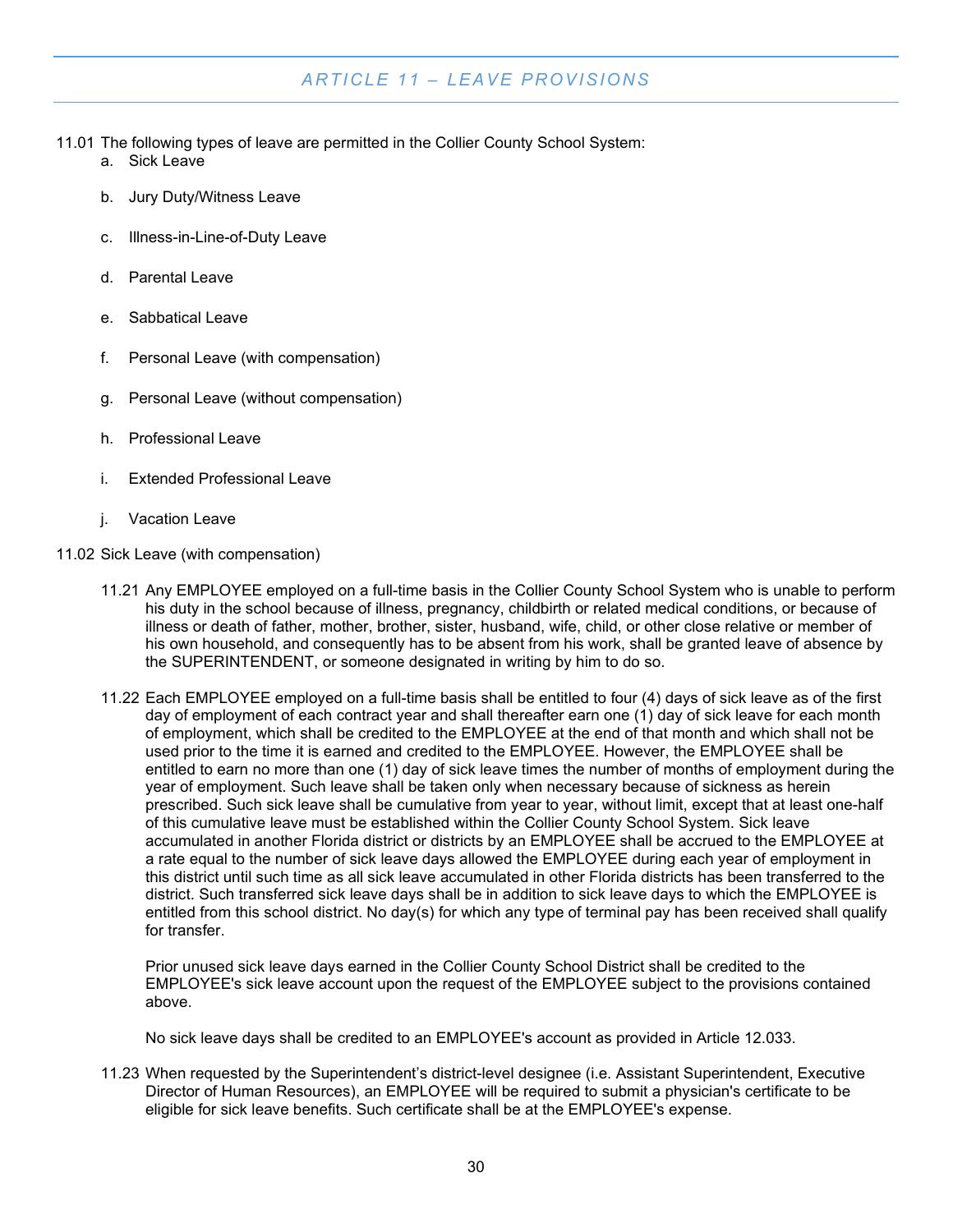- 11.24 For the purpose of charging an EMPLOYEE for the use of sick leave, a workday shall be divided into the number of quarter hours the EMPLOYEE is normally assigned. The method of maintaining balances, accruing and charging sick leave shall be converted from days and/or portions of days to quarter hour equivalents. Parts of a quarter hour shall be charged to the closest quarter hour rounded up. (Example: 10 minutes = quarter hour; 32 minutes = three quarter hours)
- 11.25 Any EMPLOYEE employed on a full-time basis who is unable to perform his duty as a result of substance abuse shall be eligible for a medical leave of absence without pay if said EMPLOYEE has committed to treatment in an approved rehabilitation program. The program must be approved by a physician and the SUPERINTENDENT.
- 11.03 Jury Duty/Witness Leave (with compensation)
	- 11.31 In case of jury summons, the EMPLOYEE must report to the Court on the appointed day, as there is no statutory exemption from jury service. The EMPLOYEE shall present the jury summons to his Principal and shall submit an application for leave.
	- 11.32 Any full-time EMPLOYEE who is summoned as a member of a jury panel shall be granted temporary duty with pay, and any jury fees shall be retained by the EMPLOYEE.
	- 11.33 Any full-time EMPLOYEE subpoenaed as a witness, not involving his personal litigation, shall be granted temporary duty with pay, and any witness fees shall be retained by the EMPLOYEE.
	- 11.34 An EMPLOYEE subpoenaed in line of duty to represent the BOARD as a witness or defendant shall be given temporary duty, and any witness fees shall be retained by the EMPLOYEE.
	- 11.35 Personal leave with pay shall be granted for court attendance when an EMPLOYEE is engaged in his personal litigation in accordance with Article 11.07.
	- 11.36 An EMPLOYEE dismissed from jury duty or witness duty shall return to his school immediately if, after allowing for normal travel time, two (2) or more hours remain in the student day. However, an EMPLOYEE's day is not to exceed seven and one-half (7 1/2) hours with a combination of jury duty and student contact time.
- 11.04 Illness-in-Line-of-Duty Leave (with compensation)
	- 11.41 Any EMPLOYEE shall be entitled to illness-in-line-of-duty leave when he has to be absent from his duties because of a personal injury received in the discharge of duty or because of illness from any contagious or infectious disease contracted in schoolwork. An EMPLOYEE shall receive written notification of the existence of illness-in-line-of-duty leave at the time of submission of "Notice of Injury" report to the Principal's office. The following requirements shall be observed:
		- a. Duration of Leave and Compensation: Leave of any such EMPLOYEE shall be authorized for a total of no more than ten (10) days during any school year for illness contracted or injury incurred from such causes as prescribed above. A maximum of ten (10) days can be used for an injury or accident. The ten (10) days will be available for one (1) calendar year from the date of injury. However, in the case of sickness or injury occurring under such circumstances as in the opinion of the BOARD warrants it, additional emergency sick leave may be granted for such term and under such conditions as the BOARD shall deem proper.
		- b. Claims: Any EMPLOYEE who has any claims for compensation while absent because of illnesses contracted or injury incurred as prescribed herein shall file in the manner prescribed in F.S. 1012.61(2) (b), within five (5) working days following his return from such absence. The BOARD shall approve such claims and authorize the payment thereof, provided that the BOARD shall satisfy itself that the claim correctly states the facts and that such claim is entitled to payment.
- 11.05 Parental Leave (without compensation):

A parental leave of absence without pay shall be granted to an EMPLOYEE for the purpose of childbearing and/or childrearing as follows: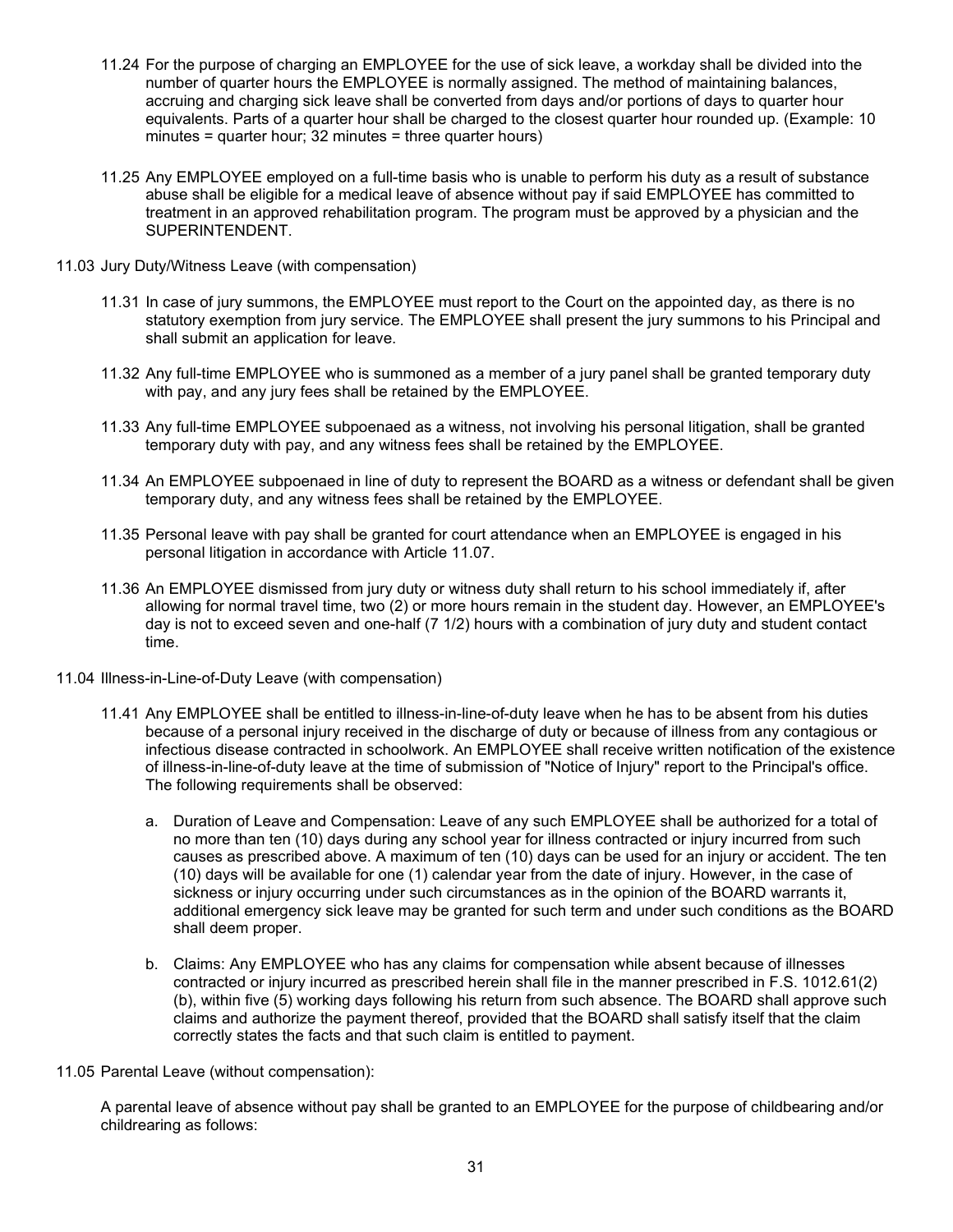- 11.51 Any EMPLOYEE shall be entitled to parental leave without compensation for the birth or adoption of a child for a time period not to extend beyond the remainder of the contract year in which the birth or adoption takes place. An EMPLOYEE shall be entitled to take leave for the subsequent contract year if the leave commences less than 12 weeks prior to the last day of the EMPLOYEE's current contract year.
	- a. An EMPLOYEE who is pregnant may continue employment as late in her pregnancy as she desires, provided she is able to perform her professional duties without extraordinary considerations or accommodations as certified by her physician.
	- b. The EMPLOYEE is responsible for notifying the Human Resource Office one month prior to the expiration of the leave as to the desire for employment. If a position is available, the leave may be terminated earlier upon request of the EMPLOYEE and the approval of the Human Resource Office.
	- c. FMLA and all other leaves permitted under this agreement shall run concurrently with this provision.

#### 11.06 Sabbatical Leaves

- 11.61 Sabbatical leave (with half compensation) may be approved by the BOARD on the recommendations of the SUPERINTENDENT under the following conditions: (Nothing herein shall guarantee the granting of sabbatical leaves each year.)
	- a. After each five consecutive years of satisfactory service in Collier County, according to salary schedule terms and provisions, an EMPLOYEE may apply for a leave of absence for one semester or one school year for the purpose of professional improvement.
	- b. The EMPLOYEE will not be eligible for further sabbatical leave until he has completed an additional five years of consecutive, satisfactory service in Collier County.
	- c. An EMPLOYEE granted sabbatical leave shall receive each month of sabbatical leave one-half of the contractual gross monthly salary, which would have been paid to him if he were not on sabbatical leave.
	- d. Such sabbatical leave shall not be considered a termination or breach of contract of employment. An EMPLOYEE on sabbatical leave shall be returned to the same position which he held or its equal and be granted the same salary which he would have attained had the leave not been taken. The period of such leave shall count as regular service for the purpose of retirement, and contributions to the retirement fund shall therefore continue at the regular salary rate.
	- e. Applications for sabbatical leave must be filed with the SUPERINTENDENT prior to February 1 of the school year preceding the school year of anticipated leave.
	- f. Sabbatical leave shall be granted for approved programs of study in those areas of certification necessary for appointment to EMPLOYEE positions as described in Article 1.02.
	- g. Each EMPLOYEE granted sabbatical leave shall, before such leave is finally approved by the SUPERINTENDENT and the BOARD, sign a contractual agreement to return to his employment in the Collier County Schools for two years following such leave. If the EMPLOYEE does not fulfill this obligation, he shall reimburse the BOARD within three years for salary plus interest at the current legal rate. A monthly payment plan shall be established. However, in order to encourage EMPLOYEES to complete advanced study, up to three (3) additional years of leave classified as extended professional leave, may be granted upon the recommendation of the SUPERINTENDENT and approval of the BOARD.
	- h. Each EMPLOYEE applying for sabbatical leave shall file with his application detailed information as to his program of study. Each EMPLOYEE on sabbatical leave attending college shall each term earn the number of credits necessary to be classified as a full-time student working toward a graduate degree. A record of all credits earned shall be filed with the Personnel Office at the end of the sabbatical leave. Should the BOARD have evidence, at any time, that the EMPLOYEE is not earning the required credits or that he is otherwise violating his sabbatical leave agreement, salary payments may be discontinued and a demand made for the repayment of overpayments. The EMPLOYEE shall furnish to the SUPERINTENDENT such evidence as may be reasonably requested to show that the person is carrying out the activities for which leave was granted.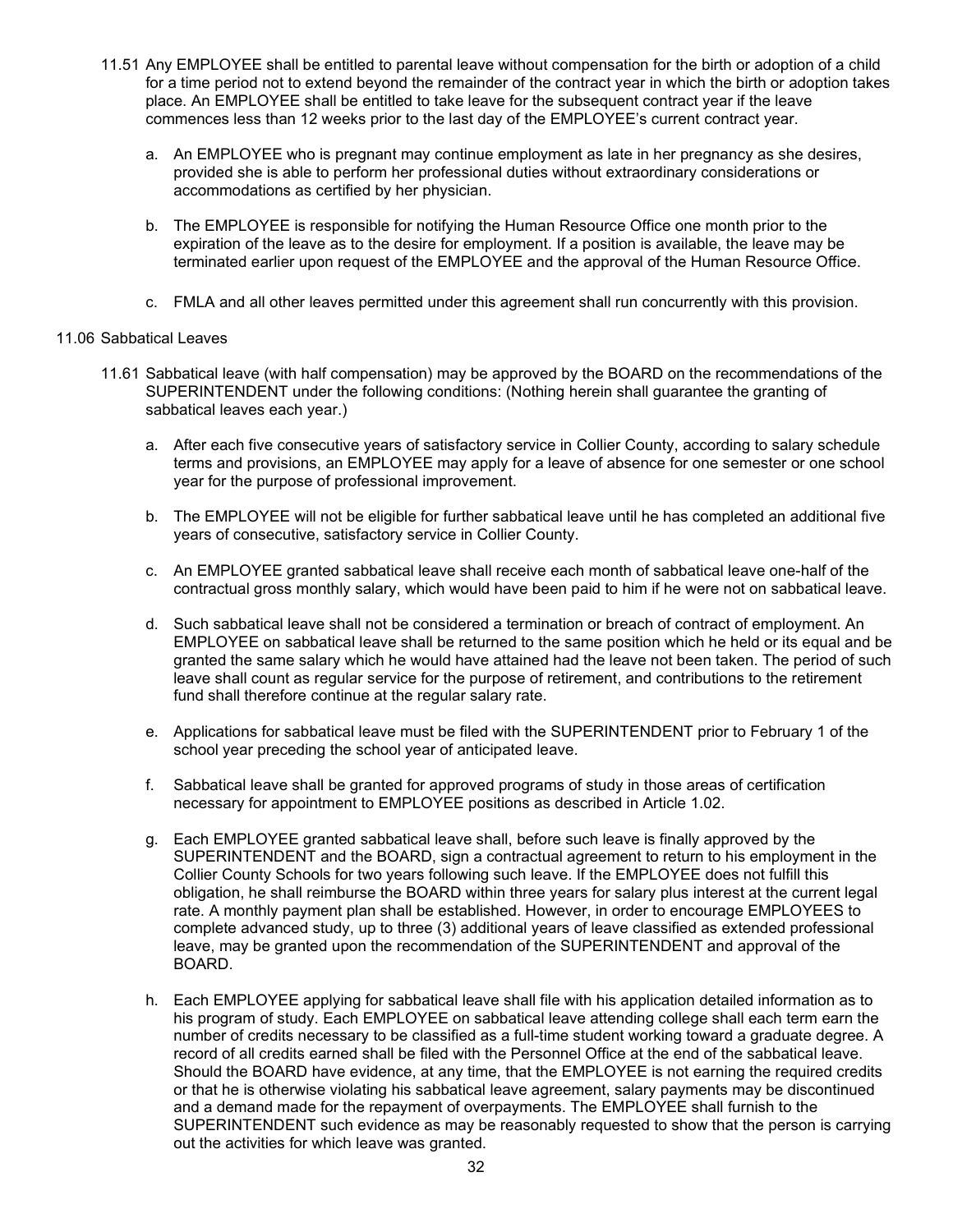#### 11.07 Personal Leave (with compensation): F.S. 1012.61(2) (a) (2)

- 11.71 Personal leave shall be charged against accrued sick leave and is noncumulative. A work day shall be divided into quarter hours, time-wise, insofar as the use of personal leave is concerned. The method of maintaining balances, accruing and charging personal leave shall be the same as for sick leave days noted in 11.024 above.
- 11.72 An EMPLOYEE shall be entitled to six (6) days personal leave per school year subject to approval by the Principal in accordance with the following two limitations:
	- a. An EMPLOYEE shall provide the Principal with five (5) days prior notice in order to be eligible. Principal may waive the period of prior notice.
	- b. The maximum number of EMPLOYEES granted personal leave for any day students are present shall not exceed 5% of the EMPLOYEES for each work location. Principal may waive the 5% maximum limitation.
- 11.73 An EMPLOYEE shall not be required to secure a substitute if five (5) days prior notice for the requested leave was provided and the maximum number of EMPLOYEES granted personal leave for the requested day(s) does not exceed 5% of the EMPLOYEES at the work location. This does not preclude the EMPLOYEE's obligation to ensure his/her absence is entered in the District sub-finder system.
- 11.08 Personal Leave (without compensation)
	- 11.81 Any EMPLOYEE may be granted personal leave without compensation at the discretion of the SUPERINTENDENT. Said leave may be for a period of time not to exceed the EMPLOYEE's contract year for the following reasons:
		- a. Personal health problems, including recuperation, rehabilitation and regeneration
		- b. Health care of spouse, children or parents
		- c. Legal proceedings regarding personal litigation
		- d. To serve as an elected or appointed public official
		- e. Settlement of family estate or business
		- f. Any other reason deemed appropriate by the SUPERINTENDENT
- 11.09 Professional Leave (with compensation)
	- 11.91 Up to an annual total of five (5) days of leave during pre-school and/or post-school planning periods shall be granted an EMPLOYEE as may be required to attend summer school classes and/or travel to the place where such classes are to be held. Such leave shall be without loss of compensation.
	- 11.92 EMPLOYEES may be granted professional leave as a "Temporary Duty Assignment" if approval is given by the Principal and SUPERINTENDENT. Said request for leave is to be submitted on the authorized leave request form at least ten (10) days before the date on which the proposed leave is to become effective.
	- 11.93 Upon request of the ASSOCIATION, leave without loss of compensation or benefits shall be granted to representatives of the ASSOCIATION as designated by its president in order to attend conferences, sessions or meetings dealing with the work of the ASSOCIATION. The combined total number of such leave days granted under this provision shall not exceed sixty-five (65) annually. With the exception of the ASSOCIATION president and the three (3) designated ASSOCIATION lobbyists, no individual EMPLOYEE shall be granted more than four (4) ASSOCIATION leave days per school year.
- 11.10 Extended Professional Leave (without compensation)
	- 11.101 Extended Professional Leave: Extended leave for professional study may by granted by the BOARD for a period of time up to one year to any EMPLOYEE who has served continuously and satisfactorily for five (5)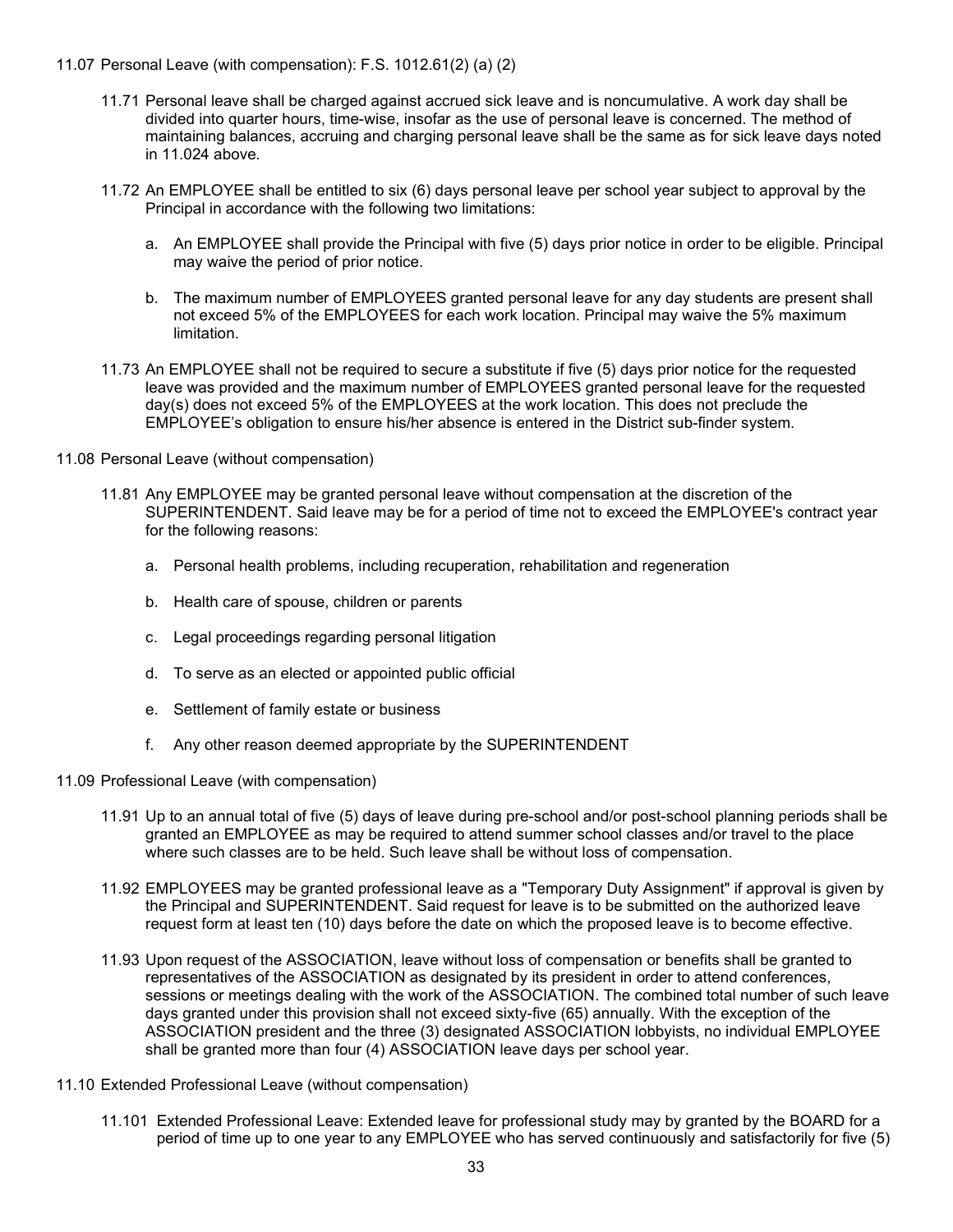years in the Collier County Schools. Such leave shall be without compensation. The request for leave must be in writing and in the Personnel Office at least thirty (30) days before the last day of school. Any person granted such a leave must submit to the BOARD upon his return a transcript of record from a college or university showing credit earned while he was a full-time student at that college or university. Failure on the part of the EMPLOYEE to submit a statement to the BOARD within fifteen (15) days from the end of the year will invalidate the leave of absence.

- 11.102 Any EMPLOYEE who has served continuously and satisfactorily for five (5) years in the Collier County Schools may upon request be granted extended professional leave for a period of time up to one year without compensation when such EMPLOYEE joins the Peace Corps, VISTA, or Teacher Corps, serves as an exchange or overseas teacher, or accepts a Fulbright Scholarship.
- 11.103 Contingent upon approval of the Attorney General's Office and the Florida Retirement System, the President of the ASSOCIATION, upon request, shall be granted full time temporary duty assignment during his/her term of office, not to exceed three terms of two years each. The request must be made in writing and received by the SUPERINTENDENT no later than six weeks prior to the end of the school year preceding the year for which the assignment is requested. The President shall be compensated at his/her teacher salary for 196 days per year, shall receive credit toward annual salary increments, and shall be allowed to remain a part of the retirement and insurance programs available to other teachers to the extent allowed by law or contract. The ASSOCIATION shall reimburse the BOARD within ten (10) calendar days after the end of each month worked for any and all costs incurred during this period of full time temporary duty assignment, to include, but not limited to costs of salary, payroll taxes, retirement contribution, health care contribution, workers' compensation, and other benefits and/or any other payments present or future incurred by the BOARD as a result of this arrangement. The President will not earn sick leave or annual leave during this period and shall not be eligible to use sick leave, the sick leave pool or any other leave except workers' compensation leave and FMLA leave.

In addition, the ASSOCIATION shall indemnify and hold the BOARD harmless against and from any and all claims, demands, suits, or other forms of liability that may arise out of granting this full time temporary duty assignment, including but not limited to medical and/or disability payments not paid by any of the BOARD's insurers; insurance payments and premiums in excess of what the BOARD would pay if the President was teaching; any claims brought against the BOARD at any time by the President; any claim brought against the BOARD at any time by any heir of the President or by the executor of the President's estate or by the surviving spouse of the President; any claim brought by any person or entity claiming any benefit related to the President's service as President; any claim brought against the BOARD by any person at any time arising from any act or omission of the President which occurs while serving as the President; any claim brought against the BOARD by an insurer of the BOARD to recover payments made to or on behalf of the President. This indemnification shall include without limitation, all attorneys' fees and other costs, fees and expenses related to any litigation, whether in a court, in arbitration, in mediation or before any administrative agency, which the BOARD incurs in relation to the President's service as President or his/her taking of the abovementioned assignment, or the granting of such assignment by the BOARD. In any such matter, the BOARD shall have the exclusive right to select, engage or replace its choice of attorneys or law firms to represent it. The BOARD may transmit invoices for such attorneys' fees, costs and expenses to the ASSOCIATION when received by the BOARD and the ASSOCIATION will pay them in full within twenty (20) calendar days of the date they are received by the ASSOCIATION.

The President shall remain subject to the terms of his/her professional service contract, the collective bargaining agreement, the rules of the BOARD, the Florida Education Code and the Ethics Rules of the Florida Department of Education. Any conduct of the President while serving as President, which could subject the President to disciplinary action, up to and including termination or revocation of his/her teaching certificate if it occurred while the President was teaching will subject the President to the same disciplinary action by the BOARD or the Department of Education even though serving as President.

Upon completion of the period of temporary duty assignment, the President shall be returned to a teaching assignment as determined by the SUPERINTENDENT.

#### 11.11 Absence Without Leave:

11.111 An EMPLOYEE who is willfully absent from duty without leave shall forfeit compensation for the time of such absence, and his contract shall be subject to cancellation by the BOARD, pursuant to the provisions of Florida Statutes.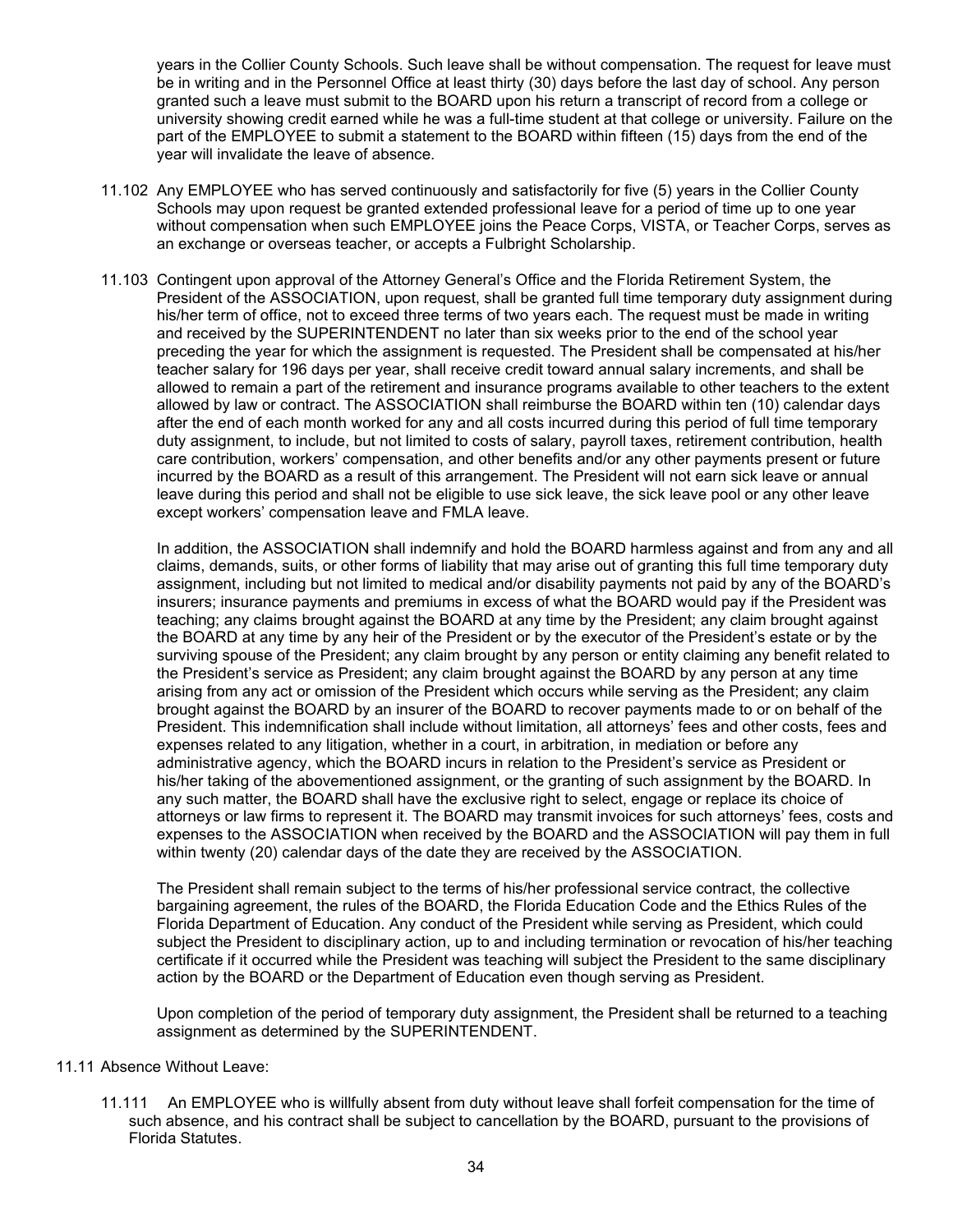11.12 Abandonment of Position:

Any leave of absence (excluding sick leave) with or without pay shall be approved prior to the leave being taken, except in the case of an extreme emergency in which the EMPLOYEE must be absent prior to receiving approval from the proper authority.

- 11.121 When prior approval cannot be obtained by the EMPLOYEE because of such emergencies, the administrator shall:
	- a. Place the EMPLOYEE on leave with pay, provided the EMPLOYEE has sufficient leave accrued to cover the absence, or
	- b. Place the EMPLOYEE on leave without pay for the absence.
- 11.122 The EMPLOYEE is responsible for contacting the Principal no later than the next business day following the initial absence.
- 11.123 If the absence is for five (5) consecutive workdays, the building administrator may consider the EMPLOYEE to have abandoned the position and resigned from the school district. This provision may be waived at the discretion of the SUPERINTENDENT.
- 11.124 If an EMPLOYEE's request for leave of absence is disapproved and the EMPLOYEE takes unauthorized leave, the SUPERINTENDENT shall declare the EMPLOYEE to have abandoned the position and resigned from the School District.
- 11.13 Every application for leave shall include:
	- a. Type of leave and purpose of such leave
	- b. What compensation, if any, shall be paid during period of the leave
	- c. Length of leave
	- d. Any other information deemed necessary by the SUPERINTENDENT in giving proper consideration to such application
	- 11.131 Leave granted to any EMPLOYEE shall be used only for the particular purposes or causes, which are set forth in the application. The BOARD shall have the right to determine that the leave is being used only for the purpose or causes set forth in such application, and if not so used, the BOARD shall have authority to cancel the leave. A leave not otherwise limited may be extended or renewed.
	- 11.132 Upon return from an extended leave of absence, an EMPLOYEE shall be entitled to all benefits accrued at the time of his leave of absence commenced, including unused accumulated sick leave and credits toward sabbatical eligibility.
- 11.14 Any EMPLOYEE granted a BOARD approved leave of absence without pay as provided in this article shall be given the opportunity, unless otherwise provided, to continue insurance coverage in existing BOARD approved programs, provided that the premiums for such insurance programs shall be paid by the EMPLOYEE.

EMPLOYEES who leave the district shall be reimbursed for their prorated share of insurance premiums that they previously paid for dependent health care.

- 11.15 The EMPLOYEE shall be informed of the Principal's recommendation regarding any leave request at the time of transmittal to the Central Office.
- 11.16 FAMILY MEDICAL LEAVE ACT OF 1993 (FMLA Leave): Through a Memorandum of Understanding, the BOARD adopted a Family Medical Leave Act policy. The provisions of the BOARD's FMLA policy run concurrent with existing leaves and benefits as provided in this AGREEMENT.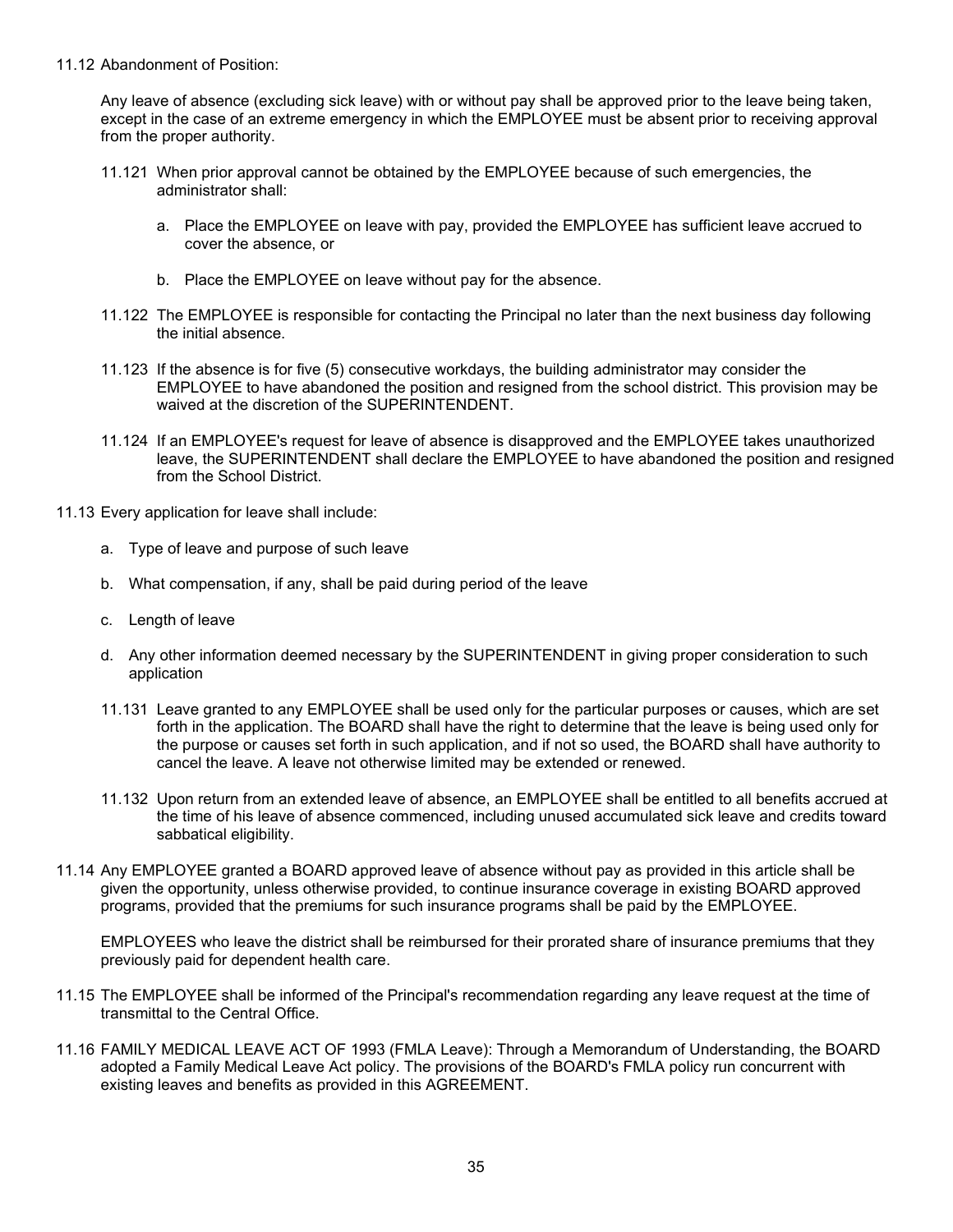## *ARTICLE 12 – COMPENSATION*

<span id="page-39-0"></span>12.01 Salary and Supplements:

Each EMPLOYEE shall be compensated in accordance with the yearly-differentiated salary schedules shown in Appendix A. Pursuant to F.S. 1012.22, EMPLOYEES who hold an Annual Contract on or after July 1, 2014, shall be compensated in accordance with the Performance Salary Schedule in Appendix A. All newly hired EMPLOYEES with a start date on or after July 1, 2014, shall be initially placed and compensated in accordance with the Performance Salary Schedule in Appendix A. EMPLOYEES on the Grandfathered Salary Schedule holding a continuing contract or professional service contract may opt into the Performance Salary Schedule if s/he relinquishes such contract and agrees to be employed on an annual contract under F.S. 1012.335. EMPLOYEES may opt into the Performance Salary Schedule in the subsequent school year by submitting a written notice to the Office of Human Resources by February 1 each year. Such EMPLOYEES shall be placed on the Performance Salary Schedule and may not return to continuing contract or professional service contract status. EMPLOYEES who opt into the Performance Salary Schedule may not return to the Grandfathered Salary Schedule. Any negotiated increments or salary adjustments shall be paid to EMPLOYEES with Instructional Practice Scores that earn them a Final Evaluation Rating of at least "Effective" as soon as practicable following BOARD approval of any such increments or adjustments retroactive to the EMPLOYEE'S first contract day of that school year. Any increments of further salary adjustments not previously paid and owed to EMPLOYEES based on receipt of their Final Evaluation Rating (Instructional Practice Score and Student Growth Score) shall be paid subsequent to BOARD approval and the date on which EMPLOYEES receive their Final Evaluation Rating retroactive to the EMPLOYEE'S first contract day of that school year. In the event F.S. 1012.22 is repealed or amended, the Parties agree to renew collective bargaining negotiations for this article as soon as practicable. Supplemental differentiated pay shall be indexed to the base pay for 0 years of experience on the Performance Salary Schedule and made in accordance with the appropriate schedule (see Appendices B through F) attached to this AGREEMENT and by this reference made a part thereof:

| <b>Supplemental Positions</b>                    | Appendix B |
|--------------------------------------------------|------------|
| Differentiated Pay for Instructional Leadership* | Appendix C |
| Differentiated Pay for School Activities *       | Appendix D |
| Differentiated Pay for Middle School Athletics * | Appendix E |
| Differentiated Pay for High School Coaching      | Appendix F |
| *If applicable                                   |            |

Agreed with the stipulation that the conversion chart will remain on the Salary Schedule.

12.11 In order to differentiate salary for experience and education, each new EMPLOYEE shall be initially placed on the appropriate experience step of the Performance Salary Schedule in Appendix A based on validated, full-time related experience. Effective July 1, 2014, each new EMPLOYEE shall be limited to a maximum of ten (10) years of validated, full-time related experience. In determining the salary of said new EMPLOYEE, a year's experience may be validated by full-time related service, including sick leave for which compensation was received but excluding all other types of leave, for a total of more than one- half of the number of days required for the normal contractual period of service for the position held. This experience must be within the same school year, but may be in more than one school. A summation of fractional parts of two or more years will not be considered in computing experience. In the event the Florida Legislature requires compensation be paid for all years of experience, the parties agree to negotiate the impact on EMPLOYEES denied compensation under this provision.

If a former EMPLOYEE returns to the bargaining unit, said EMPLOYEE shall be placed on the Performance Salary Schedule using the last salary previously earned in the bargaining unit, based on 196 days, or using the Performance Salary Schedule initial placement experience scale (1 – 10), whichever salary is greater.

CCPS administrators who accept a position classified in 1.02 of this AGREEMENT shall be placed on the Performance Salary Schedule. They shall receive credit for all CCPS classroom and CCPS administrative educational experience. Initial base salary on the Performance Salary Schedule will be determined by using the salary from the equivalent step on the Bachelor's column of the Grandfathered Salary Schedule.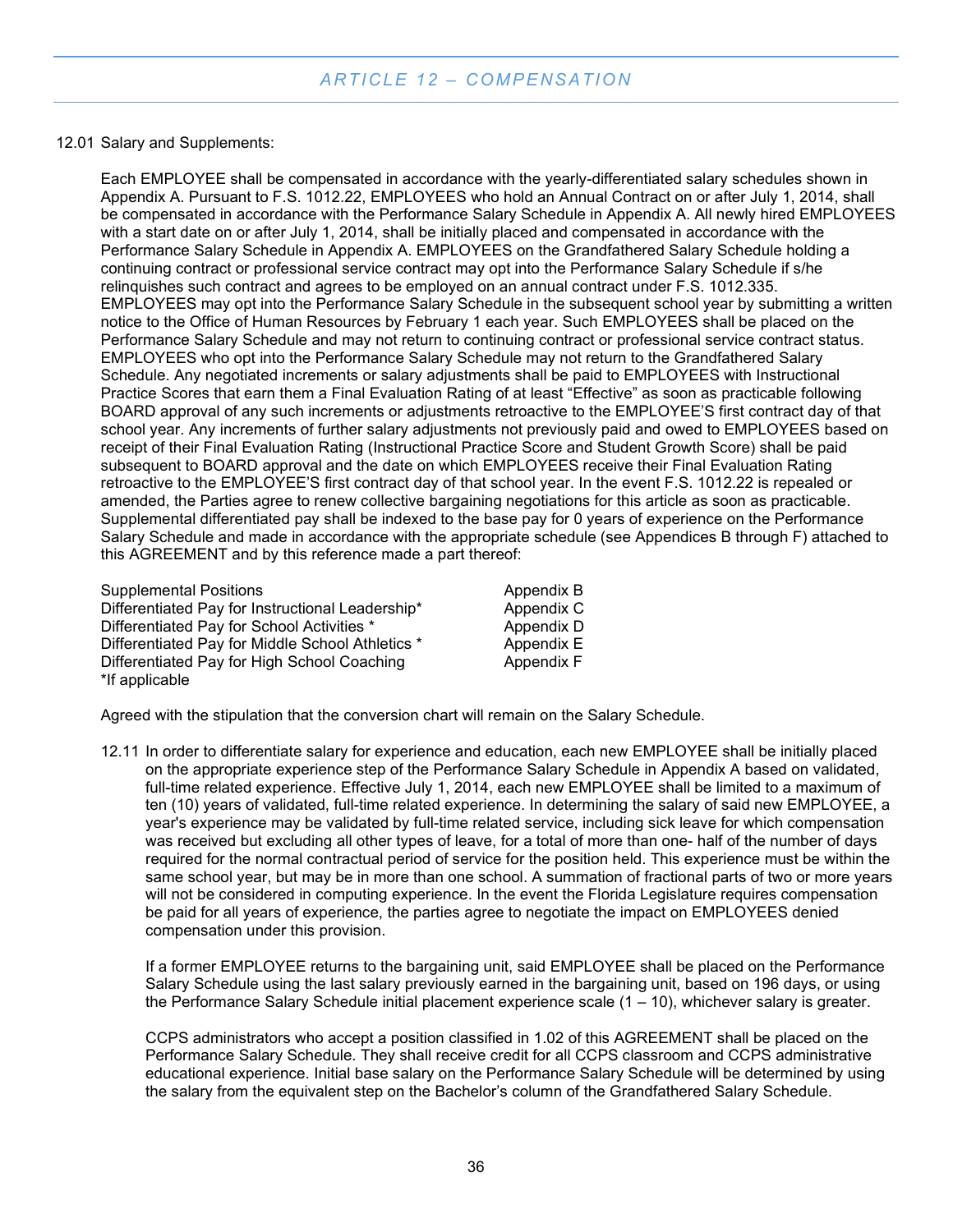Any compensation for advanced degrees for EMPLOYEES who are compensated per the Performance Salary Schedule in Appendix A will be designated as supplements and must be in the EMPLOYEE'S area of certification.

Each EMPLOYEE's annual salary shall be determined in accordance with the current Salary Schedules in Appendix A of this Agreement provided the EMPLOYEE's Final Evaluation Rating is "Highly Effective or Effective" overall, pursuant to the Florida Statute 1012.34.

12.12 Salaries for vocational instructors shall be computed as provided herein. In order to differentiate salary for work experience in the field of assignment, instructors may use work experience in lieu of degree status as required for certification by the Department of Education.

Effective for vocational instructors hired on or after July 1, 2002: The six (6) years of work experience required for initial certification will carry experience credit for differentiated salary. EMPLOYEES with a start date on or after July 1, 2014 shall be limited to a maximum of ten (10) years of work experience for the initial salary assignment in lieu of teaching experience on a year for year basis.

EMPLOYEES who are assigned to the LWITC, ITECH, or Workforce and whose program requires, as determined at the sole discretion of the Superintendent, a year-round assignment shall be employed for 236 days. At the sole discretion and approval of the Superintendent, an EMPLOYEE whose program requires a year-round assignment may, by exception and based on the needs of the school district as determined by the exclusive judgment of the Superintendent, be employed for 250 days. Instructors whose programs do not require a year-round assignment will be employed for 196 days. Programs will be evaluated on an individual basis.

- 12.13 In order to differentiate salary for military experience, the compensation entitlement for JROTC instructors shall be established as follows:
	- a. Salaries for all currently employed JROTC instructors shall be calculated as the amount paid in the last full month of employment for the previous year plus a percentage of that amount equal to the average percentage increase in the instructional salary schedule made for the year for which the salary is being calculated.
	- b. Salaries for new instructors whose initial date of employment is after June 30 of a given year shall be calculated for the remainder of the initial contract year at the minimum salary required by the military pay formula. In subsequent years, the salaries of these instructors shall be calculated as outlined in paragraph a) above.
	- c. JROTC salary shall not be affected by increases in the minimum requirement of the military pay formula unless the salary as calculated in a) above falls below the minimum requirement. If this occurs, an adjustment shall be made to increase the salary to the minimum monthly salary required. Any decrease in the minimum requirement due to an increase in retired pay will not affect JROTC salaries for EMPLOYEES hired before July 1, 2013. Retired pay figures for current EMPLOYEES hired before July 1, 2013, will be frozen to those amounts listed on the current pay figures from first JROTC Region dated February 17, 1984. Minimum Instructor Pay (MIP) for JROTC instructors hired on or after July 1, 2013 shall be calculated using their current yearly retirement pay that reflects any adjusted December increase/decrease.
	- d. Other provisions of this article notwithstanding, no JROTC instructor shall be paid at a monthly rate, which is less than that paid to a teacher at the appropriate degree and experience step of the instructional salary schedule in effect at the time. It is hereby understood and agreed that no JROTC instructor shall receive as annual compensation from the BOARD an amount that is less that the annual salary earned by a beginning teacher on the instructional salary schedule (Experience Step 0 for a Baccalaureate Degree).
- 12.14 Due to the critical shortage of teachers residing in the areas of Immokalee and Everglades City, salary will be differentiated for teachers in schools in those areas to the following guidelines:
	- a. Additional Experience Credit on the Salary Schedule

An EMPLOYEE assigned to Immokalee and/or Everglades City schools on a full-time basis shall be eligible to receive additional experience credit on the salary schedule, beyond the maximum regularly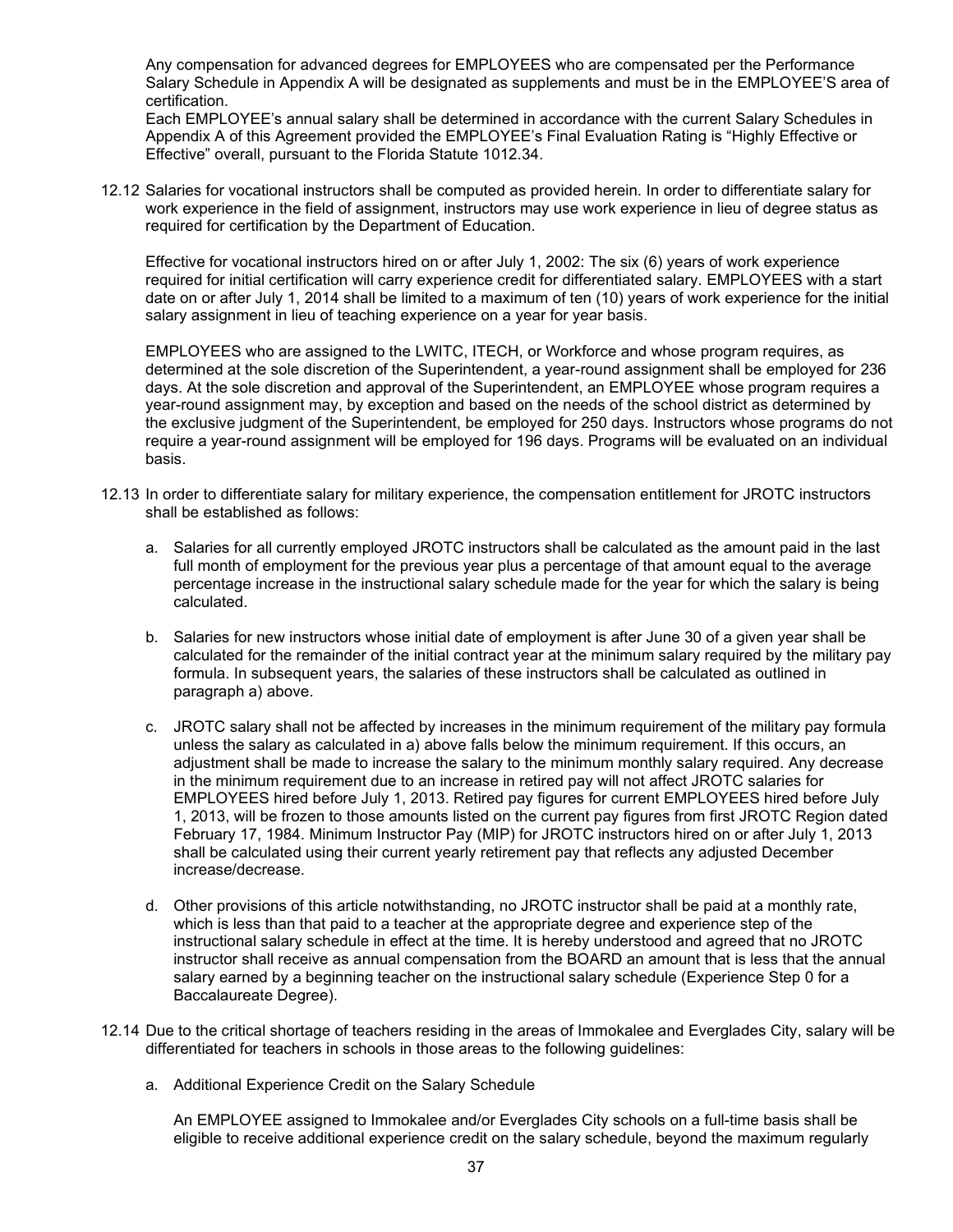allowed, for verifiable experience earned outside the district. One year of additional experience credit shall be granted for each two (2) complete years of full-time service in Immokalee and Everglades City schools, until each year of verifiable experience outside the district is credited or until the EMPLOYEE reaches the final step on the salary schedule, whichever occurs first. Each additional year of experience shall be credited at the beginning of the year following the completion of each two-year period of full-time assignment in Immokalee or Everglades City schools. An EMPLOYEE who voluntarily transfers to a school in other than Immokalee or Everglades City during the year in which additional credit is granted shall forfeit the most recent year of additional credit granted, effective as of the date of transfer. However, an EMPLOYEE who is involuntarily reassigned or transferred to a school in a location other than Immokalee or Everglades City during the second year of the two-year assignment in which additional credit is to be earned shall not forfeit the benefit of this provision.

The EMPLOYEE is responsible to apply on the appropriate form provided by the Human Resources Department for the one-step adjustment with the Compensation Office no later than the last day of the 196-day teacher contract of the school year prior to the adjustment. The EMPLOYEE shall be responsible for the submittal of the proper verification forms. The effective date of the adjustment shall be as of the date the experience is verified, but not sooner than the first day of the EMPLOYEE's contract for the subsequent year.

b. Immokalee/Everglades City Teaching Supplement

EMPLOYEES who teach in Immokalee and/or Everglades City shall receive an annualized index supplement of .025 of the base pay of \$42,810, during any year that they teach in Immokalee and/or Everglades City.

12.15 Beginning in the 2008/09 school year, an EMPLOYEE may earn a year of instructional experience in Collier County Public Schools by working full-time, including sick leave for which compensation was received but excluding all other types of leave, for a total of more than one-half of the number of days required for the normal contractual period of service for the position held. No EMPLOYEE may earn more than one (1) year of experience per fiscal year except as provided in subsection 12.014. This provision applies to salary credit only.

## 12.16

- a. EMPLOYEES shall be paid on a biweekly basis, except the last pay date for each fiscal year shall be the Friday closest to July 12. Although every-other-Friday will generally be payday, some deviations are appropriate. For example, if a payday falls on a holiday when banks are closed, direct deposits will be made on the weekday immediately preceding the holiday.
- b. EMPLOYEES with 196-day contracts will have the option, annually, to be paid in 22 or 26 payments. The first pay date of the contract year will be the first scheduled Friday pay date following the pay period in which the EMPLOYEE has worked a minimum of one day. Those EMPLOYEES who elect the 26-pay option shall receive a lump sum payment of the balance due for their contract year on the 21st scheduled pay date less one (1) period rate which will be paid on the 22nd scheduled pay date.
- c. An EMPLOYEE with a contract length of more than 196 days and less than 250 days will have the option, annually, to be paid according to the number of pay periods in which he works or 26 payments. The first pay date of the contract year will be the first scheduled Friday pay date following the pay period in which the EMPLOYEE has worked a minimum of one day. Those EMPLOYEES who elect the 26-pay option shall receive a lump sum payment of the balance due for their contract year on their next-to-thelast scheduled pay date in their respective contract year less one (1) period rate which will be on the last scheduled pay date.
- d. Beginning 1990-91, 250-day contract EMPLOYEES will be paid in 26 payments. After July 6, 1990, the 26th pay date shall be the Friday nearest July 12.

#### 12.17 Administrative Designee

An EMPLOYEE assigned to a school who is designated by the Principal to assume the administrative responsibilities for the school in the absence of the Principal and all Assistant Principal(s) shall receive a supplement of .030 per year.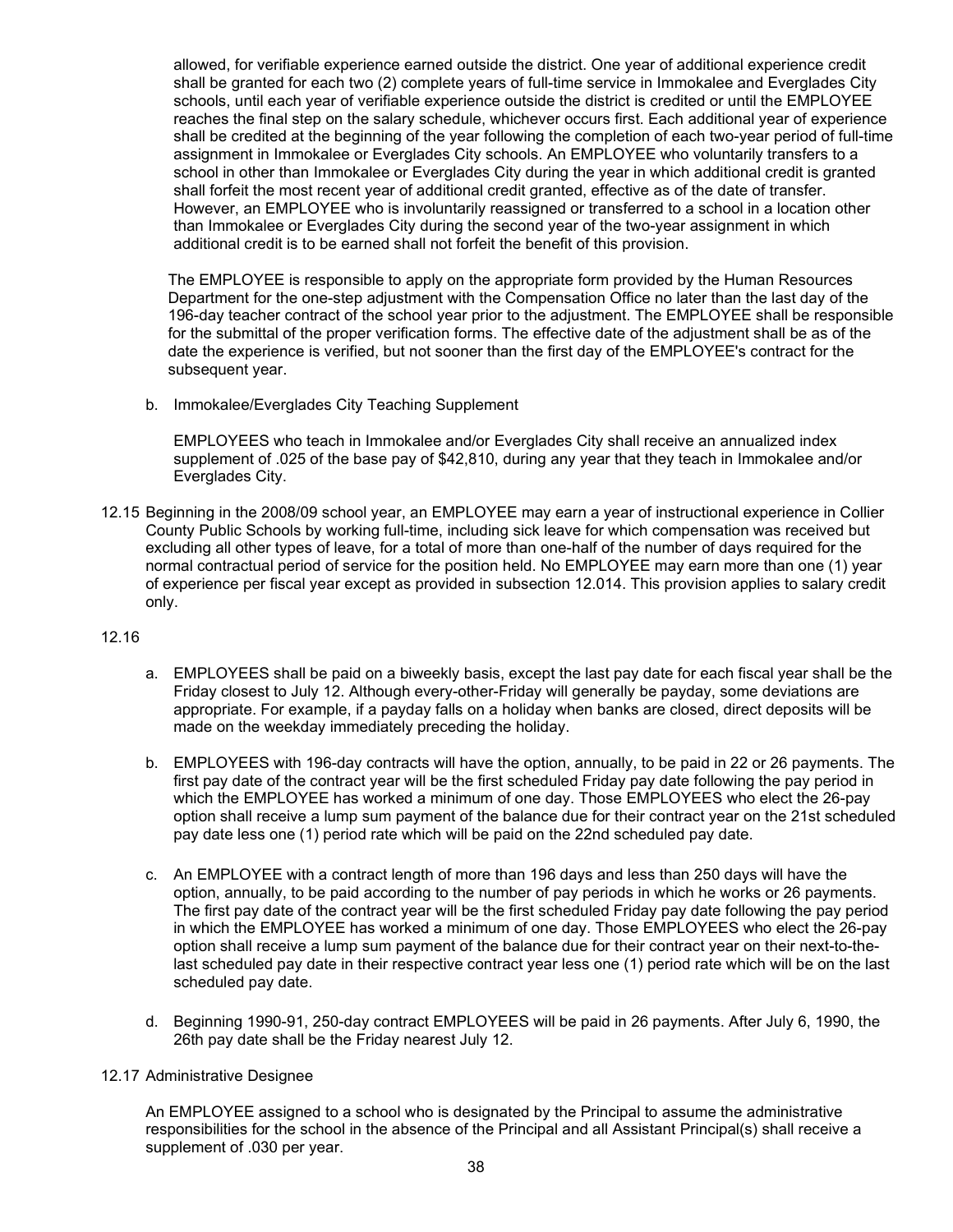- 12.18 Differentiated Pay recognizing the accomplishments of teachers earning certification from the National Board for Professional Teaching Standards (NBPTS) will be administered as follows: Any EMPLOYEE in the District holding or receiving National Board Certification on or before June 30, 2011, will be paid an additional 5% through 2019-2020 of the average state teacher's salary per year for the remainder of his/her 10-year National Board Certification.
- 12.19 EMPLOYEES who volunteer and are selected to evaluate high school course work done during Home Education Programs, or during study at private schools from which the district does not accept transfer credit without further validation, shall be paid fifty (\$50) dollars for each one-half credit course so evaluated. Evaluation of a course shall consist of review of the student's program and work, or administration and evaluation of the final exam for the course as given in the school from which credit is sought, as specified in the Pupil Progression Plan.
- 12.20 To conform with F.S. 1012.22, all EMPLOYEES assigned to a Title I eligible school will receive a supplement in the amount of \$200.00 for the school year. If legislation changes and the requirement to provide this supplement is eliminated, the supplement will no longer be paid.
- 12.21 To conform with F.S. 1012.22, all EMPLOYEES assigned to a school that earned a grade of "F" or three consecutive grades of "D" pursuant to Florida Statute 1008.34 will receive a supplement in the amount of \$100.00 for the school year. The supplement will remain in force for one (1) year following an improved grade for that school. If legislation changes and the requirement to provide this supplement is eliminated, the supplement will no longer be paid.
- 12.22 When state statute requires an extended day at identified schools, the following provisions shall be followed regarding payment of EMPLOYEES at the state identified schools:
	- a. Based on the terms of the state requirement, the District shall determine which days will be extended and which EMPLOYEES will be required to work the extended time; and
	- b. No day shall be extended more than one (1) hour; and
	- c. For each half (1/2) hour of extension time beyond the 7.5-hour workday, affected EMPLOYEES shall be paid 6.67 percent of their regular daily rate of pay.
- 12.23 If a salary increment/step is negotiated and provided to EMPLOYEES on the salary schedule, any EMPLOYEE on the Grandfathered Salary Schedule that receives a Final Evaluation Rating of Effective or Highly Effective for the immediately preceding school year and is not otherwise eligible to receive a salary increment/step on the salary schedule will receive a supplement of .0333 of the base pay of \$42,810.
- 12.24 Travel Expense: Any EMPLOYEE who must use his personal automobile or otherwise provide his own transportation when on school district business shall be reimbursed by the BOARD according to the amount established by current BOARD policy.
- 12.25 Home to School: Such mileage reimbursement shall not include routine travel to and from the EMPLOYEE's home and the school to which he is assigned.
- 12.26 Itinerant EMPLOYEE: Itinerant EMPLOYEES are those EMPLOYEES who are assigned to more than one (1) school per day. Each EMPLOYEE shall be assigned a home school. The home school assignment for an itinerant EMPLOYEE shall be the school of assignment nearest to his/her residence. It is the EMPLOYEE's responsibility to commute to and from work each day. Therefore, all mileage driven as part of the EMPLOYEE's regular assignment, LESS the round trip commuting mileage between the EMPLOYEE's residence and his home school, is reimbursable.
- 12.27 Other allowable expenses incidental to travel, such as meals and lodging, when on school district business shall be reimbursed by the BOARD in the manner and to the extent provided by Florida Statutes and/or State Board of Education Rules.
- 12.28 Those EMPLOYEES assigned to Golden Gate Elementary or Golden Terrace Elementary whose regular daily teaching assignment requires travel between the two school sites will be reimbursed for the required travel per the district mileage rate.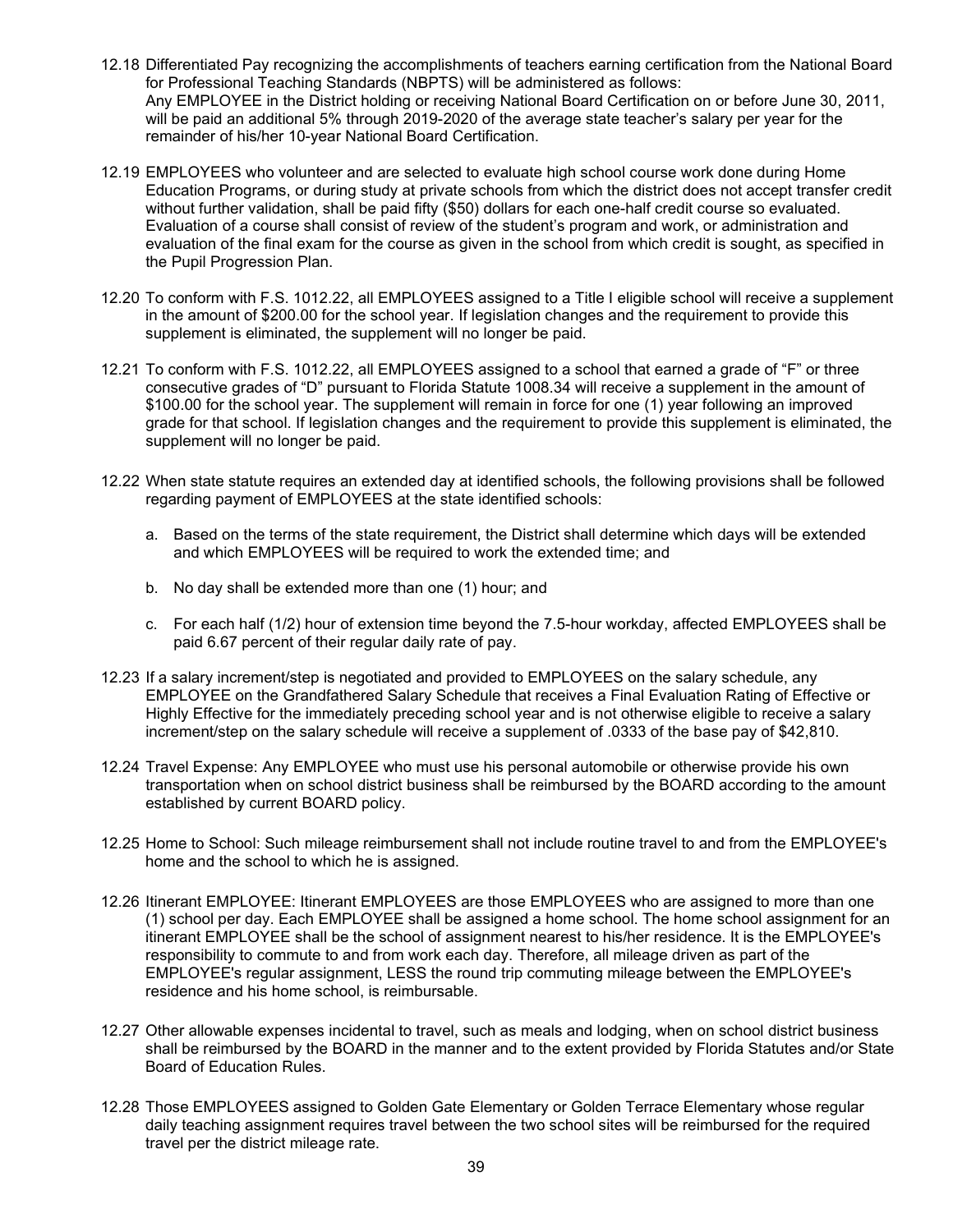- 12.03 Terminal Pay: Terminal pay will be paid to an EMPLOYEE (or to his beneficiary if service is terminated by death) in accordance with the following conditions:
	- a. Any EMPLOYEE shall be eligible to receive his/her daily rate of pay at the time of termination, and/or normal or disability retirement in accordance with the following table:
		- During the first 3 years of service with the School District of Collier County as defined in 12.016 (hereinafter "service" for purpose of this section), the daily rate of pay multiplied by 35 percent times the number of days of accumulated sick leave.
		- During the next 3 years of service, the daily rate of pay multiplied by 40 percent times the number of days of accumulated sick leave.
		- During the next 3 years of service, the daily rate of pay multiplied by 45 percent times the number of days of accumulated sick leave.
		- During the next 3 years of service, the daily rate of pay multiplied by 50 percent times the number of days of accumulated sick leave.
		- During and after the 13th year of service, the daily rate of pay multiplied by 100 percent times the number of days of accumulated sick leave.
	- 12.31 Terminal pay will not be paid for sick leave days transferred into Collier County from another school district. However, sick leave will be charged against transferred sick leave days prior to the charge of sick leave against days earned in Collier County.
	- 12.32 Payment of terminal pay will be made by the district within thirty (30) calendar days following the EMPLOYEE's retirement or termination date. Said payment shall be deposited in a deferred compensation account in accordance with BOARD policy.
	- 12.33 Once terminal pay has been calculated and paid, the EMPLOYEE will have no remaining balance in his sick leave account.
	- 12.34 Terminal pay shall be reduced by 25% for any EMPLOYEE who gives less than 30 calendar days notice prior to retirement or separation. The SUPERINTENDENT may waive this provision. Terminal pay will not be paid to any EMPLOYEE who is terminated for sexual molestation of students or selling controlled substances to students provided all due process rights have been afforded the EMPLOYEE.
	- 12.35 The EMPLOYEE may elect to transfer their terminal leave to another district by designating so on the voluntary separation form. If this designation is not made at the time of separation, the terminal pay will be processed in accordance with BOARD administrative procedure and Florida Statute. Once terminal pay is calculated and paid, the leave is no longer eligible for transfer.
	- 12.36 In calculating terminal pay, the collective bargaining agreement in effect on the EMPLOYEE's last day of work or paid leave, excluding summer school, will be used to determine the appropriate payoff.

#### 12.04 College Credit Reimbursement:

Subject to prior approval of the SUPERINTENDENT's Office, the BOARD will reimburse each eligible EMPLOYEE the actual amount of tuition paid, not to exceed 25% (unless otherwise specified in 12.041) of the average resident tuition rate established by the Florida State Board of Regents for Florida State Universities as of September 1, for any courses taken during the succeeding 12 months for each approved graduate or undergraduate semester hour taken. To be eligible for reimbursement under this provision, EMPLOYEES must have completed three (3) consecutive years of experience in the CCEA Bargaining Unit (except in cases where courses satisfy certification requirements) AND meet one of the following criteria:

- a. accepted to and enrolled in a graduate degree seeking program in accordance with section 12.041, or
- b. as otherwise specified in section 12.041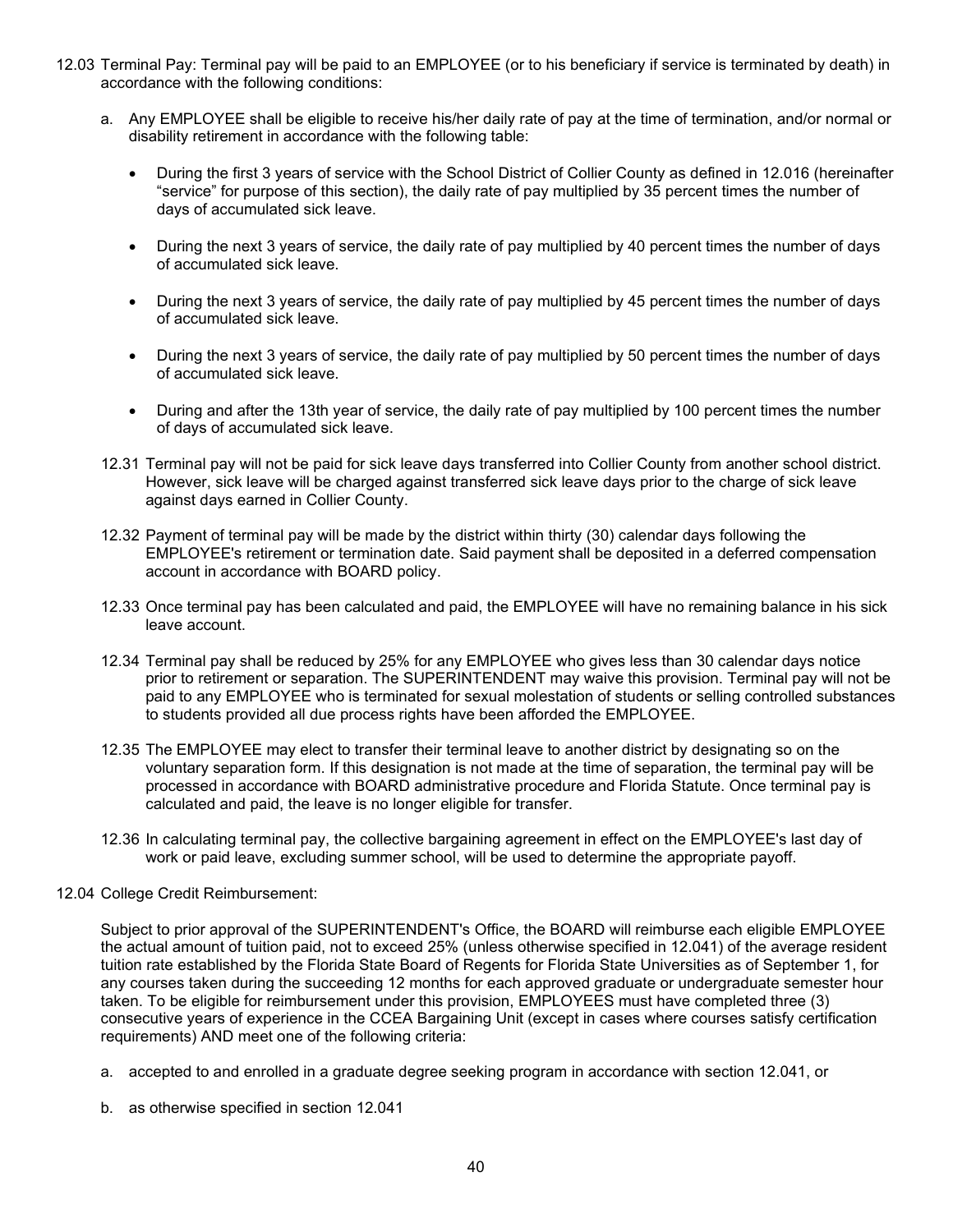- a. Subject area(s) included in the EMPLOYEE's area of assignment or courses specifically related to topics within the district-approved curriculum for said EMPLOYEE, or courses in additional areas of certification as approved by the SUPERINTENDENT including educational leadership.
- b. EMPLOYEES shall be reimbursed for any courses taken which are necessary for certification in areas designated by the SUPERINTENDENT as critical shortage areas as of February 1 of each year.
- c. EMPLOYEES who are currently teaching out-of-field or have been assigned out-of-field for a future assignment shall be reimbursed for courses that will lead to certification in the assigned field, excluding assignments where an endorsement will satisfy the out-of-field requirement (reimbursement shall be at 100% of the average resident tuition rate established by the Florida State Board of Regents for Florida State Universities as of September 1).
- d. EMPLOYEES who take courses that qualify for reimbursement from the DOE shall request reimbursement from that source and shall not be eligible for local reimbursement.
- e. Graduate level courses required to become an approved dual-enrollment instructor as approved by the SUPERINTENDENT (reimbursement shall be at 100% of the average resident tuition rate established by the Florida State Board of Regents for Florida State Universities as of September 1).
- f. Courses required to earn an initial Florida Professional Teaching Certificate.
- 12.42 Reimbursement shall not be provided for courses outside the area of education; for example, courses leading to a degree in law, engineering, nursing, real estate, business, courses based on travel, etc.
- 12.43 Courses must be taken from an accredited institution.
- 12.44 Evidence of a grade of "B" or better for each credit hour earned must be submitted within six (6) months of the date of completion. No more than four (4) credit hours per fiscal year will be reimbursed for courses that are not graded via letter grade, but receive grades such as "pass" "complete" or "satisfactory. A receipt indicating the amount paid for the course also must be submitted.
- 12.45 EMPLOYEES will not receive reimbursement when on paid sabbatical leave.
- 12.46 EMPLOYEES will not receive reimbursement for expenses such as per diem, travel, or registration.
- 12.47 Reimbursement for courses taken during the summer shall be paid when the EMPLOYEE returns to work for the next school year. No reimbursement shall be paid to those not employed by the district for the next school year.
- 12.48 EMPLOYEES shall be reimbursed for no more than 12 credit hours per school year, up to a maximum of 36 credit hours total while employed by the District.
- 12.49 The District may pursue grant funding to provide additional tuition reimbursement opportunities. Any reimbursement provided using grant funds shall be distributed in accordance with the grant award stipulations. In the event the grant does not stipulate the manner in which funds for reimbursement are distributed, funds for tuition reimbursement shall be distributed in accordance with the reimbursement rate established in this agreement.
- 12.05 In-service Compensation for EMPLOYEES Receiving Training:

EMPLOYEES shall be compensated for participation in in-service training activities which are outside of, or in addition to, regular hours of duty assignments or a regular day of a contract period for which regular compensation is provided, provided that the EMPLOYEE is specifically selected or assigned, by name individually and in writing by the SUPERINTENDENT's Office, to participate in the in-service-training activity and be so compensated.

12.51 EMPLOYEES participating in in-service training shall be compensated at a rate of \$30 per hour of attendance.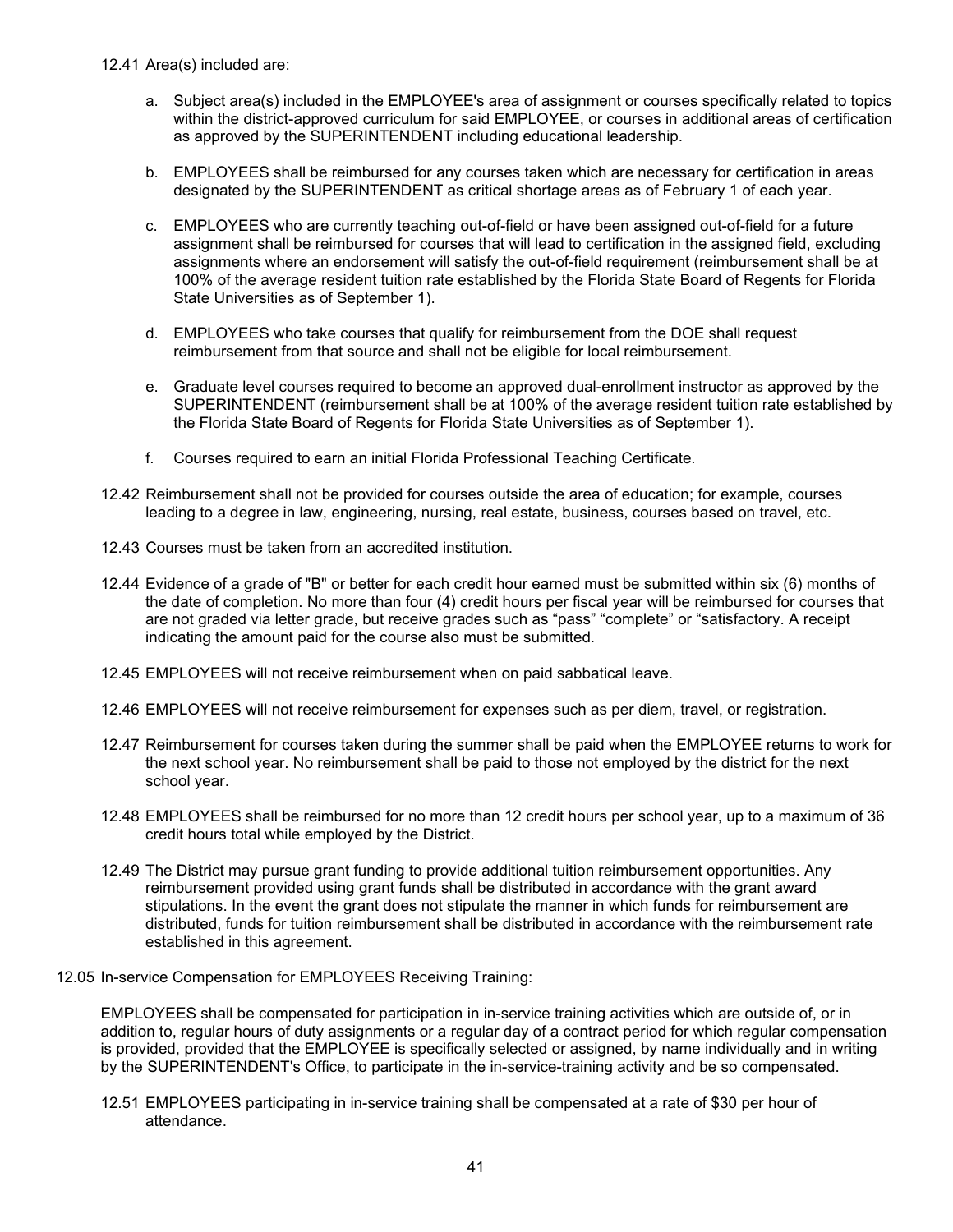- 12.52 EMPLOYEES who must meet requirements for an ESOL endorsement (300 hours of in-service training or 15 semester hours of college course work) to satisfy the DOE/META Consent Decree shall receive compensation and/or reimbursement for training as follows:
	- a. EMPLOYEES who meet all or part of these requirements through college course work shall receive tuition reimbursement as noted in 12.04.
	- b. EMPLOYEES who meet all or part of these requirements through in-service training will be compensated for each sixty (60) hour training course at the rate, which would have been reimbursed for the equivalent training through college course work.
- 12.53 EMPLOYEES who teach math, science, social studies or computer literacy and who must receive either sixty (60) hours of in-service training or three (3) semester hours of college course work to satisfy the DOE/META Consent Decree shall receive compensation or reimbursement for training as follows:
	- a. EMPLOYEES who meet these requirements through three (3) semester hours of college course work shall receive tuition reimbursement as noted in Article 12.04.
	- b. EMPLOYEES who meet these requirements through sixty (60) hours of in-service training shall attend no less than twenty (20) hours of classroom instruction and complete up to forty (40) hours of independent study. Compensation will be paid for classroom instruction time as noted in Article 12.05.
- 12.54 EMPLOYEES who must receive eighteen (18) hours of in-service training to meet the requirements of the META/DOE Consent Decree shall attend no less than six (6) hours of classroom instruction and complete up to twelve (12) hours of independent study. Compensation will be paid for classroom instruction time as noted in Article 12.05.
- 12.06 In-service Compensation for EMPLOYEES Conducting Training:

EMPLOYEES shall be compensated for planning, organizing and conducting in-service-training activities which are outside of, or in addition to, regular hours of duty assignment or a regular day of a contract period for which regular compensation is provided, provided that the EMPLOYEE is specifically selected or assigned, by name individually and in writing by the SUPERINTENDENT's Office, to plan, organize and conduct the in-service- training activity and be so compensated.

- 12.61 EMPLOYEES conducting in-service-training activities shall be compensated at a rate of thirty-five (\$35) dollars per hour for each hour the in-service-training activity is conducted.
- 12.62 EMPLOYEES planning and organizing in-service-training activities, which they will later conduct, shall be compensated at a rate of thirty-five (\$35) dollars per hour for such planning and organization. The number of hours compensated for planning and organizing in-service training activities shall not exceed one-half (1/2) the number of hours involved in the in-service training itself. EMPLOYEES conducting the same in-service activity more than once within 90 calendar days shall be compensated for no more than one quarter (1/4) of the number of hours involved in the in-service activity itself for each of the activities beyond the first.

#### 12.07 Benefits:

#### 12.71 Eligibility

Eligibility for health insurance coverage and other benefits (including basic life insurance and optional/voluntary benefits) during the duration of this agreement shall be .75 FTE (28.125 hours per week. Specific information on eligibility requirements is contained in the Health Benefits Plan Summary Plan Description (the SPD) available on the Benefits' website.

#### 12.72 Health Insurance

The District shall make a health insurance plan available to eligible EMPLOYEES.

a. Enrollment and Waiting Periods: The SPD shall stipulate when an EMPLOYEE or his/her dependents may enroll in the health insurance plan. Enrollment may be subject to limitations or other conditions as defined in the SPD.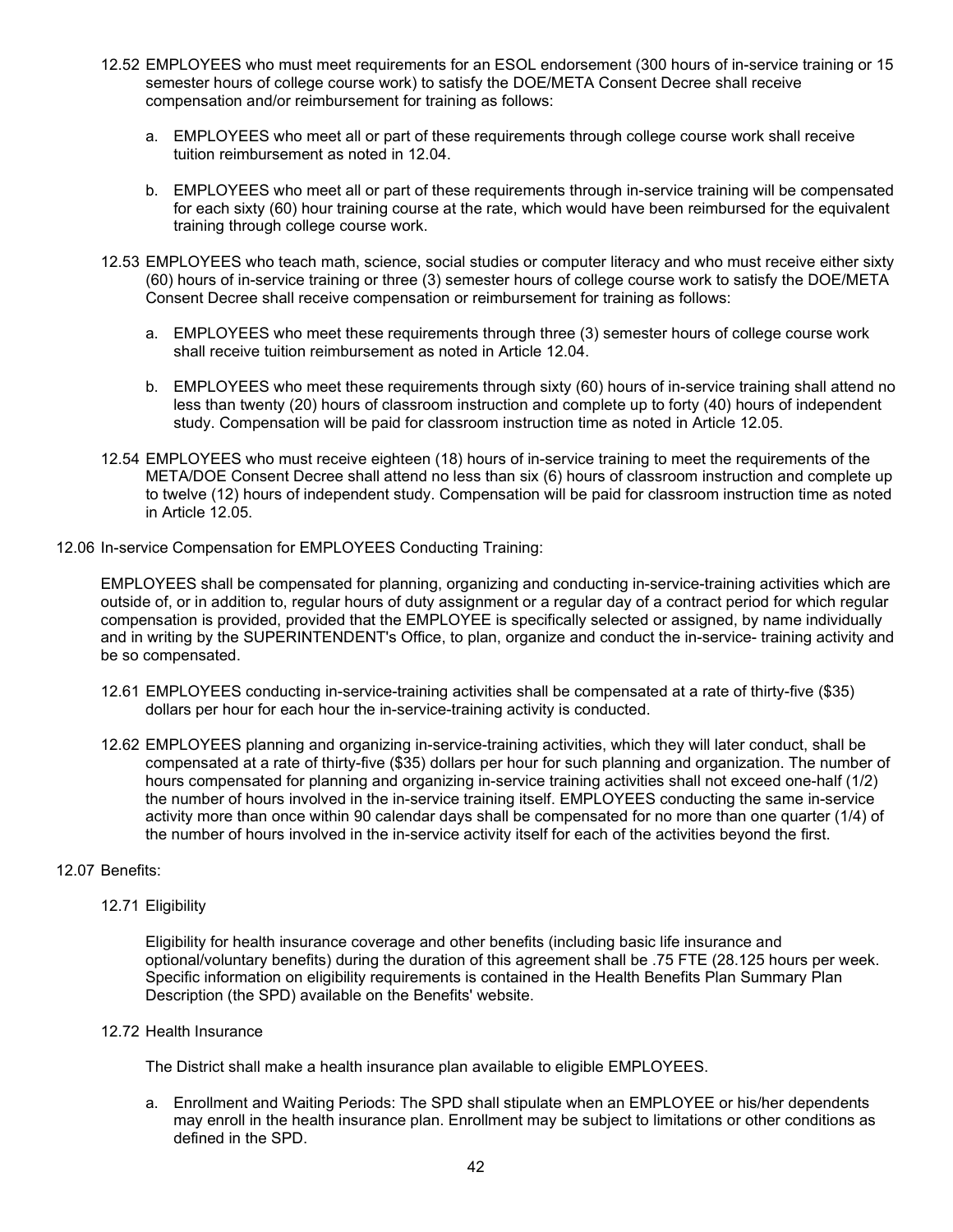- b. Plan Benefits: Each year, prior to the annual enrollment period, EMPLOYEES will receive Enrollment information that will outline the benefits offered next calendar year. Information relative to specific health insurance benefits and limitations will be updated regularly and contained in the SPD. In the event there is a conflict between the provisions of the collective bargaining agreement and the SPD, the District's SPD shall control.
- c. Health Insurance Premiums:
	- 1. EMPLOYEE Coverage: The BOARD shall provide and fully fund (100% District paid) comprehensive health insurance as defined in the SPD for all eligible EMPLOYEES covered under this section, excluding those grandfathered employees referred to in Section 12.071.
	- 2. Dependent Coverage: EMPLOYEES selecting dependent coverage pursuant to the SPD shall be responsible for the payment of premiums as set on an annual basis. Premiums are effective January 1 and may be adjusted each year during the term of this agreement pursuant to an actuarial recommendation.
	- 3. Annual Premium Adjustment: Each fiscal year, the health insurance premiums shall be set to ensure that the rates are actuarially sound and meet any and all federal, state and other requirements. Premiums for dependent coverage, set for the fiscal year, will begin effective January 1. The premiums may increase annually.
- 12.73 Cafeteria (Section 125) Plan/Voluntary Benefits

The BOARD shall provide eligible EMPLOYEES a Cafeteria Plan, subject to Section 125 of the Internal Revenue Code, to select benefits provided in the District's Cafeteria Plan. The Cafeteria Plan shall include such benefits as agreed to by the joint Collaborative Study Committee on Employee Health Insurance and Benefits. Premiums for benefits provided in the Cafeteria Plan shall be paid by the EMPLOYEE.

- 12.74 Life Insurance: Each eligible EMPLOYEE (per 12.071) shall receive term life insurance with a benefit of \$30,000, or one times (1 x's) the EMPLOYEE's annualized salary up to \$100,000, whichever is greater.
- 12.75 Retired EMPLOYEES shall be permitted to participate in the basic health care plan with any primary coordinating coverage offset at no cost to the BOARD. EMPLOYEES retiring during the current school year will be accepted into the plan within 30 days of their retirement date.
- 12.76 It is the responsibility of the eligible EMPLOYEES to report in writing, or by the use of e-mail, within thirty (30) days, any change in marital, dependent or any other status for the purpose of updating insurance records for the District's Benefits Office.
- 12.77 CCEA shall be afforded the opportunity to name three (3) representatives to a joint ASSOCIATION/Administration committee, which shall meet quarterly to review and make recommendations to the SUPERINTENDENT regarding EMPLOYEE insurance benefits.

The mission of the health care program shall be to achieve the following four goals:

- a. Ensure financial access to clinically efficacious health care services for plan participants
- b. Protect plan participants from extreme financial hardship due to major health care needs
- c. Minimize the total cost of the health plan over the long term
- d. Simplify, wherever possible, the administrative burden of the health plan
- 12.78 The joint ASSOCIATION/Administration committee will convene no later than November 15 of each year to make recommendations to the SUPERINTENDENT regarding EMPLOYEE insurance benefits. The ASSOCIATION will provide names of their three representatives to the district's Benefits Office no later than October 1 of each year. The committee will provide a list of consensus recommendations and the related estimated costs to the SUPERINTENDENT for his/her considerations no later than February 15 of each year for implementation in the following plan or program year.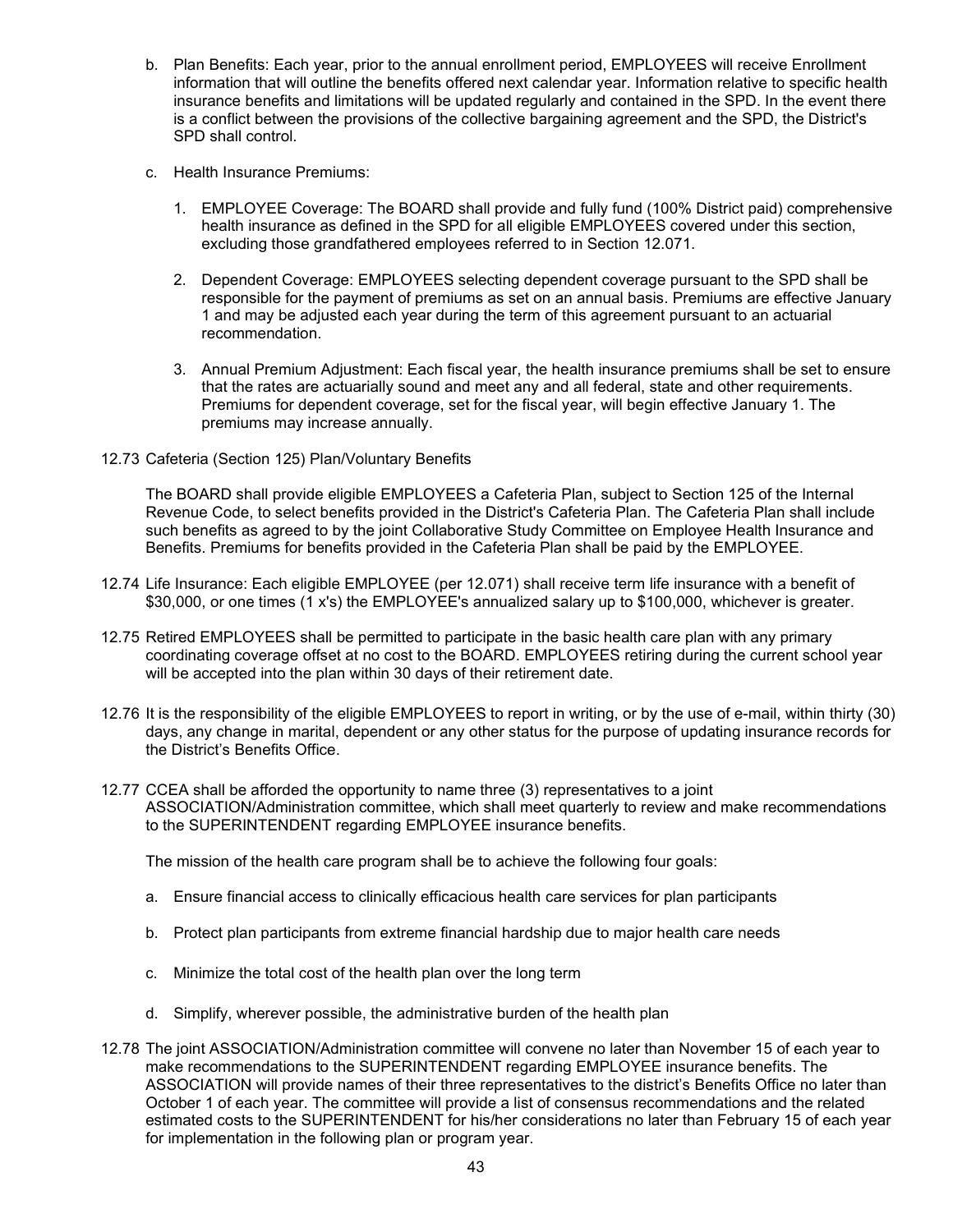12.08 Paid Holidays: Less than 250-day EMPLOYEES shall receive six (6) paid holidays.

- 12.09 Sick Leave Buyout: At the discretion of the EMPLOYEE and the annual approval of the BOARD, accumulated personal sick leave may be purchased by the BOARD under the following conditions:
	- a. A minimum balance of twenty (20) days must be maintained at all times
	- b. The maximum number of days eligible for purchase by the BOARD shall be in accordance with F.S. 1012.61(2) (a) (3).
	- c. The purchase price of the sick leave days purchased shall be set at the EMPLOYEE's current daily rate of pay multiplied by 50% for an EMPLOYEE with zero (0) to twelve (12) years of experience in Collier County and by 80% for EMPLOYEES with thirteen (13) or more years of experience in the Collier County Schools. Experience is defined in Article 12.016.
	- d. Days for which an EMPLOYEE receives payment will be deducted from the accumulated leave balance at 100% value even if restricted by item (c) above.
	- e. All payments made under this section will be considered as salary and, therefore, be subject to federal income tax and social security tax.
	- f. Application letters must be submitted to the Human Resources/Compensation Office prior to June 30th of each year to be paid the following school year and must include the total number of days requested. In calculating buyout pay, the collective bargaining AGREEMENT in effect at the time the EMPLOYEE elects the buyout provision will be used to determine the appropriate pay. The EMPLOYEE may choose between payment either in the first contractual pay period in the fall or the first pay period in January in the following school year.

#### 12.10 Fingerprinting of EMPLOYEES

The BOARD shall pay the FBI processing fee only for EMPLOYEES hired by the District prior to October 1, 1990, and required to have a criminal background investigation (reference FS 1012.32(3)(a)) as amended, 231.1725 and 231.28). This provision does not apply to EMPLOYEES who have a break in service. The District will provide the ASSOCIATION with general guidelines as to the disposition of any negative findings as a result of this provision.

#### 12.11 EMPLOYEES Directed to Substitute for another EMPLOYEE

Each EMPLOYEE who is directed by his Principal to substitute in an instructional capacity or to proctor assessments during his/her planning period block in the absence of another EMPLOYEE shall receive a stipend as follows:

| Minutes         | Stipend |
|-----------------|---------|
| $\geq$ 15 & <41 | \$20    |
| $\geq 41$ & <81 | \$30    |
| $\geq 81$       | \$45    |

When a class is divided among other classes in the absence of another EMPLOYEE, then each EMPLOYEE receiving students shall receive the proportionate amount (proportion determined by the number of teachers) of the below stipend as follows:

| Minutes           | Stipend |
|-------------------|---------|
| $\geq$ 15 & <100  | \$45    |
| $\geq 100$ & <200 | \$85    |
| $\geq 200$        | \$125   |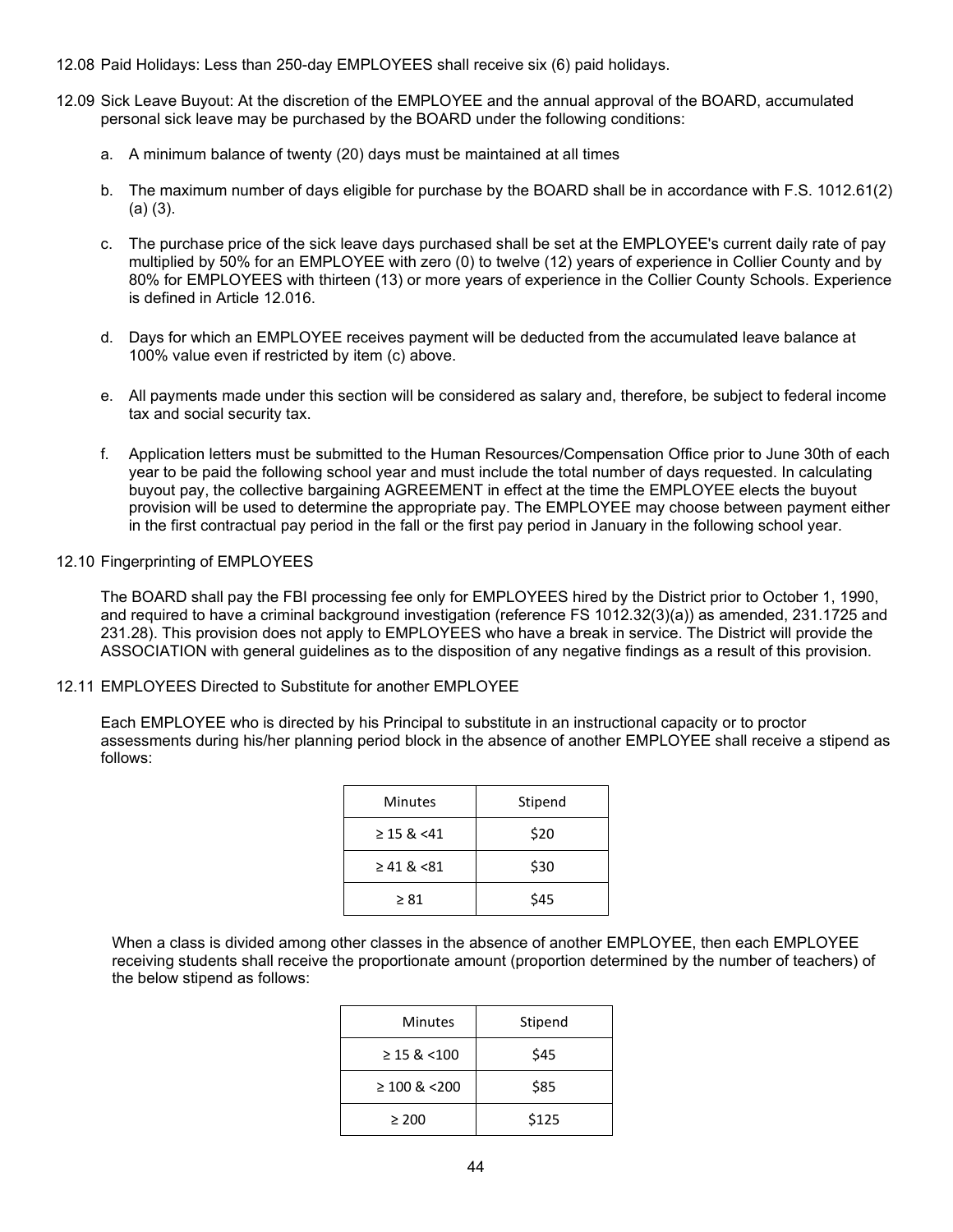- 12.12 Upon request, the district will provide each EMPLOYEE with a separation packet including benefits and procedures due upon termination or retirement. This packet will be provided to the EMPLOYEE, upon their request, within 45 calendar days of notification of the EMPLOYEE's intention to retire or terminate and will include:
	- 1. Daily/hourly rate of pay
	- 2. Current status if sick leave accrual
	- 3. Explanation of options to continue health insurance
	- 4. All necessary forms for the Florida Retirement System, if eligible for retirement
- 12.13 When processed by the Office of Human Resources, the BOARD will waive the fee associated with adding a Reading, Gifted, and/or Autism Endorsement to the EMPLOYEE's Florida Teaching Certificate.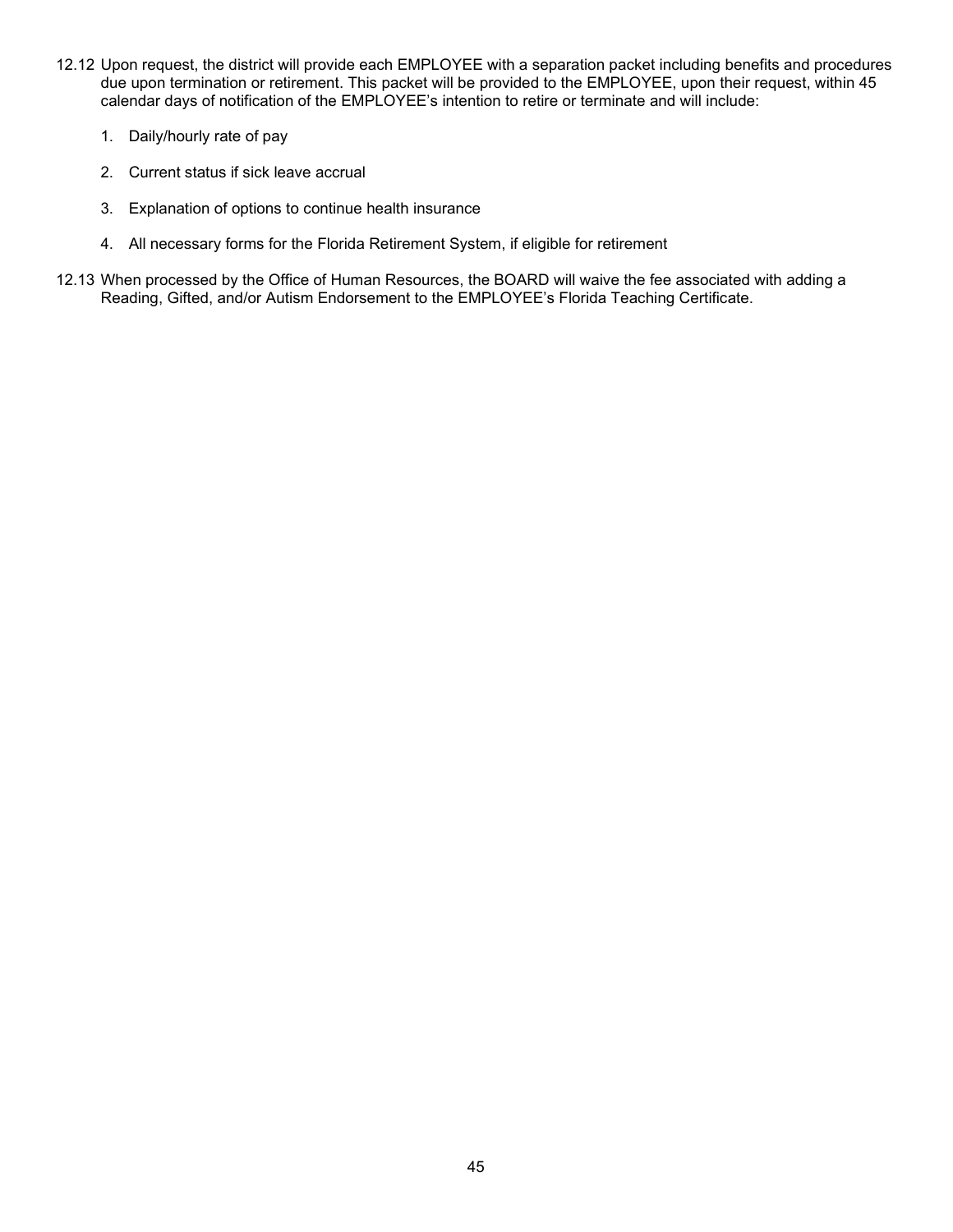## *ARTICLE 13 – MISCELLANEOUS PROVISIONS*

- <span id="page-49-0"></span>13.01 In the event any portion of this AGREEMENT shall be determined to be invalid and/or unenforceable by a court of competent jurisdiction, or as the result of state or federal legislation, the balance of the AGREEMENT shall remain in full force and effect. The parties shall negotiate alternative proposals to the affected portions within sixty (60) days after such determination.
- 13.02 The BOARD and the ASSOCIATION subscribe to the principle that differences shall be resolved by peaceful and appropriate means, without interruption of the school program. The ASSOCIATION therefore agrees that it will not condone aid or abet (directly or indirectly) any strike, work stoppage, slowdown or other concerted refusal to perform work by the EMPLOYEES covered by this AGREEMENT during the life of this AGREEMENT. In the event of a strike, work stoppage, slowdown or other concerted refusal to perform work, the terms and conditions of this AGREEMENT shall immediately become null and void.
- 13.03 The rights of an EMPLOYEE as an EMPLOYEE of the BOARD shall not be adversely affected in any manner solely because of sex, race, religion, marital status, national origin, handicap or disability.
- 13.04 The AGREEMENT covers the period of time from July 1, 2019, to June 30, 2022.
- 13.05 Salary rates as set forth in this AGREEMENT shall be effective as of the date listed on the appropriate appendix page.
- 13.06 The parties agree to commence negotiations on a successor agreement no later than December 1, 2021.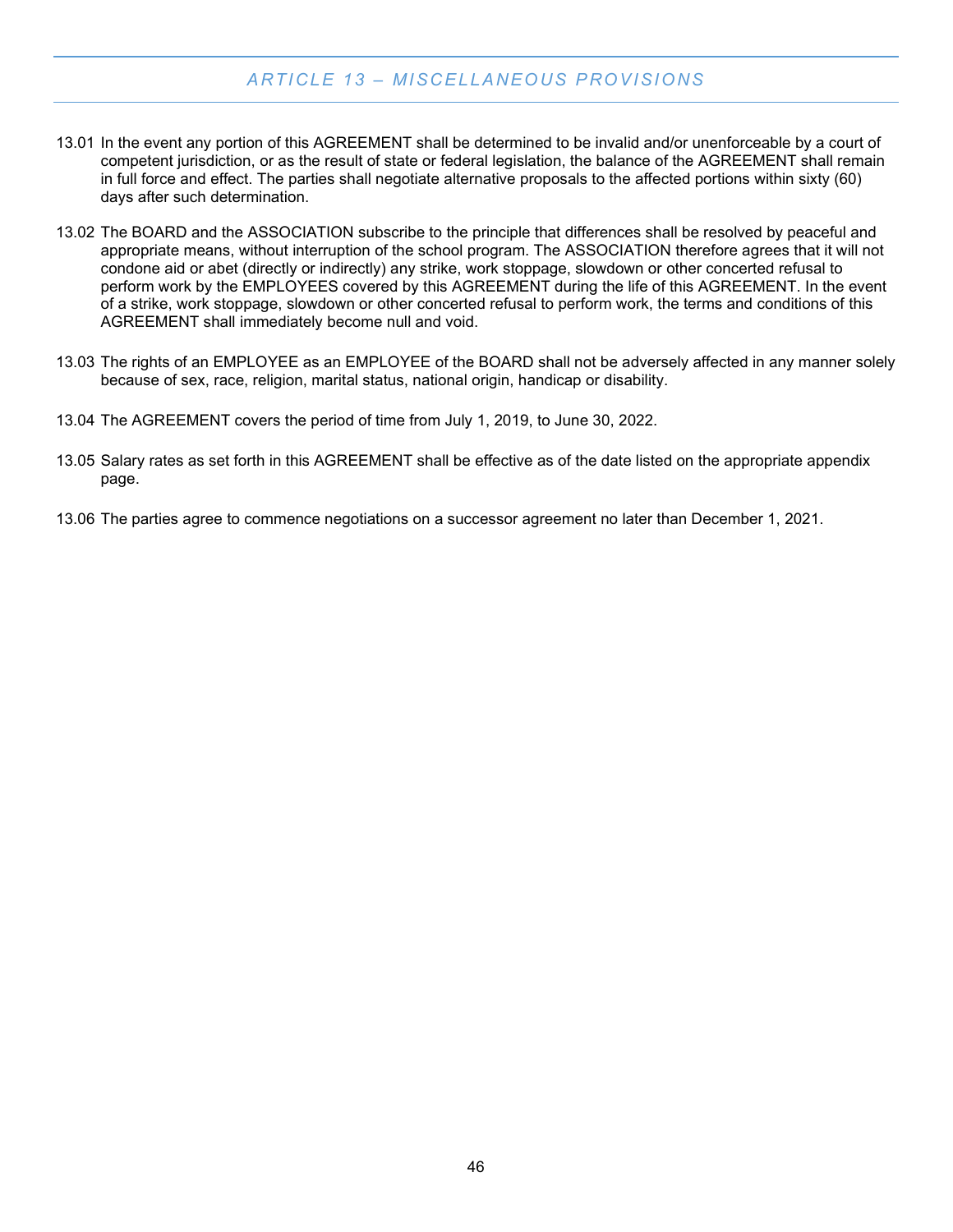## <span id="page-50-0"></span>*APPENICES – APPENDIX A – DIFFERENTIATED INSTRUCTIONAL SALARY SCHEDULES*

## DIFFERENTIATED INSTRUCTIONAL SALARY SCHEDULES FOR 2021-2022 (196 days, 7.5 hr. work day, includes a 35 minute paid lunch)

| <b>Grandfathered Salary Schedule</b> |                                                          | <b>Performance Salary Schedule</b> |                |                                                                                                                           |                  |  |
|--------------------------------------|----------------------------------------------------------|------------------------------------|----------------|---------------------------------------------------------------------------------------------------------------------------|------------------|--|
|                                      | (for all EMPLOYEES holding a Continuing or Professional  |                                    |                |                                                                                                                           |                  |  |
|                                      | Service Contract who have not opted into the Performance |                                    |                |                                                                                                                           |                  |  |
|                                      | Salary Schedule)                                         |                                    |                |                                                                                                                           |                  |  |
|                                      |                                                          |                                    |                | <b>Initial Placement with</b><br>the following years of<br>experience. Years<br>listed below ONLY<br>apply to newly hired |                  |  |
| <b>Step</b>                          | <b>Bachelors</b>                                         | <b>Masters</b>                     | <b>Step</b>    | <b>EMPLOYEES with a</b><br>start date on or after                                                                         | <b>Bachelors</b> |  |
|                                      |                                                          |                                    |                | $7/1/14*$                                                                                                                 |                  |  |
| $\mathsf{I}$                         | \$52,560                                                 | \$56,700                           | <b>E2</b>      | $0 - 4$                                                                                                                   | \$47,720         |  |
| J                                    | \$53,880                                                 | \$58,200                           | E <sub>3</sub> | 5                                                                                                                         | \$48,160         |  |
| $\sf K$                              | \$55,200                                                 | \$59,700                           | F <sub>1</sub> |                                                                                                                           | \$48,600         |  |
| L                                    | \$56,520                                                 | \$61,200                           | F <sub>2</sub> |                                                                                                                           | \$49,040         |  |
| ${\sf M}$                            | \$57,840                                                 | \$62,700                           | F <sub>3</sub> | $6\phantom{1}$                                                                                                            | \$49,480         |  |
| ${\sf N}$                            | \$59,160                                                 | \$64,200                           | G1             |                                                                                                                           | \$49,920         |  |
| $\mathsf O$                          | \$60,480                                                 | \$65,700                           | G <sub>2</sub> |                                                                                                                           | \$50,360         |  |
| P                                    | \$61,800                                                 | \$67,200                           | G3             | $\overline{7}$                                                                                                            | \$50,800         |  |
| Q                                    | \$63,120                                                 | \$68,700                           | H1             |                                                                                                                           | \$51,240         |  |
| ${\sf R}$                            | \$64,440                                                 | \$70,200                           | H <sub>2</sub> |                                                                                                                           | \$51,680         |  |
| S                                    | \$65,760                                                 | \$71,700                           | H3             | $\overline{\mathbf{8}}$                                                                                                   | \$52,120         |  |
| T                                    | \$67,080                                                 | \$73,200                           | $\mathbf{11}$  |                                                                                                                           | \$52,560         |  |
| $\cup$                               | \$68,400                                                 | \$74,700                           | 12             |                                                                                                                           | \$53,000         |  |
| $\vee$                               | \$69,720                                                 | \$76,200                           | 13             | $\overline{9}$                                                                                                            | \$53,440         |  |
| W                                    | \$71,040                                                 | \$77,700                           | J1             |                                                                                                                           | \$53,880         |  |
| $\pmb{\mathsf{X}}$                   | \$72,360                                                 | \$79,200                           | J2             |                                                                                                                           | \$54,320         |  |
| Υ                                    | \$73,680                                                 | \$80,700                           | J3             | 10                                                                                                                        | \$54,760         |  |
|                                      |                                                          |                                    | K1             |                                                                                                                           | \$55,200         |  |
|                                      |                                                          |                                    | <b>K2</b>      |                                                                                                                           | \$55,640         |  |
|                                      |                                                          |                                    | K3             |                                                                                                                           | \$56,080         |  |
|                                      |                                                          |                                    | L1             |                                                                                                                           | \$56,520         |  |
|                                      |                                                          |                                    | L2             |                                                                                                                           | \$56,960         |  |
|                                      |                                                          |                                    | L3             |                                                                                                                           | 557,400          |  |
|                                      |                                                          |                                    | M1             |                                                                                                                           | \$57,840         |  |
|                                      |                                                          |                                    | M <sub>2</sub> |                                                                                                                           | \$58,280         |  |
|                                      |                                                          |                                    | M3             |                                                                                                                           | \$58,720         |  |
|                                      |                                                          |                                    | N1             |                                                                                                                           | \$59,160         |  |
|                                      |                                                          |                                    | N <sub>2</sub> |                                                                                                                           | \$59,600         |  |
|                                      |                                                          |                                    | N3             |                                                                                                                           | \$60,040         |  |
|                                      |                                                          |                                    | 01             |                                                                                                                           | \$60,480         |  |
|                                      |                                                          |                                    | 02             |                                                                                                                           | \$60,920         |  |
|                                      |                                                          |                                    | 03             |                                                                                                                           | \$61,360         |  |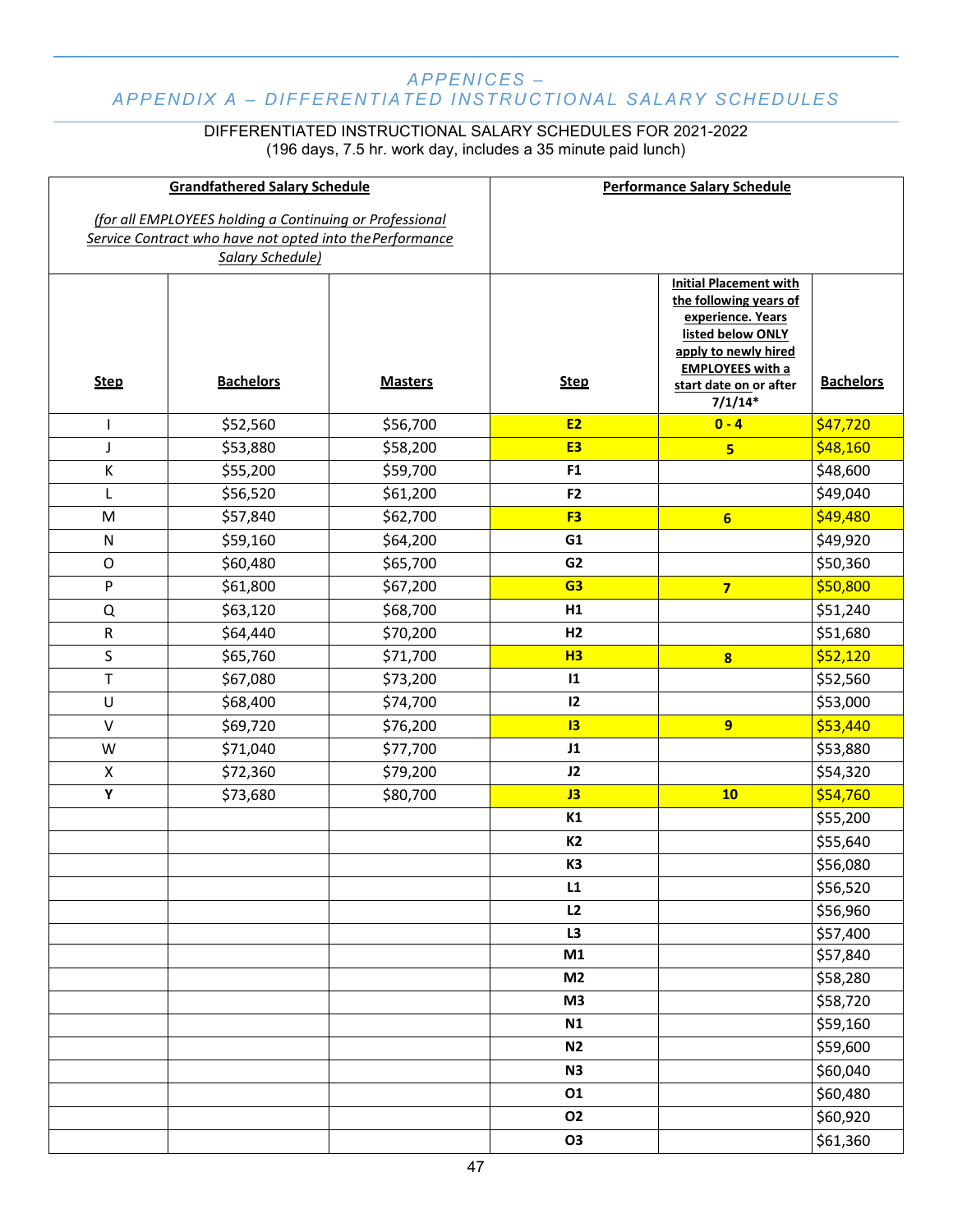|  | <b>P1</b>       | \$61,800             |
|--|-----------------|----------------------|
|  | P <sub>2</sub>  | $\frac{1}{662,240}$  |
|  | P3              | \$62,680             |
|  | Q1              | $\overline{$63,120}$ |
|  | Q <sub>2</sub>  | \$63,560             |
|  | Q3              | \$64,000             |
|  | R1              | \$64,440             |
|  | R2              | \$64,880             |
|  | R3              | \$65,320             |
|  | S <sub>1</sub>  | \$65,760             |
|  | S <sub>2</sub>  | \$66,200             |
|  | S <sub>3</sub>  | \$66,640             |
|  | T1              | \$67,080             |
|  | T2              | $\overline{$67,520}$ |
|  | T3              | \$67,960             |
|  | U1              | \$68,400             |
|  | U <sub>2</sub>  | \$68,840             |
|  | U3              | \$69,280             |
|  | V1              | \$69,720             |
|  | V <sub>2</sub>  | \$70,160             |
|  | V3              | \$70,600             |
|  | W1              | \$71,040             |
|  | W <sub>2</sub>  | \$71,480             |
|  | W <sub>3</sub>  | \$71,920             |
|  | X1              | \$72,360             |
|  | <b>X2</b>       | \$72,800             |
|  | X3              | \$73,240             |
|  | Y1              | \$73,680             |
|  | Y2              | \$74,120             |
|  | Υ3              | \$74,560             |
|  | Z1              | \$75,000             |
|  | Z <sub>2</sub>  | \$75,440             |
|  | Z3              | \$75,880             |
|  | AA1             | \$76,320             |
|  | AA2             | \$76,760             |
|  | AA3             | \$77,200             |
|  | AB1             | \$77,640             |
|  | AB <sub>2</sub> | \$78,080             |
|  | AB3             | \$78,520             |
|  | AC1             | \$78,960             |
|  | AC <sub>2</sub> | \$79,400             |
|  | AC3             | \$79,840             |
|  | AD1             | \$80,280             |
|  | AD <sub>2</sub> | \$80,720             |
|  | AD3             | \$81,160             |
|  | AE1             | \$81,600             |
|  | AE <sub>2</sub> | \$82,040             |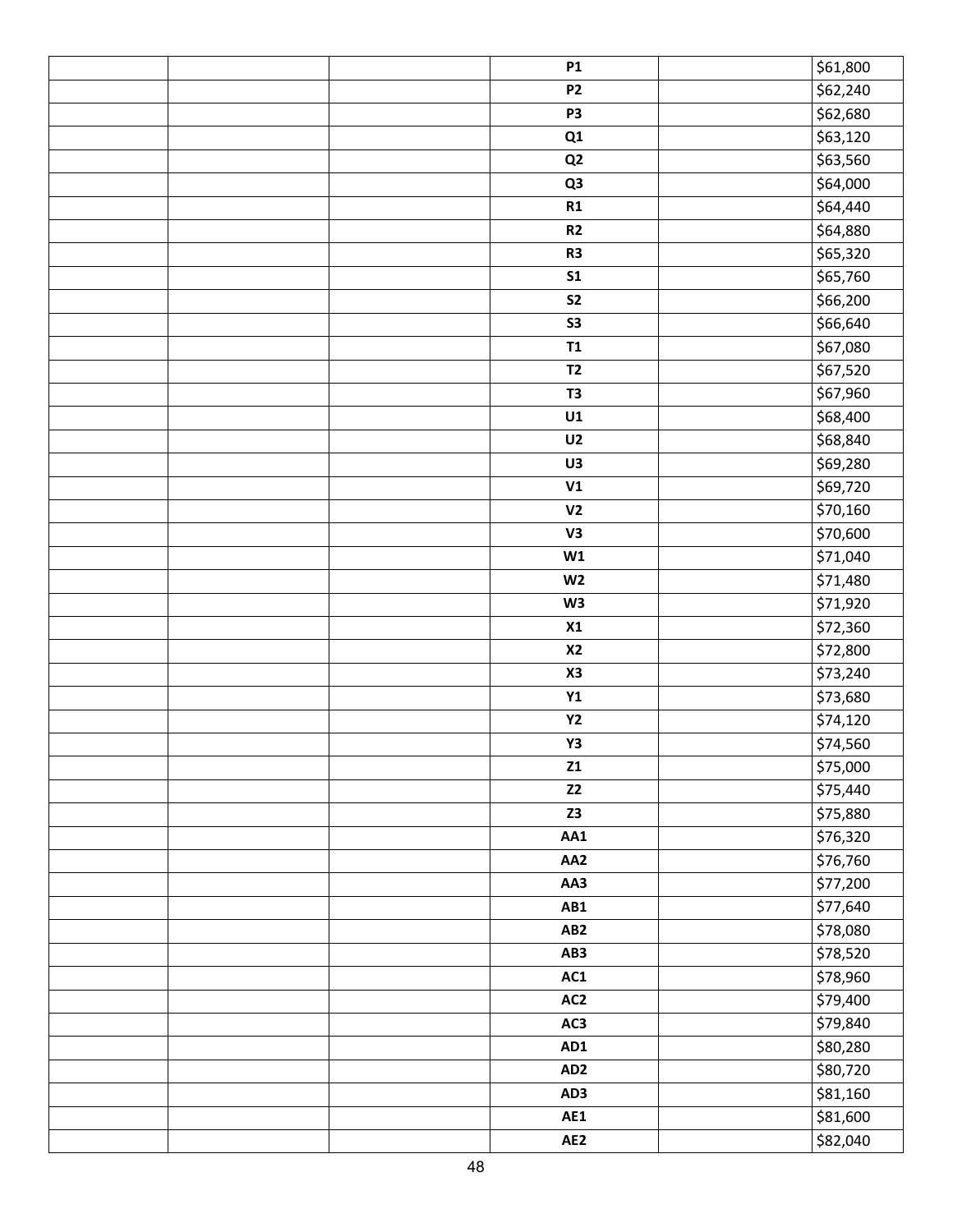|                                                                                                                                                                                                                                                                                                                                                                                                                                                                         |  |  | AE3                                                                                                                                                                                                                                                                                                                                                                                                                                                                                                                                                                 |  | \$82,480 |
|-------------------------------------------------------------------------------------------------------------------------------------------------------------------------------------------------------------------------------------------------------------------------------------------------------------------------------------------------------------------------------------------------------------------------------------------------------------------------|--|--|---------------------------------------------------------------------------------------------------------------------------------------------------------------------------------------------------------------------------------------------------------------------------------------------------------------------------------------------------------------------------------------------------------------------------------------------------------------------------------------------------------------------------------------------------------------------|--|----------|
|                                                                                                                                                                                                                                                                                                                                                                                                                                                                         |  |  | AF1                                                                                                                                                                                                                                                                                                                                                                                                                                                                                                                                                                 |  | \$82,920 |
|                                                                                                                                                                                                                                                                                                                                                                                                                                                                         |  |  | AF <sub>2</sub>                                                                                                                                                                                                                                                                                                                                                                                                                                                                                                                                                     |  | \$83,360 |
|                                                                                                                                                                                                                                                                                                                                                                                                                                                                         |  |  | AF3                                                                                                                                                                                                                                                                                                                                                                                                                                                                                                                                                                 |  | \$83,800 |
|                                                                                                                                                                                                                                                                                                                                                                                                                                                                         |  |  |                                                                                                                                                                                                                                                                                                                                                                                                                                                                                                                                                                     |  |          |
|                                                                                                                                                                                                                                                                                                                                                                                                                                                                         |  |  |                                                                                                                                                                                                                                                                                                                                                                                                                                                                                                                                                                     |  |          |
|                                                                                                                                                                                                                                                                                                                                                                                                                                                                         |  |  |                                                                                                                                                                                                                                                                                                                                                                                                                                                                                                                                                                     |  |          |
| Differentiated pay for Advanced Degrees for<br><b>Grandfathered Salary Schedule (add to Master's):</b><br>\$1,500 Specialist in Education or the equivalent degree or<br>unconditional admission to Doctoral Candidacy (ABD) from an<br>accredited college or university<br>\$2,000 Specialist in Education or the equivalent degree or<br>unconditional admission to Doctoral Candidacy (ABD) from an<br>accredited college or university if in the area of assignment |  |  | *Per F.S. 1012.22, the base salary for EMPLOYEES who<br>hold an Annual Contract on or after 7/1/14 or those<br>employees who move off the Grandfathered Salary<br>Schedule by opting into the Performance Salary Schedule<br>shall be the salary paid in the prior year, including<br>adjustments only. EMPLOYEES who have an advanced<br>degree and were hired prior to 7/1/2011 shall not be<br>assigned a step when placed on the above Performance<br>Salary Schedule, but shall receive the base salary paid in<br>the prior year, including adjustments only. |  |          |
| \$2,000 Certificate of Clinical Competence in Speech-Language<br>Pathology (CCC)                                                                                                                                                                                                                                                                                                                                                                                        |  |  | <b>Degree Supplements for</b><br><b>Performance Salary Schedule</b><br>(applies only to degrees in area(s) of certification)<br>Masters: \$2,700<br>Specialist: \$4,000<br>CCC: \$2,000<br>Doctorate: \$5,000                                                                                                                                                                                                                                                                                                                                                       |  |          |
| \$2,500 Doctoral degree from an accredited college or<br>university<br>\$3,000 Doctoral degree from an accredited college or<br>university if in the area of assignment                                                                                                                                                                                                                                                                                                 |  |  |                                                                                                                                                                                                                                                                                                                                                                                                                                                                                                                                                                     |  |          |

- Differentiated pay for the additional responsibility and difficulties of teaching an extra course in lieu of a planning block/period:
	- $\circ$  High School EMPLOYEES shall receive an additional 16% instructional supplement if regularly scheduled to teach each block within the 4 X 4 block schedule. Middle and high school EMPLOYEES on a six (6) or seven (7) period and who are regularly scheduled to teach during their planning period shall be paid a 12% instructional supplement.
- Differentiated pay for Immokalee EMPLOYEES:
	- $\circ$  Immokalee EMPLOYEES shall receive a supplement of \$2500. The supplement shall be paid in two equal installments, the first in December and the second in May. EMPLOYEES with a start date on or after January 1 shall only be eligible to receive the second installment of \$1250 paid in May. Only those EMPLOYEES who are current EMPLOYEES as of the date on which the supplement is paid shall be eligible to receive the supplement.
- Differentiated pay for lead teacher responsibilities in Alternative Schools:
	- o Alternative School Lead Teacher at specific sites as recommended by the principal shall receive an addition 10% instructional supplement. Duties and responsibilities will vary depending on the progress and will be determined by the principal.
- Computation of Salaries:
	- $\circ$  Salaries are computed on the basis of 196 working days except for an EMPLOYEE's initial contract. All instructional positions which are more or fewer than 196 days will be computed at the daily rate of 1/196 of the instructional salary. An EMPLOYEE's initial contract will be computed on the basis of 198 days pursuant to Article 4.11.
- Differentiated pay for Speech Language Pathologists:
	- $\circ$  Speech Language Pathologists shall receive an additional instructional supplement of \$3,000.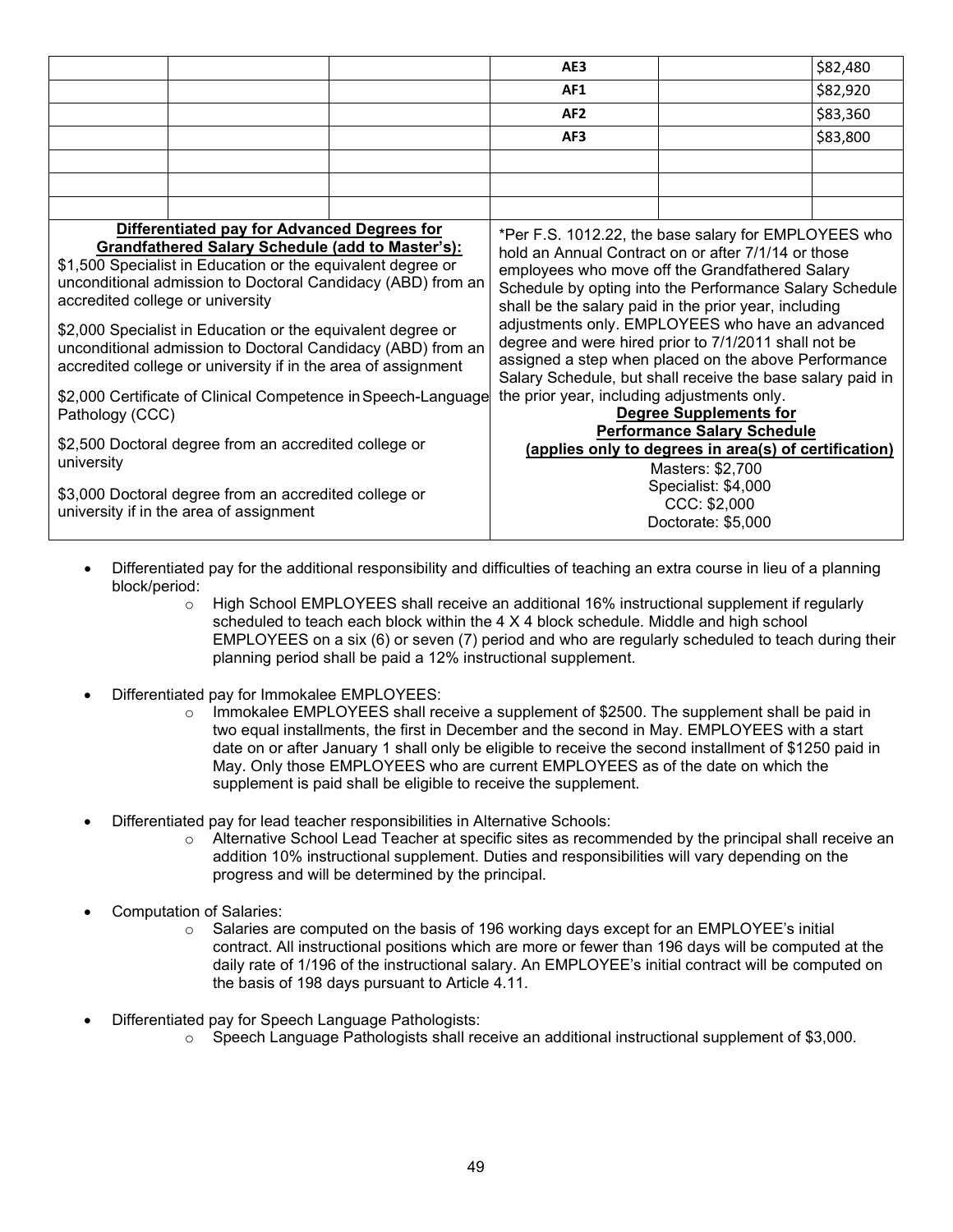## *APPENDIX B – SUPPLEMENTAL POSITIONS*

- <span id="page-53-0"></span>1. The term department chairperson shall pertain to the chairperson of a specific grade level, a specific discipline or subject area, a grouping of disciplines or subject areas for the purposes of communication, articulation and planning, or an interdisciplinary team.
- 2. For the purpose of computing supplements, no EMPLOYEE shall be counted more than once at any school center unless that center has organized its instructional staff with multiple chair designations including, but not limited to, department chairpersons and team leaders.
- 3. A department eligible to have a department chairperson shall consist of at least three (3) employees.
- 4. Each EMPLOYEE assigned to a school at least half-time will be counted as a member of one team or department.
- 5. EMPLOYEES earning fall athletic supplements will be compensated in equal installments throughout the term of the supplemental assignment beginning no later than the first pay date in October.
- 6. Before any person shall be eligible for a supplement, he shall first be approved by a majority vote of the BOARD, in open meeting, upon recommendation of the SUPERINTENDENT.
- 7. There shall be no express or implied right to reappointment to any position in the school system paying any supplement, for any subsequent year, just because of the fact of having been appointed for any prior year. Any person shall be considered reappointed to his supplemental position for the subsequent school year if he has not been notified in writing of the intent not to reappoint by April 20 of the current school year, or by June 1 of the current school year for an EMPLOYEE whose assignment has not been completed by April 20.
- 8. Each chairperson under Instructional Supplements shall receive the prescribed compensation based upon the number of EMPLOYEES on his team for the entire year or a proration thereof for those who work less than a full year.
- 9. After serving a maximum of three (3) consecutive years as an appointed department chairperson or team leader, this supplemental position shall be open to competitive application by other EMPLOYEES within the department or team.
- 10. Those Vocational-Technical Center department chairpersons who are employed for 236 days shall be compensated at the rate of an additional 20% for those EMPLOYEES within the department who are employed 236 days.
- 11. In regard to an EMPLOYEE's request to fill a coaching assignment at a school other than his/her primary school of assignment, the following procedures shall be followed:
	- A. The EMPLOYEE shall request approval from the Principal of each school to which he/she is assigned prior to making a commitment to coach. This request should include the best information available regarding the dates and times early dismissal is necessary. If any Principal is of the opinion that too much instructional time would be missed, he/she may deny the request to coach.
	- B. If the home school Principal has approved the coaching position, Temporary Duty Assignment leave will be granted for all early releases.
	- C. No early release from instructional time, meetings, conferences or duty assignments will be granted for practices or coaches' meetings. Coaches may be released from planning time if there are no other conflicts as long as classes are adequately planned.
	- D. In recognition of the difficulty in finding qualified coaches, all elementary and middle school Principals will attempt to be as flexible as possible in allowing EMPLOYEES to coach at the high school.
	- E. High school EMPLOYEES who seek coaching positions at another high school may be so assigned upon receiving prior approval of both Principals involved.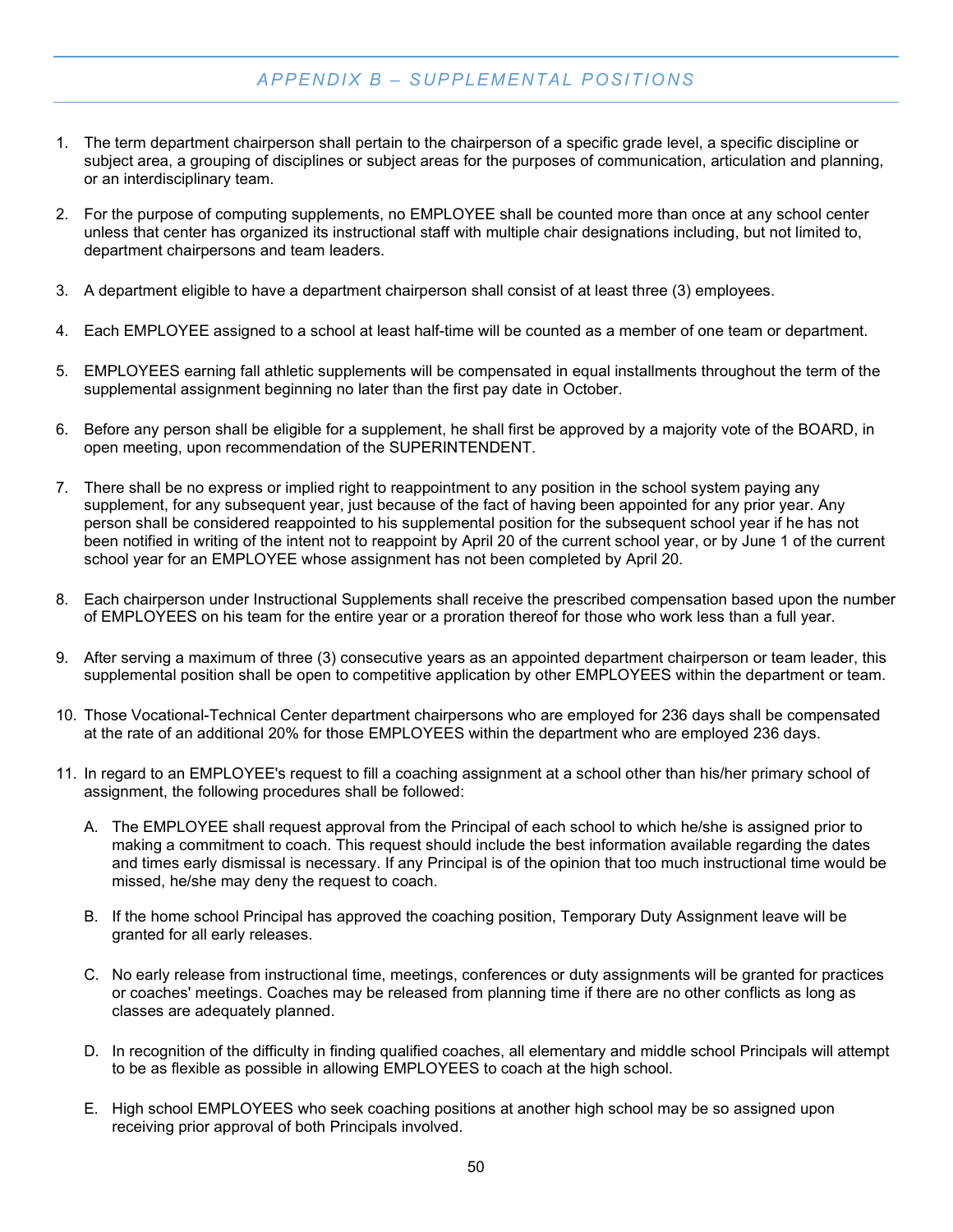- F. In all cases listed above, an EMPLOYEE may appeal a Principal's decision directly to the Principal's Supervisor. The Supervisor's decision will be final.
- 12. Requests for approval of the addition of coaching positions should follow the normal chain of authority: Coach-- Activities Coordinator--School Principal--SUPERINTENDENT--District School Board.
- 13. EMPLOYEES hired to teach hospital/homebound students outside of their regular workday shall be paid at their current hourly rate based on approved timesheets.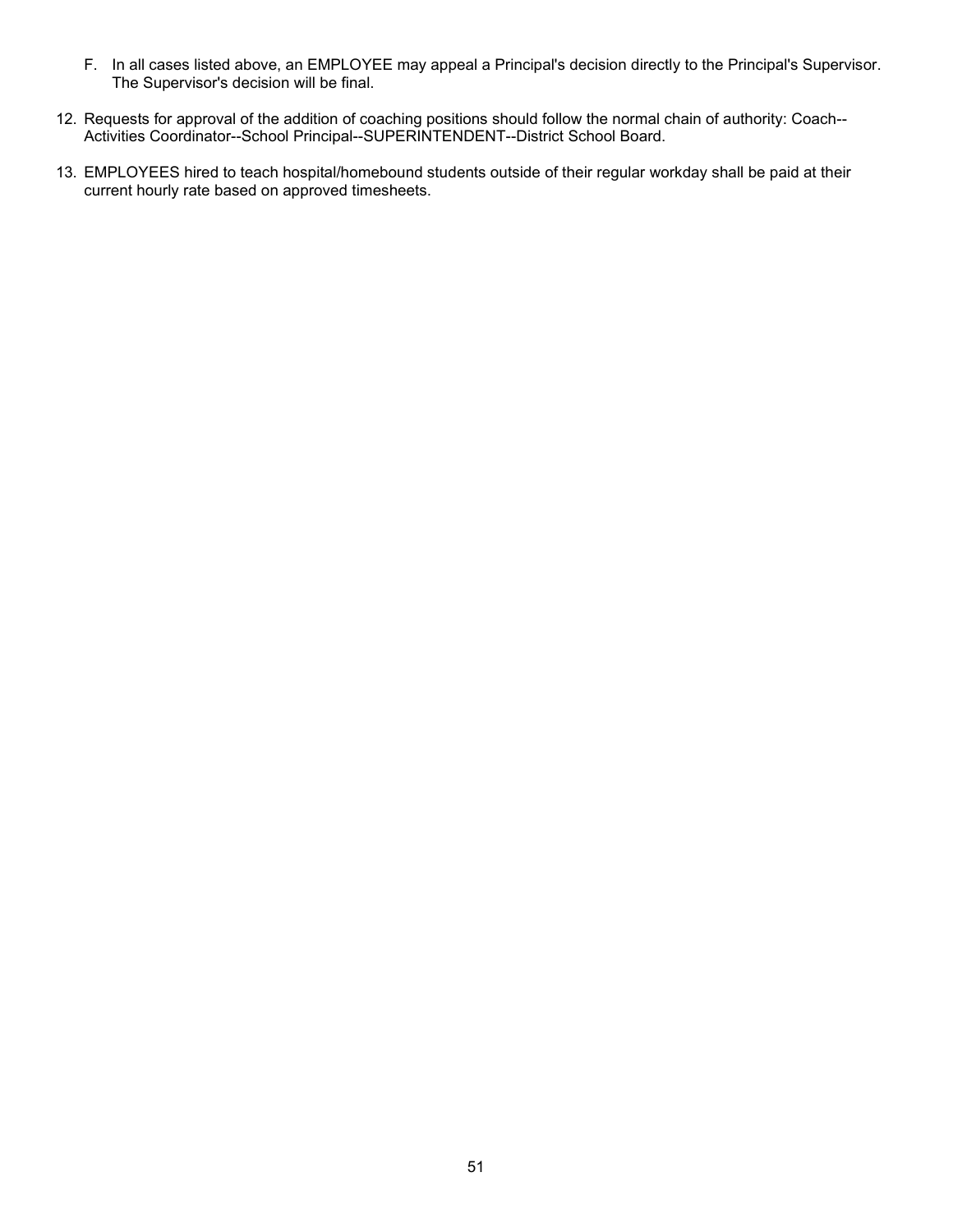## <span id="page-55-0"></span>*APPENDIX C – DIFFERENTIATED PAY FOR INSTRUCTIONAL LEADERSHIP*

### Department Chair/Team Leader\*\*

| Number of Persons       | Index* |
|-------------------------|--------|
| $\mathbf 1$             | 0.0000 |
| $\mathbf 2$             | 0.0000 |
| $\mathsf 3$             | 0.0379 |
| $\overline{\mathbf{4}}$ | 0.0447 |
| 5                       | 0.0516 |
| 6                       | 0.0581 |
| $\overline{7}$          | 0.0644 |
| $\bf 8$                 | 0.0705 |
| 9                       | 0.0765 |
| $10\,$                  | 0.0822 |
| ${\bf 11}$              | 0.0878 |
| $12\,$                  | 0.0930 |
| 13                      | 0.0983 |
| $14\,$                  | 0.1030 |
| 15                      | 0.1078 |
| 16                      | 0.1122 |
| $17\,$                  | 0.1167 |
| $18\,$                  | 0.1206 |
| 19                      | 0.1246 |
| $20\,$                  | 0.1282 |
| 21 or above             | 0.1300 |

\*\*A singular change (+ or -) in the "Number of Persons" after October 1 of the current school year will not initiate a change in the calculation of the supplement.

|    | Middle School Department Chairperson**                                           | $0.0600*$ |
|----|----------------------------------------------------------------------------------|-----------|
|    | Everglades City School**-Subject Area Contacts, 4 High, 4 Middle (Math, Science, | $0.0300*$ |
|    | Language Arts, Social Studies) Everglades Middle/High Teachers are not eligible  |           |
|    | for Team Leader or Department Chairperson supplements                            |           |
| 1. | Peer/Mentor Teacher-Beginning Teacher Program (School-Based only) 196 days       | $0.0263*$ |
| 2. | Building Technology Coordinator (BTC [one per school])                           |           |
|    | Elementary                                                                       | 0.0350    |
|    | Secondary                                                                        | 0.0400    |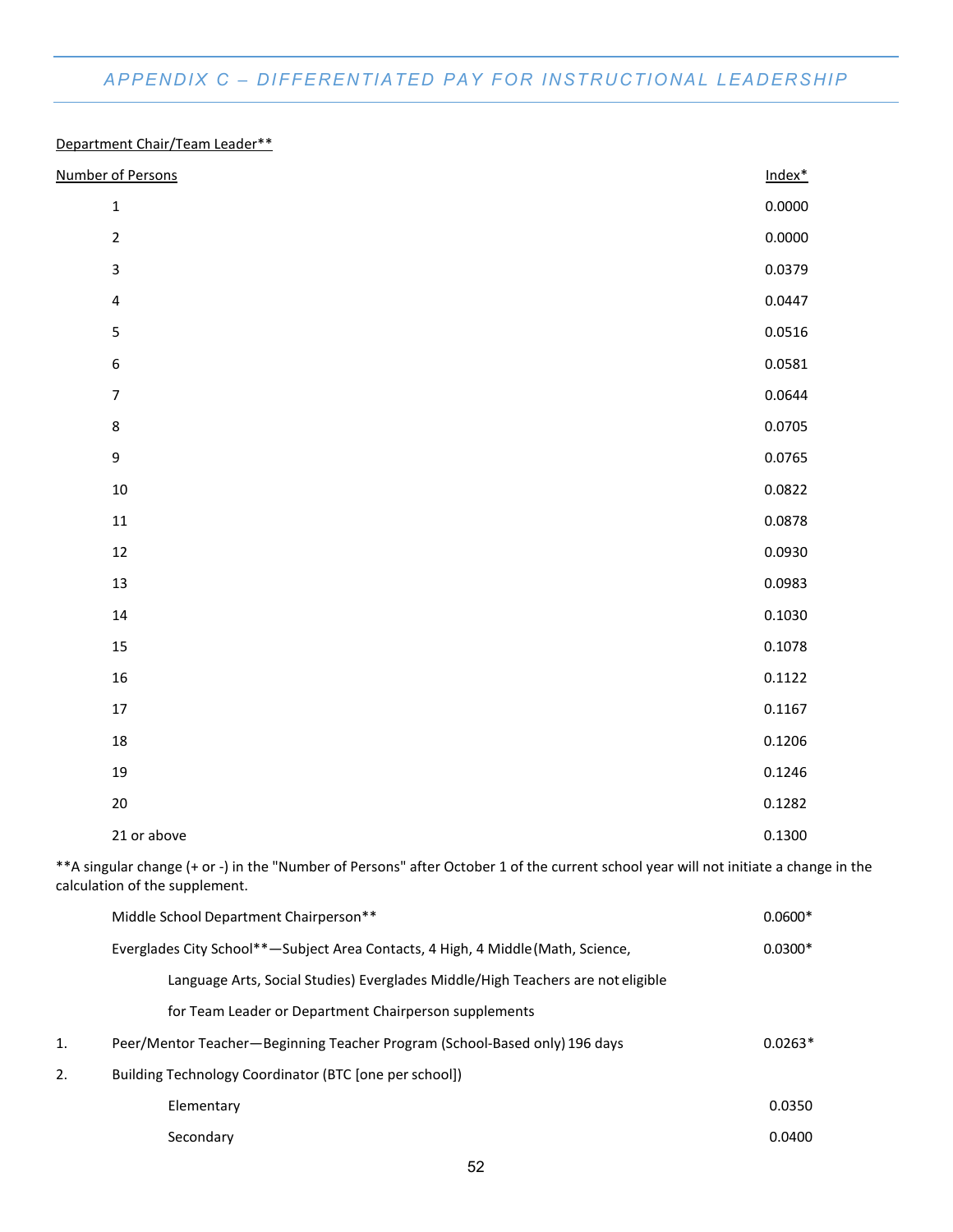| 3.  | District Media Specialist Teacher Leader (2 per District: 1 Elementary and 1 Secondary)       | $0.1505*$ |
|-----|-----------------------------------------------------------------------------------------------|-----------|
| 4.  | District Foreign Language Teacher Leader                                                      | $0.1505*$ |
| -5. | Quality Assurance Site Monitor - Alternative Programs - 1 per Required Site                   | 0.05      |
| 6.  | District Speech Language Pathologist Leaders<br>2 per District: 1 Elementary and 1 Secondary) | 0.1505    |

\* Supplements are computed by applying the above index to the base pay of \$43,760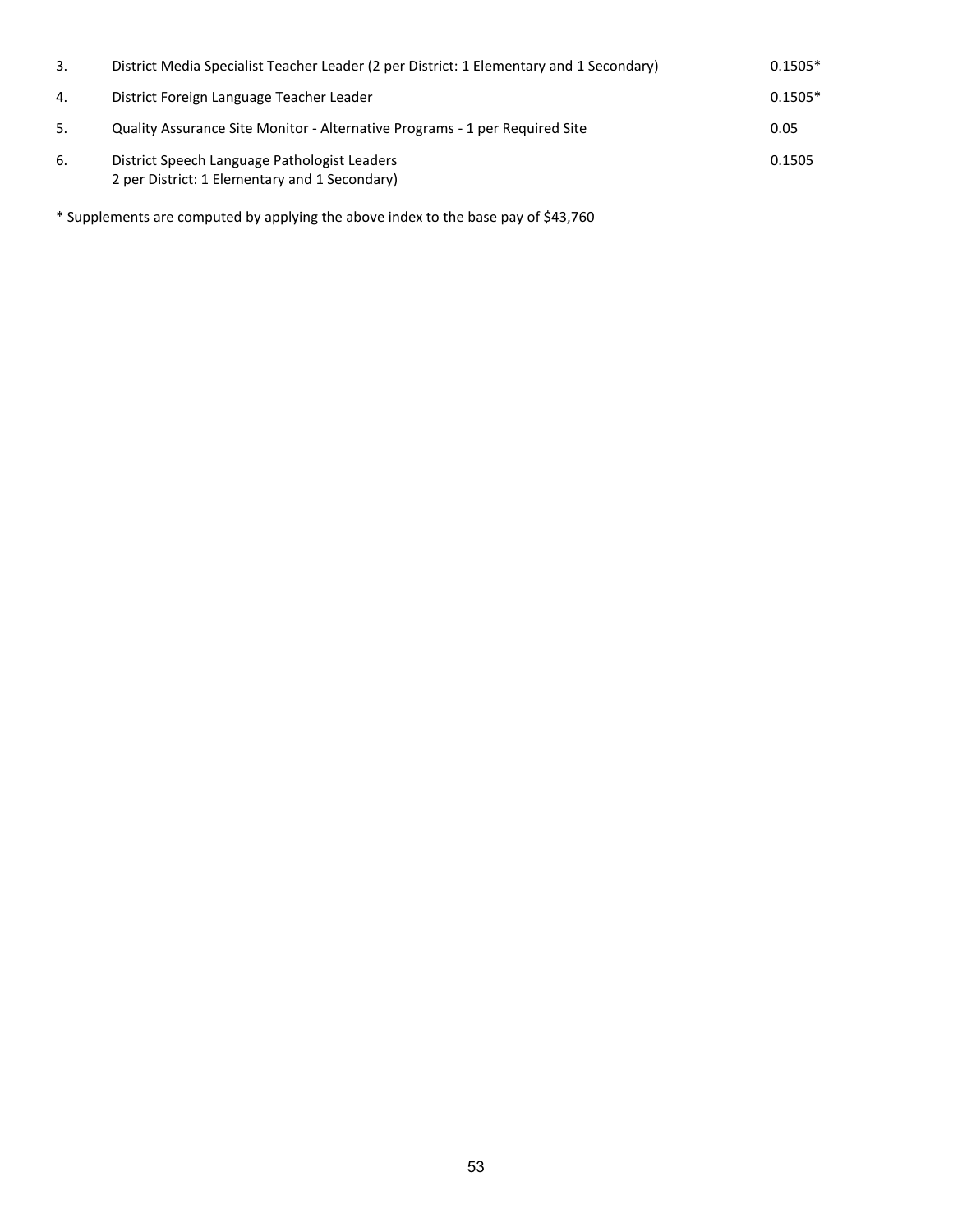## *APPENDIX D – DIFFERENTIATED PAY FOR SCHOOL ACTIVITIES*

<span id="page-57-0"></span>EMPLOYEES who assume additional responsibilities and job performance difficulties in supervising the Activities listed below will receive differentiated pay as follows:

| <b>ATHLETICS RELATED</b>                                                                                                                                                                                                                                            | Index <sup>*</sup> |
|---------------------------------------------------------------------------------------------------------------------------------------------------------------------------------------------------------------------------------------------------------------------|--------------------|
| <b>Everglades City Activities Director</b>                                                                                                                                                                                                                          | 0.0786             |
| Intramural Director of Approved Sports                                                                                                                                                                                                                              | 0.0110             |
| Intramural Team Sponsor for Approved Sports                                                                                                                                                                                                                         | 0.0045             |
| Assistant to the High Schools' Activities Coordinators<br>(3 supplements per year, one each for Fall, Winter, and Spring; EVG is during one season only -<br>the season with the greatest number of sports and after-school activities as identified by the school) | 0.0467             |
| <b>CLASS SPONSORS</b>                                                                                                                                                                                                                                               |                    |
| Senior Class Sponsor                                                                                                                                                                                                                                                | 0.0450             |
| Senior Class Assistant Sponsor                                                                                                                                                                                                                                      | 0.0350             |
| Junior Class Sponsor                                                                                                                                                                                                                                                | 0.0450             |
| Junior Class Assistant Sponsor                                                                                                                                                                                                                                      | 0.0350             |
| Sophomore Class Sponsor                                                                                                                                                                                                                                             | 0.0200             |
| Freshman Class Sponsor                                                                                                                                                                                                                                              | 0.0200             |
| ART/MUSIC/DRAMA**                                                                                                                                                                                                                                                   |                    |
| Art Teacher (.0027 per public display)                                                                                                                                                                                                                              | Limit 8            |
| Elementary Music Teacher (.0027 per public performance)                                                                                                                                                                                                             | Limit 8            |
| High School Band Director*****                                                                                                                                                                                                                                      | 0.1300             |
| High School Assistant Band Director*****                                                                                                                                                                                                                            | 0.0800             |
| <b>High School Band Auxiliary Unit Sponsor</b>                                                                                                                                                                                                                      | 0.0267             |
| High School Orchestra Director (Minimum of eight [8] public performances per year)                                                                                                                                                                                  | 0.0530             |
| High School Choral Director (Minimum of eight [8] public performances per year)                                                                                                                                                                                     | 0.0530             |
| High School Drama Director (.0221 per production)                                                                                                                                                                                                                   | Limit 4            |
| Middle School Band Director*** (Minimum of four (4) major performances per year)                                                                                                                                                                                    | 0.0267             |
| Middle School Orchestra Director***(Minimum of four (4) major performances per year)                                                                                                                                                                                | 0.0267             |
| Middle School Drama Director *** (Minimum of two (2) major productions per year)<br>(including matinee and 2 evening shows)                                                                                                                                         | 0.0267             |
| Middle School Choral Director (.0027 per public performance)                                                                                                                                                                                                        | Limit 12           |
| Music Director for Dramatic Musical Production (.0221 per major production)                                                                                                                                                                                         | Limit 1            |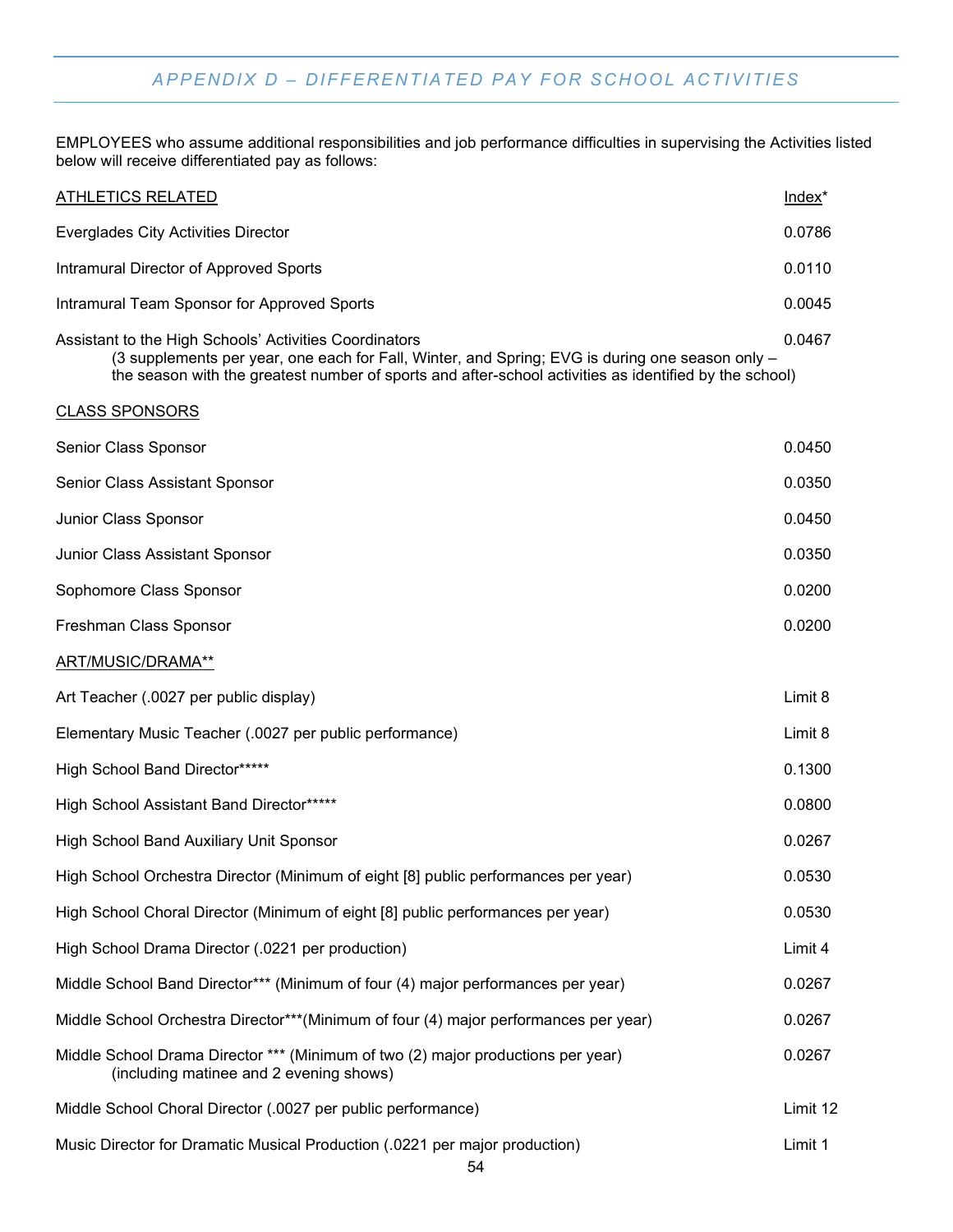## OTHER ACTIVITIES

| Academic Competitive Club Sponsor                                                                                        | 0.0199  |
|--------------------------------------------------------------------------------------------------------------------------|---------|
| <b>Administrative Designee</b>                                                                                           | 0.0300  |
| School Club Sponsor (Elementary, Middle, High School and Workforce Education)                                            | 0.0121  |
| <b>Elementary Safety Patrol Sponsor</b>                                                                                  | 0.0146  |
| Elementary Newspaper Sponsor or Elementary Yearbook Sponsor, not both                                                    | 0.0110  |
| Odyssey of the Mind (1 Per District)                                                                                     | 0.0199  |
| High School Student Council Sponsor                                                                                      | 0.0267  |
| JROTC Supply Officer                                                                                                     | 0.0602  |
| Legal "Mock Trial" Sponsor                                                                                               | 0.0199  |
| Newspaper Sponsor (9 issues required)                                                                                    | 0.0211  |
| Newsmagazine Sponsor (4 issues required, minimum of 24 pages per issue)                                                  | 0.0211  |
| Postsecondary Events (i.e. culinary, auto) (.0027 per event)                                                             | Limit 6 |
| Teen Trendsetters Program Sponsor                                                                                        | 0.0101  |
| Yearbook Sponsor:                                                                                                        |         |
| Middle School                                                                                                            | 0.0260  |
| <b>High School</b>                                                                                                       | 0.0321  |
| Speech and Debate Team Sponsor****                                                                                       | 0.0361  |
| Special Academic Activities (approved by SUPERINTENDENT)                                                                 | 0.0110  |
| ADDITIONAL ACTIVITIES EARNING SET DOLLAR AMOUNTS:                                                                        |         |
| Art Event Coordinator (1 per District)                                                                                   | 0.0060  |
| Campus/Lunch Monitor (Note: Subject to school-based funding; in lieu of<br>35-minute duty-free lunch; per semester/term) | 0.0075  |
| <b>Career Academy Director</b>                                                                                           | 0.0602  |
| Canvas Support Contact (1 per school)                                                                                    | 0.0275  |
| FOCUS Support Person (1 per school)                                                                                      | 0.0275  |
| JROTC Lead Coordinator (1 per District)                                                                                  | 0.1030  |
| <b>JROTC Color Guard</b>                                                                                                 | 0.0500  |
| JROTC Academic/Leadership Sponsor                                                                                        | 0.0199  |
| Lead Literacy Specialist (1 per District)                                                                                | 0.1505  |
| Lead Reading Coach (1 per District)                                                                                      | 0.1505  |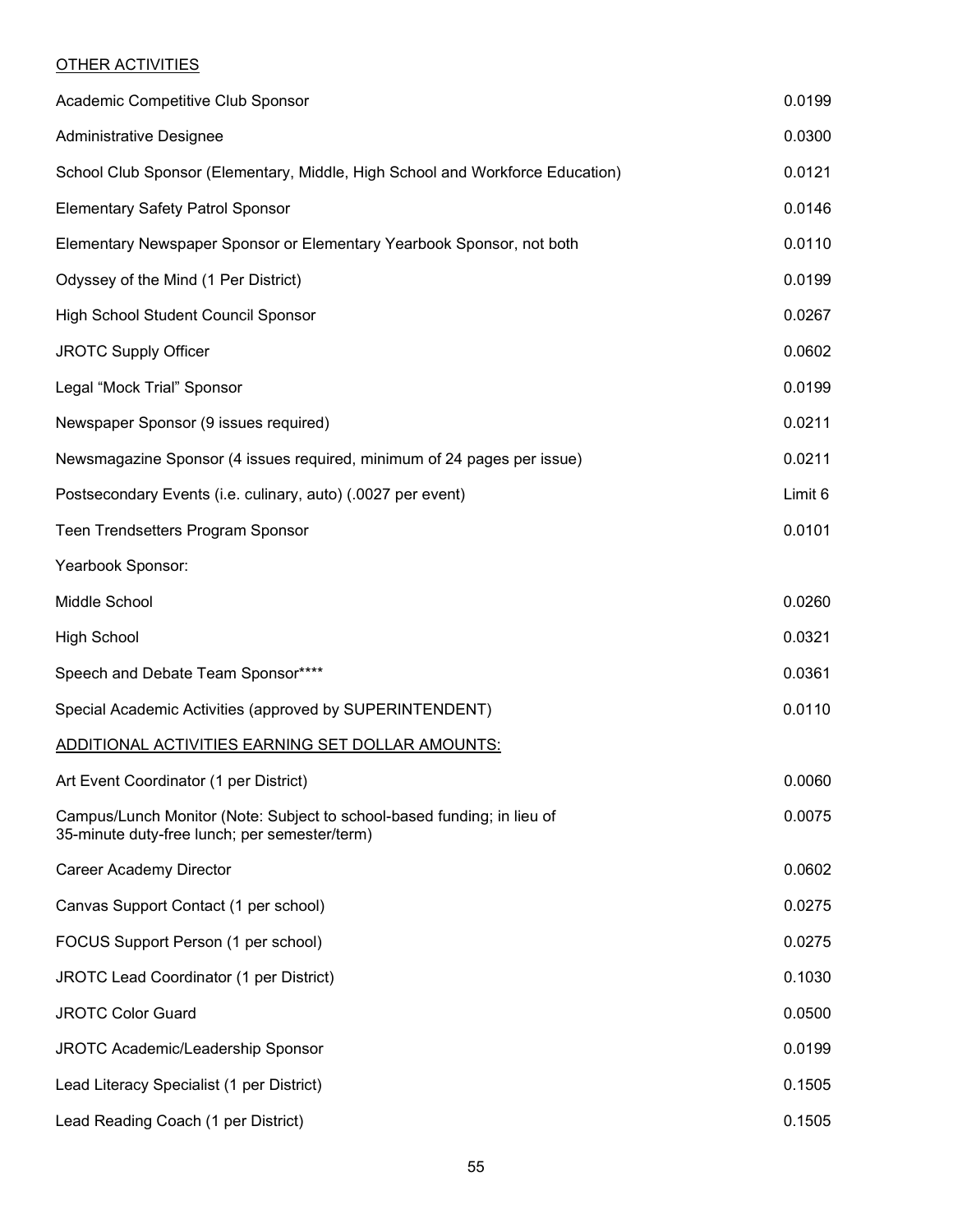| Middle School Field Day Coordinator                                                                        | 0.0105 |
|------------------------------------------------------------------------------------------------------------|--------|
| Mock Trial Coordinator (1 per District)                                                                    | 0.0150 |
| Model UN Coach (1 per building)                                                                            | 0.0200 |
| Music Event Coordinator (8 per District; Honors Chorus, Orchestra, Band)                                   | 0.0120 |
| NAF Student Internship Completion Support Person:                                                          |        |
| $5-10$ students = .0149<br>11-20 students = $.0198$<br>$21-30$ students = .0248<br>$31 +$ students = .0297 |        |
| School-based Science Fair Coordinator (1 at each middle and high school)                                   | 0.0110 |
| Science Fair Coordinator (1 per District)                                                                  | 0.0903 |
| Science Review Committee Chairman (1 per District)                                                         | 0.0181 |
| Social Studies Academic Competition Coordinator (1 per District)                                           | 0.1505 |
| Speech and Debate Team Coordinator (2 per District: 1 Middle and 1 High)                                   | 0.0361 |
| Spelling Bee Coordinator (1 per District)                                                                  | 0.0115 |
| Students Working Against Tobacco Contacts (1 at each middle and high school)                               | 0.0211 |
| Web Master (1 per school)                                                                                  | 0.0241 |
| Wellness Champion (1 per school)                                                                           | 0.0149 |

- Supplements are computed by applying the above index to the base pay of \$43,760
- \*\* In order to receive a supplement for one or more levels (middle school, high school) an assignment must average a minimum of two (2) weekly, after-school sessions during the school year. In order to receive an exhibit or performance supplement for art or music, said activity is to occur outside of the EMPLOYEE's workday (to be approved by the Principal and the SUPERINTENDENT's designee).
- \*\*\* This amount may be increased by 0.0030\* (note about \$100 on the BS step 0 for the 05-06 school year) per public performance per school as approved by the SUPERINTENDENT. Payment shall not be made for public performances in excess of fifteen (15) in number.
- \*\*\*\* Applicable only to sponsors whose teams annually participate in a minimum of four (4) tournaments.
- \*\*\*\*\* In order to further differentiate pay for high school band directors and assistant band directors (directors), a director who completes four (4) consecutive years as a director in Collier County and continues to be a director in the Collier County Public Schools shall receive a 20% plus adjustment to the supplement amount for the position beginning with his/her fifth (5th) year and continuing through the ninth (9th) year he/she maintains a director position. A 30% plus adjustment to the supplement amount shall be made for the tenth (10th) year and continuing through the fourteenth (14th) year, he/she maintains a director position. A 40% plus adjustment to the supplement amount shall be made for the fifteenth (15th) year he/she maintains a director position. A 50% plus adjustment to the supplement amount shall be made for the twentieth (20th) year in the director position and thereafter as long as he/she maintains a director position.
- \*\*\*\*\*\* An EMPLOYEE receiving a school sponsor supplement, as approved by his/her Principal, shall receive approved Temporary Duty Leave to participate in state level competition after advancing beyond district level competition. The EMPLOYEE shall receive a \$50 stipend for each such state level competition.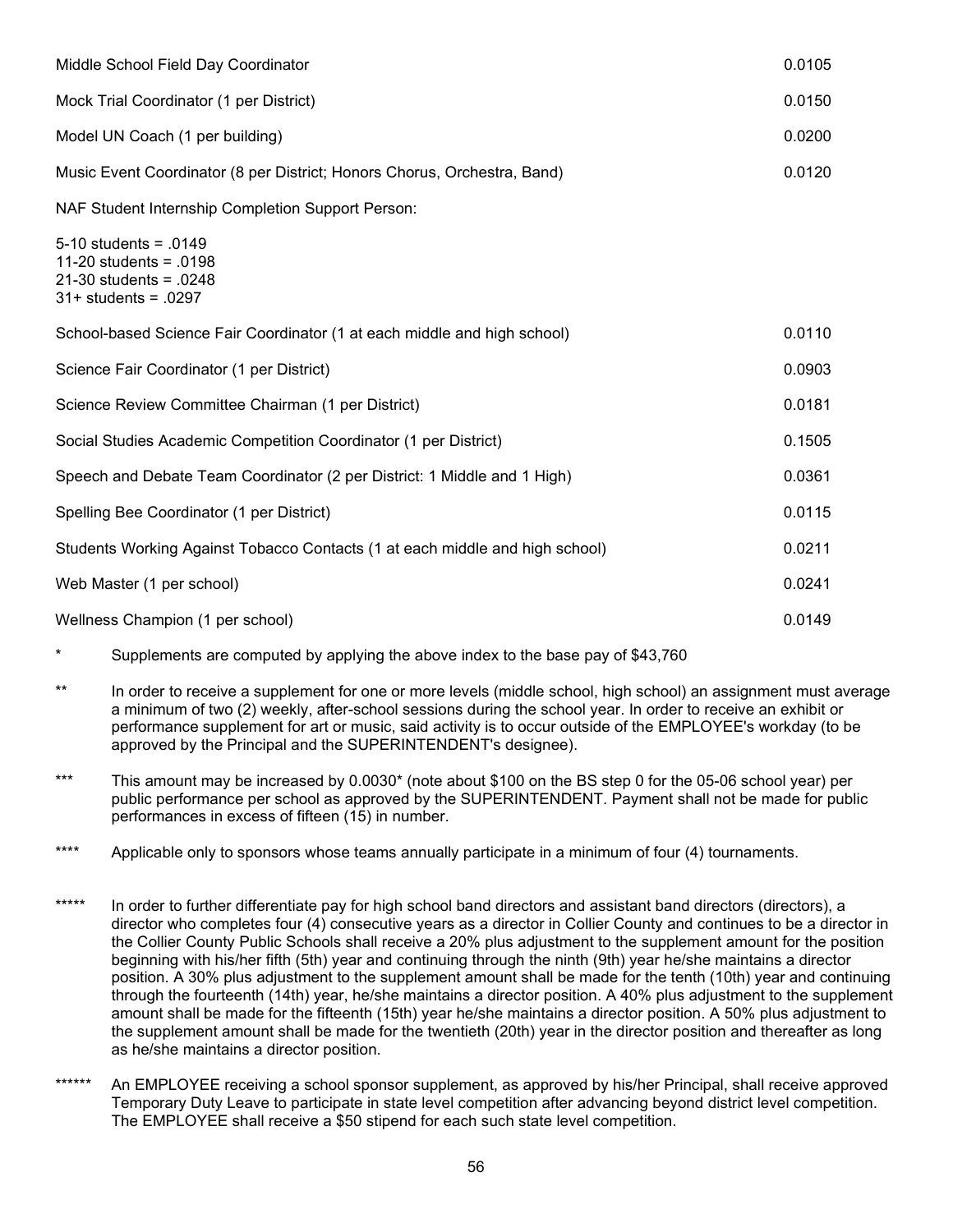Note 1: The Principal may divide this supplement among several EMPLOYEES but not to exceed .0027 per student.

Curriculum and Instruction (C & I) supplements shall be reviewed annually by the appropriate administrator to determine if there is a need for the supplement. Requests for additional C & I supplements may be approved and awarded by the Superintendent and brought forward during subsequent negotiations.

Supplemented positions shall be allocated and approved by the Superintendent on an as-needed basis and subject to appropriate funding.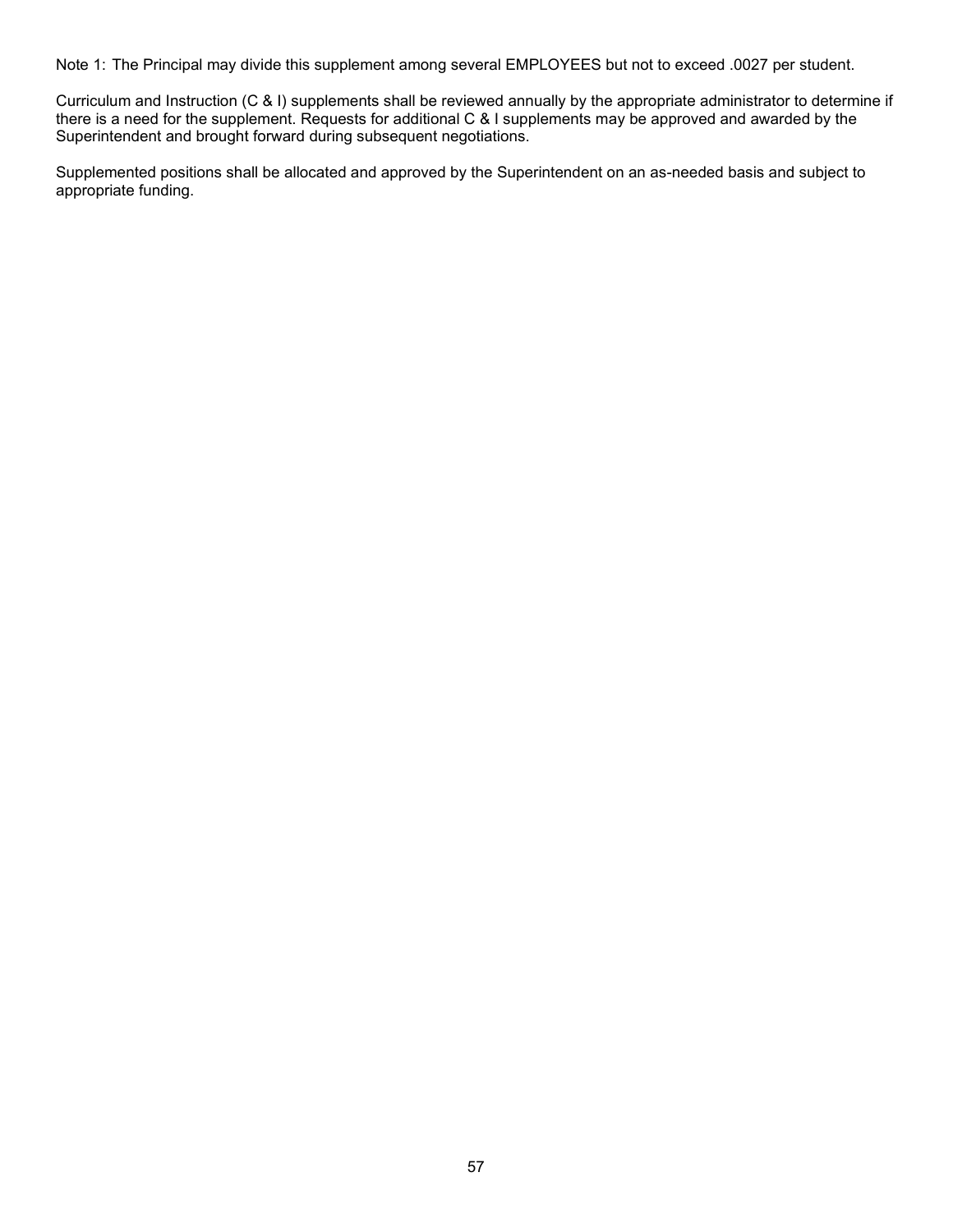## <span id="page-61-0"></span>*APPENDIX E – DIFFERENTIATED PAY FOR MIDDLE SCHOOL ATHLETICS*

EMPLOYEES who assume additional responsibilities in coaching in and/or coordinating the middle school athletic program will receive differentiated pay as follows:

Middle School Head Coach (1 per school per sport) .03

Sports: Boys Cross Country

Girls Cross Country

Boys Volleyball

Girls Volleyball

Boys Soccer

Girls Soccer

Boys Basketball

Girls Basketball

Boys Track

Girls Track

Middle School Assistant Coach (1 per school per sport) .02

Sports: Boys Volleyball

Girls Volleyball

Boys Soccer

Girls Soccer

Boys Basketball

Girls Basketball

Boys Track

Girls Track

Middle School Athletics Site Coordinator (1 per school per year) .07

In the event of a MS coaching vacancy, and the position is filled at the voluntary discretion of the MS athletic coordinator, that coordinator shall be compensated accordingly for up to one (1) sport per season in addition to the coordinator stipend enumerated in Appendix E.

\* Supplements are computed by applying the above index to the base pay of \$43,760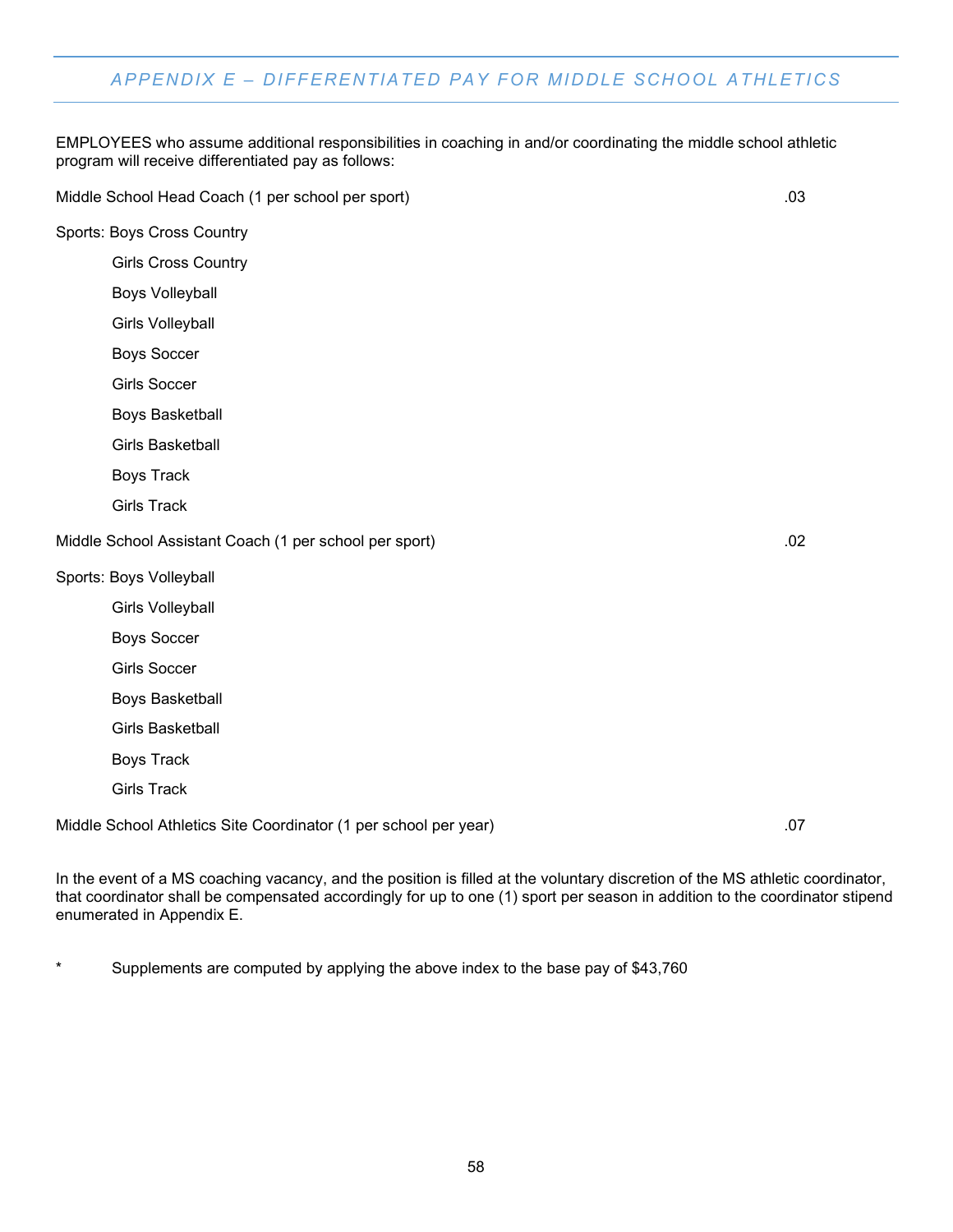## <span id="page-62-0"></span>*APPENDIX F – DIFFERENTIATED PAY FOR HIGH SCHOOL COACHING*

EMPLOYEES who assume additional responsibilities in coaching high school athletics will receive differentiated pay as follows: (etc.)

| Sport                                     | <b>Head Varsity Coach</b> | <b>Assistant Varsity Coach</b> |
|-------------------------------------------|---------------------------|--------------------------------|
| Baseball                                  | .10                       | $.06*$                         |
| Basketball                                | .12                       | $.07*$                         |
| Cheerleading                              |                           |                                |
| Fall                                      | .03                       | .015                           |
| Winter                                    | .03                       | .015                           |
| Everglades (per year)                     | .04                       | <b>NA</b>                      |
| Certified Athletic Trainer (per semester) | .07                       | <b>NA</b>                      |
| Conditioning Coach                        | .08                       | <b>NA</b>                      |
| <b>Cross Country</b>                      | .05                       | <b>NA</b>                      |
| Football                                  | .13                       | $.08^{\star}$                  |
| Golf                                      | .05                       | <b>NA</b>                      |
| Lacrosse                                  | .10                       | .06                            |
| Soccer                                    | .10                       | $.06*$                         |
| Softball                                  | .10                       | $.06*$                         |
| <b>Spring Football</b>                    | .03                       | .02                            |
| Swimming                                  | .10                       | $.06*$                         |
| Tennis                                    | .05                       | <b>NA</b>                      |
| <b>Track</b>                              | .10                       | $.06*$                         |
| Volleyball                                | .10                       | $.06*$                         |
| Wrestling                                 | .10                       | $.06*$                         |

1. Supplements are computed by applying the above index to the base pay of \$43,760.

- 2. In order to further differentiate pay for high school coaches committed to continued coaching in Collier County, a coach who completes four (4) consecutive years as a coach in Collier County in the same sport and who continues to coach in that sport in the Collier County Public Schools shall receive a 20% plus adjustment to the supplement amount for the position beginning with his/her fifth (5th) year and continuing through the ninth (9th) year he/she maintains a coaching position in the sport. A 30% plus adjustment to the supplement amount shall be made for the tenth (10th) year and continuing through the fourteenth (14th) year, he/she maintains a coaching position in the sport. A 40% plus adjustment to the supplement amount shall be made for the fifteenth (15th) year he/she maintains a coaching position in the sport. A 50% plus adjustment to the supplement amount shall be made for the twentieth (20th) year in the sport and thereafter as long as he/she maintains a coaching position in the sport. The requirement for continuity in the same sport shall be waived if the Principal requests that the coach change sports.
- 3. In the event a former District coach is reemployed by the District in the previously held coaching position at any District school, the coach shall be credited with the same coaching salary experience previously earned.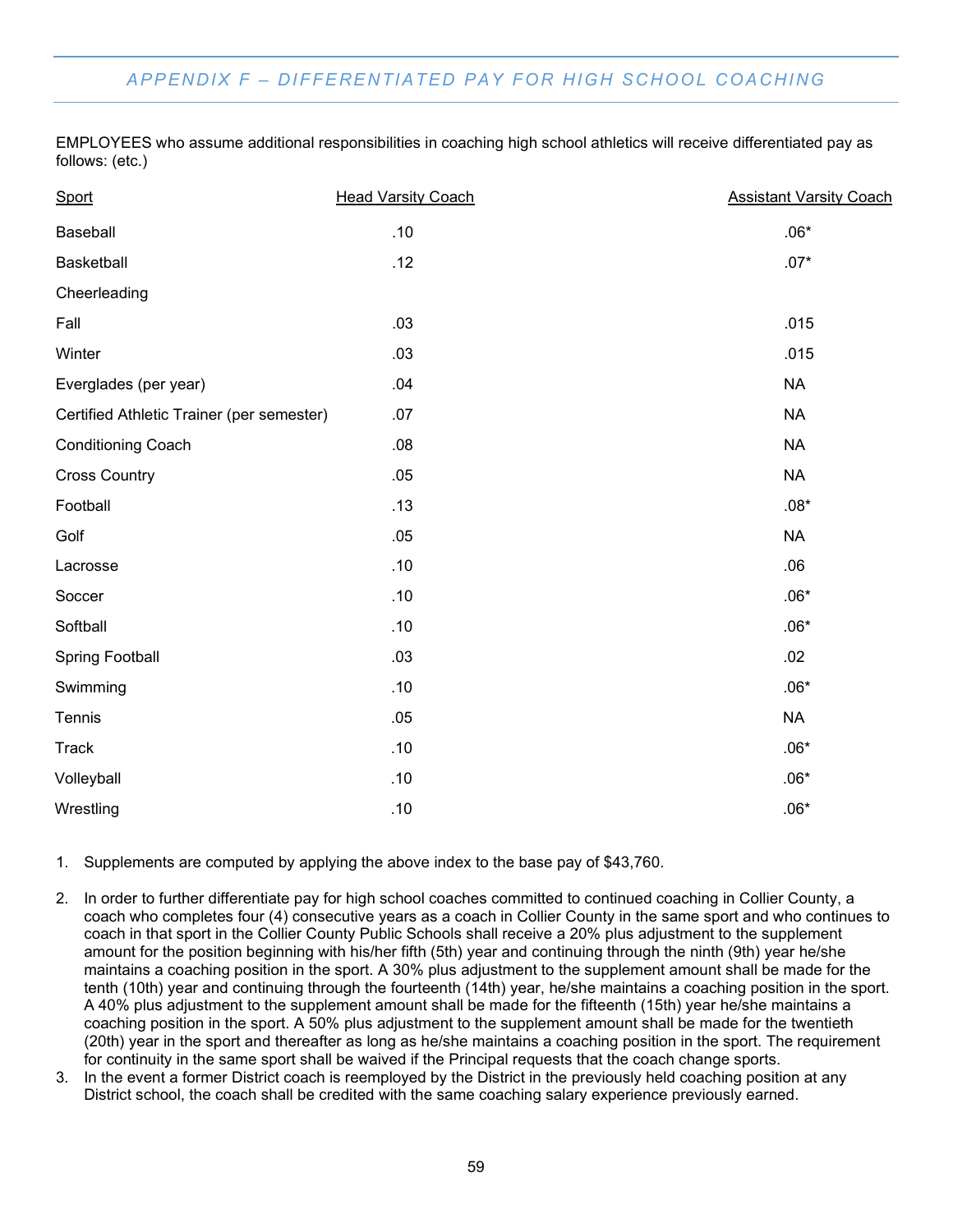- 4. A coach whose team or individual team member(s) advances beyond district competition in the state tournament structure shall receive a 1% plus adjustment to the supplement amount for the position for each calendar day from the day following the conclusion of district competition through the day of the last competition. The same adjustment shall apply to the cheerleading coach and band director.
- \* To be approved at the discretion of the SUPERINTENDENT based upon an adequate number of participants.
- \* Supplements are computed by applying the above index to the base pay of \$43,760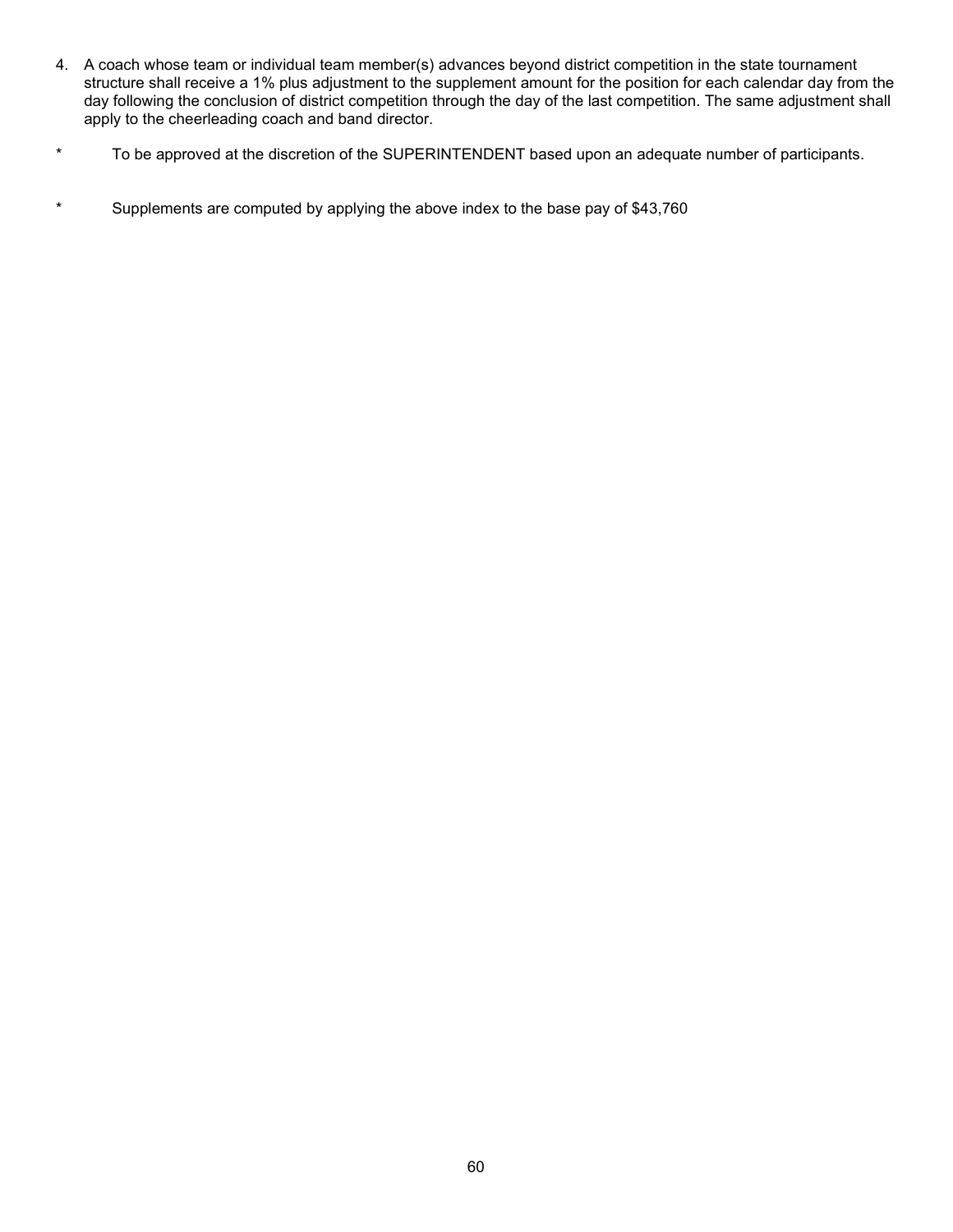## <span id="page-64-0"></span>*APPENDIX G – SALARY SCHEDULE & BENEFITS FOR SUMMER EMPLOYMENT*

- 1. The Summer School Program/Curriculum Writing Projects shall be at the discretion of the BOARD.
- 2. The salary for teaching summer school shall be calculated by using the hourly rate of the EMPLOYEE for the school year immediately preceding the summer school.
- 3. The following leave provisions shall apply to regular summer school teaching only:
	- A. Sick Leave

Each EMPLOYEE who is scheduled to work at least one-half of the summer school program shall earn two (2) days of paid sick leave at the conclusion of the first day the EMPLOYEE actually works in summer school. Such sick leave shall be cumulative from summer school to the regular school year. Sick leave earned during the EMPLOYEE's regular contract period may not be used during summer school. A day of sick leave is defined as the number of hours regularly scheduled to be worked per day in summer school. Any EMPLOYEE who works less than one-half of the summer school program will not earn leave.

B. Personal Leave

Each EMPLOYEE shall be entitled to one (1) day personal leave from the two (2) days of sick leave posted in "A" above. Such personal leave shall be charged against the sick days earned for summer school and is noncumulative. In any event, an EMPLOYEE may not take more than six (6) personal days of leave each fiscal year.

C. Other Leave

Other types of leaves permitted in the summer school program are:

- 1) Jury Duty (in accordance with 11.03)
- 2) Illness-In-Line-of-Duty Leave (in accordance with 11.04)
- 4. The salary for participating in curriculum writing projects shall be \$20 per hour.
- 5. There are no leave benefits for any EMPLOYEE who participates in curriculum writing projects.
- 6. Teaching positions/assignments for the district's Summer School Program first shall be offered to EMPLOYEES who were employed by the district in the preceding school year.
- 7. EMPLOYEES hired after June 1, 1994, working in critical areas of Exceptional Student Education may be required to work extended contracts as a condition of employment. Those critical areas include the following:

Hearing Impaired Visually Impaired Profoundly Mentally Handicapped Severely Emotionally Disturbed Trainable Mentally Handicapped Speech/Language Pathologist

8. Counselors who are requested by their Principal and agree to work during the summer break will be compensated at their regular rate of pay.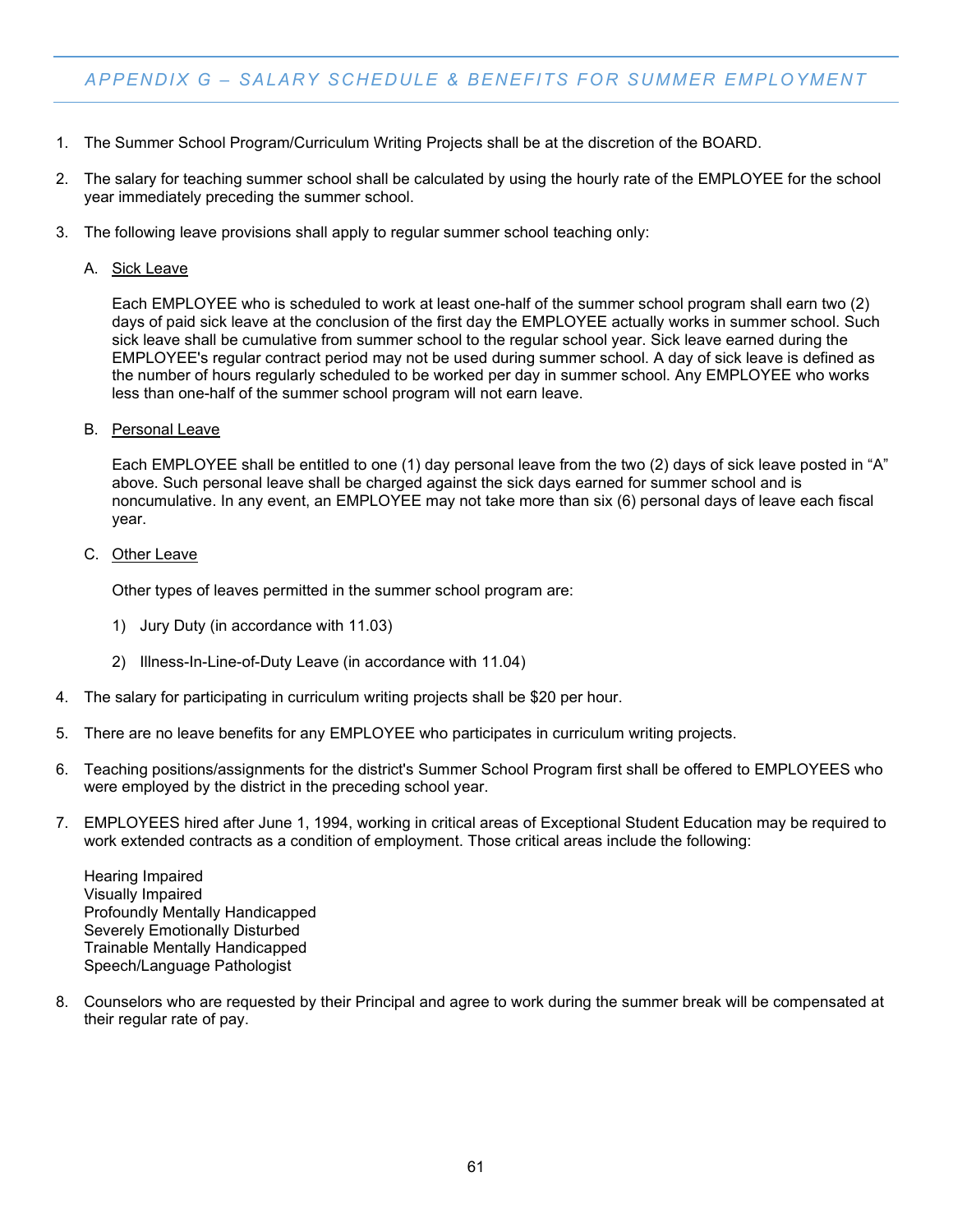## *APPENDIX H – GRIEVANCE FORM (GF)*

<span id="page-65-0"></span>

| B. SPECIFIC CONTRACT PROVISION GRIEVED:                                              |                                   |
|--------------------------------------------------------------------------------------|-----------------------------------|
| <b>ARTICLE</b>                                                                       | <b>SECTION</b>                    |
|                                                                                      |                                   |
|                                                                                      |                                   |
|                                                                                      |                                   |
| C. STATEMENT OF GRIEVANCE (including time, place and event leading to the grievance) |                                   |
|                                                                                      |                                   |
|                                                                                      |                                   |
| D. RELIEF SOUGHT                                                                     |                                   |
|                                                                                      |                                   |
|                                                                                      |                                   |
|                                                                                      |                                   |
|                                                                                      |                                   |
| Signature of Grievant<br><b>DISPOSITION OF GRIEVANCE - LEVEL I</b>                   | Date of Filing                    |
| Е.                                                                                   |                                   |
|                                                                                      |                                   |
|                                                                                      |                                   |
| Signature of Person Making Response                                                  | Date of Response                  |
|                                                                                      |                                   |
| <b>RESPONSE OF GRIEVANT:</b>                                                         |                                   |
| I accept the above decision.<br>□                                                    | I appeal the above decision.<br>□ |
|                                                                                      |                                   |
| Signature of Grievant                                                                | Date of Response                  |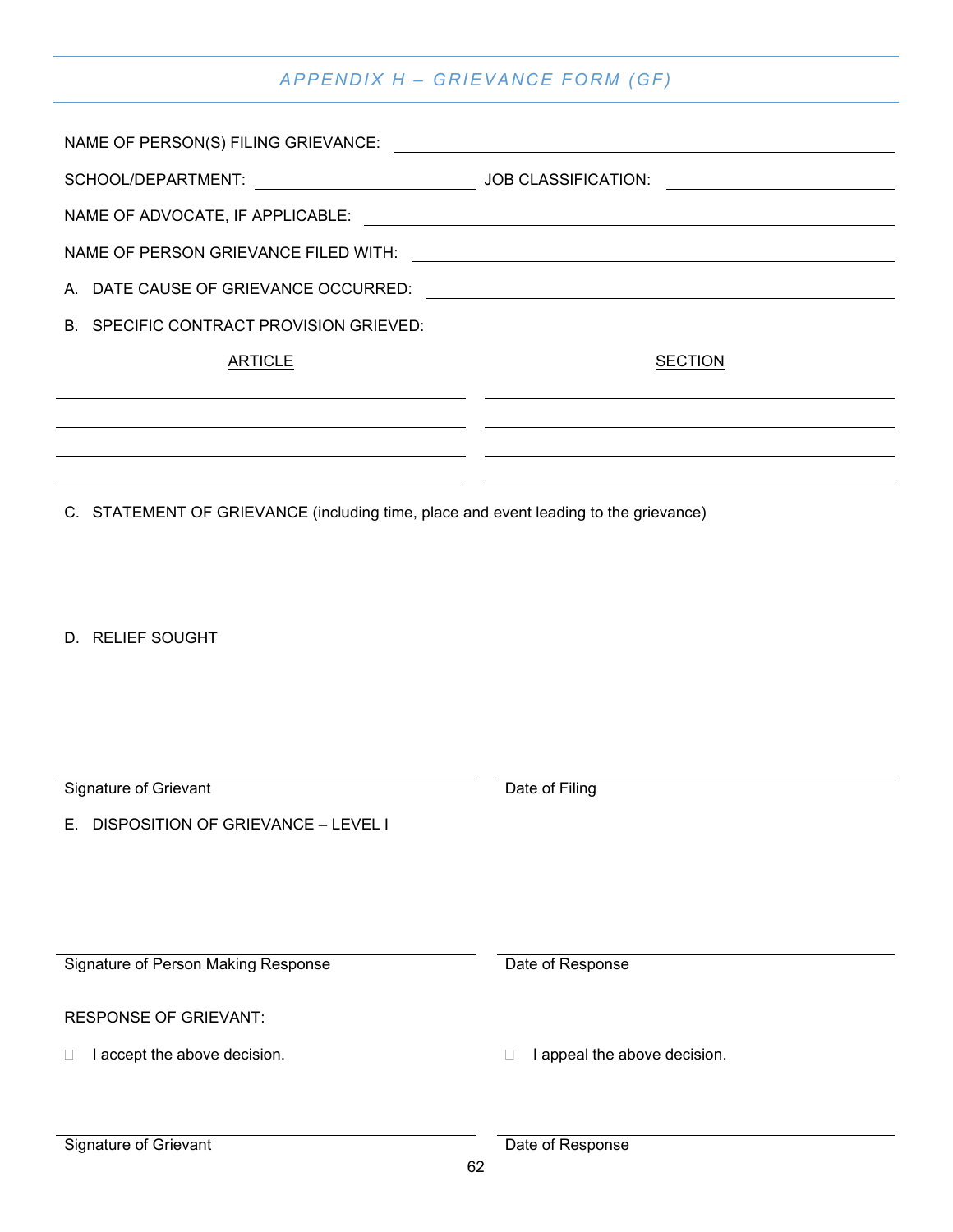Continued . . .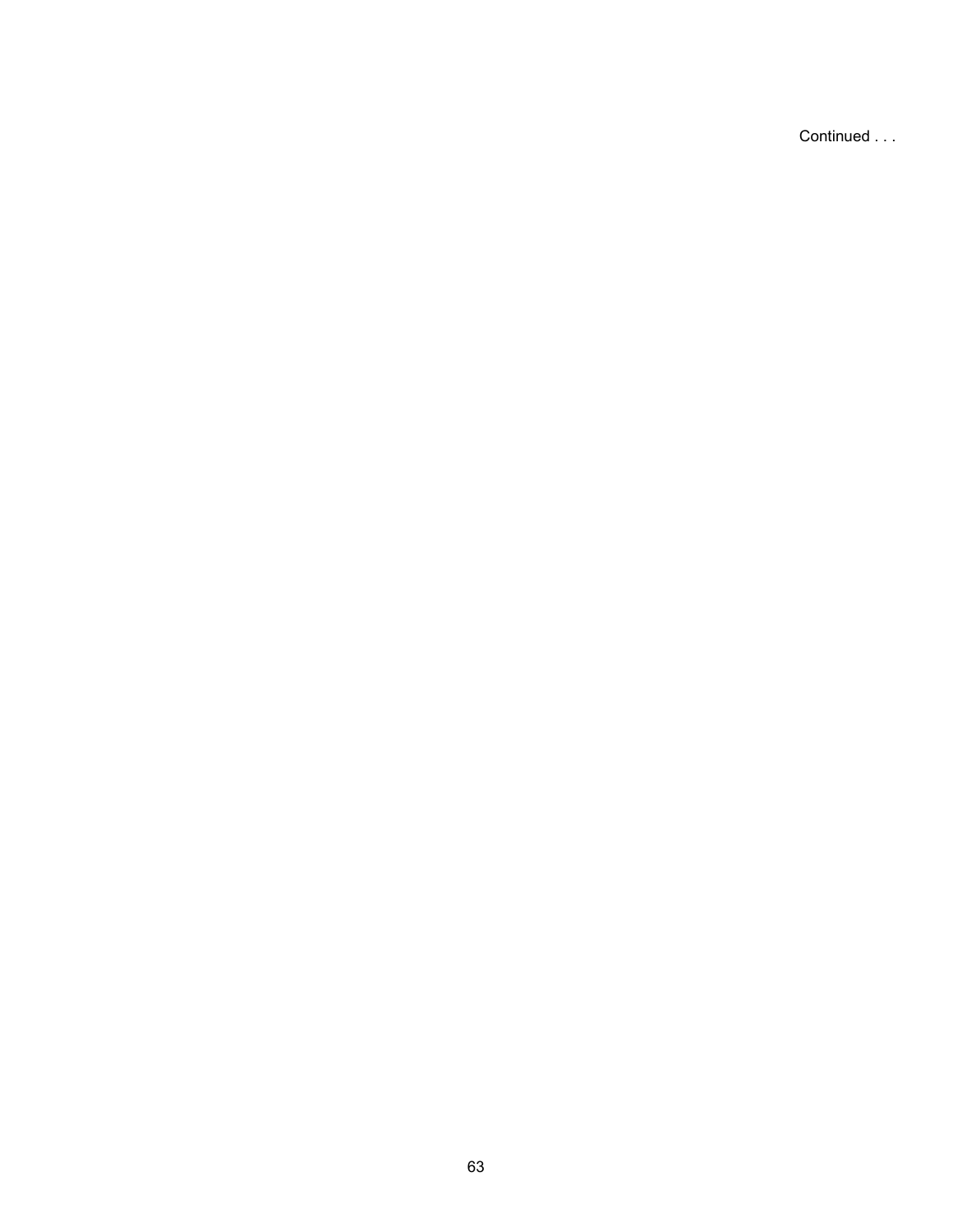## *APPENDIX H – GRIEVANCE FORM (GF) (CONTINUED)*

## F. DISPOSITION OF GRIEVANCE--LEVEL II

| Signature of Person Making Response | Date of Response           |
|-------------------------------------|----------------------------|
|                                     |                            |
|                                     |                            |
| <b>RESPONSE OF GRIEVANT:</b>        |                            |
| accept the above decision.          | appeal the above decision. |
|                                     |                            |
|                                     |                            |
|                                     |                            |
|                                     |                            |
| Signature of Grievant               | Date of Response           |
|                                     |                            |
|                                     |                            |
|                                     |                            |

DISTRIBUTION: Original to Supervisor Copies to Grievant/Association/Office of the SUPERINTENDENT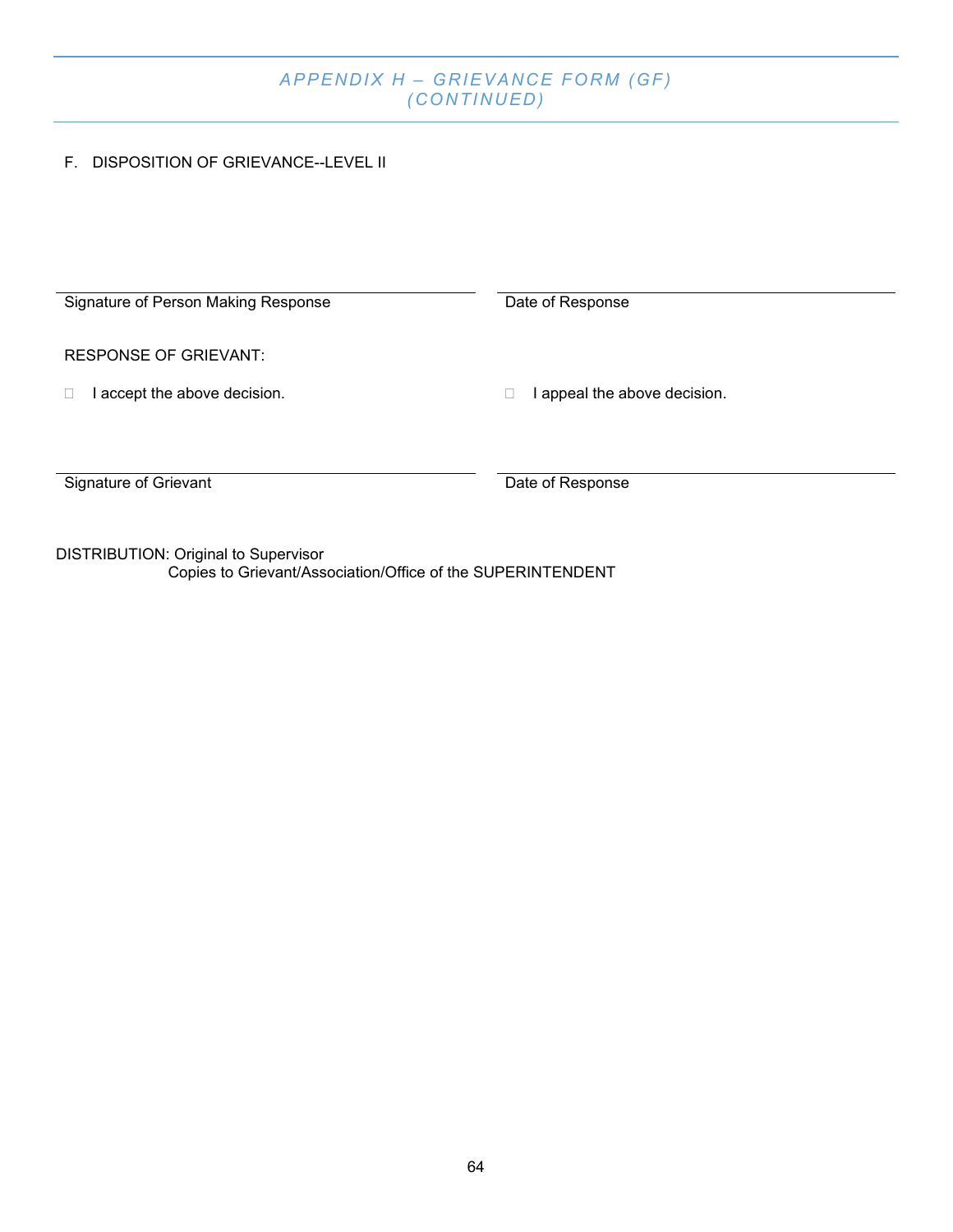## *APPENDIX I – DEDUCTION AUTHORIZATION*

<span id="page-68-0"></span>Collier County Education Association, Inc. (CCEA)

Social Security Number

#### MEMBERSHIP ENROLLMENT FORM

School/Work Site

| Last Name<br><b>First Name</b> |                       |       |                          | Middle Initial |  |
|--------------------------------|-----------------------|-------|--------------------------|----------------|--|
|                                |                       |       |                          | (239)          |  |
| <b>Mailing Address</b>         | City                  | State | Zip Code                 | Phone          |  |
| Payment plan:                  | Cash (Paid Check No._ | 0R    | <b>Payroll Deduction</b> |                |  |

*I hereby authorize the District School Board of Collier County, according to arrangements agreed upon with the CCEA, to deduct from my salary and transmit to said Association such dues as annually certified by said Association. I hereby*  waive all rights and claims to said monies so deducted, except as noted below, in accordance with this authorization and *relieve the School Board and all its officers from any liability therefor. This authorization shall remain in full force and effect for all purposes while I am employed by this school district or until revoked by me upon thirty (30) days advance written notice to the School Board's Business Office and said Association. The annual dues payments earmarked for the Collier County Education Association may be deductible as a miscellaneous deduction for federal income tax purposes.*

Employee Signature **Date Employee Signature Date Date Date Date Date Date**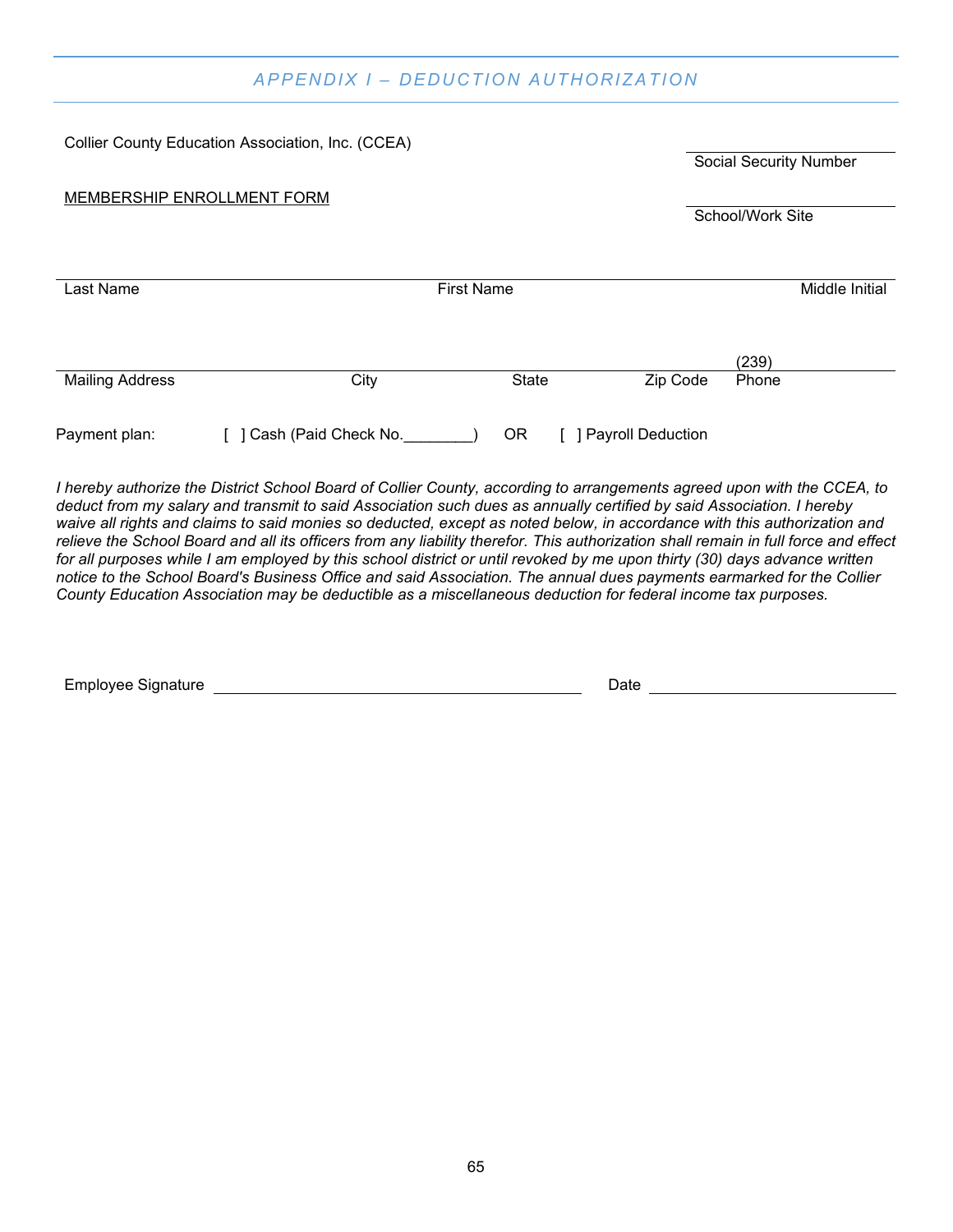## *APPENDIX J – UNIFORM ASSESSMENT AUTHORIZATION*

<span id="page-69-0"></span>

To: School Board of Collier County

I hereby authorize you, according to the arrangements agreed upon with the Collier County Education Association, to deduct from my salary and transmit to said Association, uniform assessments as certified by said Association. I hereby waive all rights and claims to said monies so deducted and transmitted in accordance with this authorization and relieve the School Board and all its officers from any liability therefor. This authority shall remain in full force and effect for all purposes until revoked by me in writing upon 30 days' advance written notice, and such notice shall be forwarded directly to the Business Office and the Association.

Date **Employee Signature**